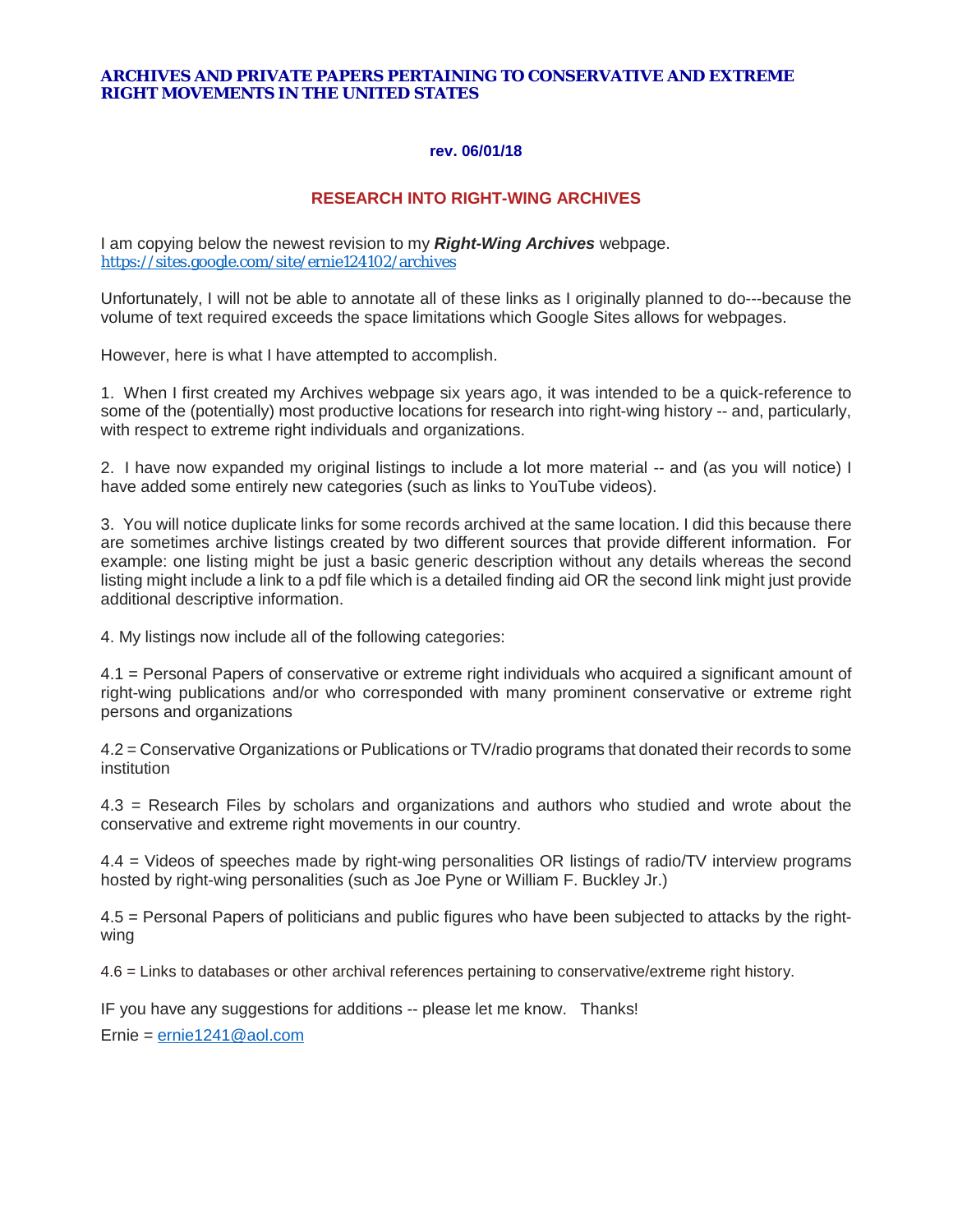[ACLU Records on Right Wing Groups-Princeton Univ.](http://findingaids.princeton.edu/collections/MC001.02.03/c000072) [ACLU-North California Records-California Historical Society](https://beta.worldcat.org/archivegrid/collection/data/122642406) [Lee J. Adamson Papers-Univ.](http://archiveswest.orbiscascade.org/ark:/80444/xv71491) of Oregon [ADL John Birch Society Collection-Center For Jewish History](http://findingaids.cjh.org/?pID=1287902) [Spiro T. Agnew Papers-Univ. of Maryland](https://beta.worldcat.org/archivegrid/collection/data/105768476) [James Aho Collection on Right-Wing Extremism-Idaho State Univ.](http://libpublic2.eol.isu.edu/documents/btl202spring.pdf) [Alabama Commission to Preserve Peace Papers-AL Dept of Archives and History](https://beta.worldcat.org/archivegrid/collection/data/122498744) [Alert America Association Flyers-Duke Univ.](https://beta.worldcat.org/archivegrid/collection/data/881278132) [Ruth Alexander Papers-Univ. of Wyoming](https://beta.worldcat.org/archivegrid/collection/data/30790521) [Bruce Alger Papers-Dallas Public Library](http://www.lib.utexas.edu/taro/dalpub/08311/dpub-08311.html) [All American Conference to Combat Communism-Univ of KS](https://beta.worldcat.org/archivegrid/collection/data/191201290) [Marilyn R. Allen Papers-Univ of Utah](https://beta.worldcat.org/archivegrid/collection/data/449252726) [America First Committee](http://www.oac.cdlib.org/findaid/ark:/13030/tf9s20075g/) Records-Stanford Univ. [American Conservative Union Records-Brigham Young Univ.](https://findingaid.lib.byu.edu/viewItem/MSS%20176) [American Conservative Union Records-Brigham Young Univ.](https://beta.worldcat.org/archivegrid/collection/data/122322655) *[American Conservatism-An Encyclopedia](https://www.amazon.com/American-Conservatism-Encyclopedia-Bruce-Frohnen/dp/1932236430/ref=mt_hardcover?_encoding=UTF8&me=)* [American Council Christian Laymen Papers-Wisconsin Historical Society](https://beta.worldcat.org/archivegrid/collection/data/17270724) [American Defense Society Records-New York Historical Society](https://beta.worldcat.org/archivegrid/collection/data/58776278) [American Family Association-Univ. of Mississippi](https://libraries.olemiss.edu/specialcollectionspages/finding-aids/mum00008/#d0e42) [American Independent Party Papers-Univ of Louisville](https://nyx.uky.edu/fa/findingaid/?id=xt7zs756fb3x) [American Jewish Committee Records-American Jewish Archives](http://collections.americanjewisharchives.org/ms/ms0780/ms0780.html) [American Jewish Committee Records-Center For Jewish History](http://findingaids.cjh.org/?pID=1863760) [American Nazi Party in San Francisco, I -](https://diva.sfsu.edu/collections/sfbatv/bundles/190104) SF Bay Area TV Archive [American Reactionary Political Ephemera-Univ. of Chicago](https://www.lib.uchicago.edu/e/scrc/findingaids/view.php?eadid=ICU.SPCL.REACTIONARYEPHEMERA) [American Spectator Educational Foundation Records-Stanford Univ.](https://beta.worldcat.org/archivegrid/collection/data/122369647) [Americans For Constitutional Action Records-Wisconsin Historical Society](http://digicoll.library.wisc.edu/cgi/f/findaid/findaid-idx?c=wiarchives;view=reslist;subview=standard;didno=uw-whs-mss00309) [Americans for the Preservation of the White Race-Univ of MS](http://www.olemiss.edu/depts/general_library/archives/finding_aids/MUM00009.html) [Ulius L. Amoss Papers-Univ of Oregon](http://archiveswest.orbiscascade.org/ark:/80444/xv35579/) [Tom Anderson Letters--Library of Congress](https://beta.worldcat.org/archivegrid/collection/data/28409983) [Tom Anderson Papers--Univ of Wyoming](https://beta.worldcat.org/archivegrid/collection/data/30956241) [Tom Anderson Papers-JBS-Texas A&M Univ](https://beta.worldcat.org/archivegrid/collection/data/37557146) [Tom Anderson Papers-JBS-Univ of Oregon](https://beta.worldcat.org/archivegrid/collection/data/19639724) [T. Coleman Andrews Papers-JBS-Univ of Oregon](https://beta.worldcat.org/archivegrid/collection/data/18939977) [Anti-Abortion Printed Matter-Brown Univ.](https://beta.worldcat.org/archivegrid/collection/data/122529460) [Anti-Black, Anti-Semitic Printed Material-Brown Univ.](https://beta.worldcat.org/archivegrid/collection/data/122493064) [Anti-Communism Manuscripts-Univ. of Montana](https://beta.worldcat.org/archivegrid/collection/data/42929411) [Anti-Communist Movement Collection-Univ of West FL](https://beta.worldcat.org/archivegrid/collection/data/49698674) [Anti-Communist Printed Material-Brown University](https://beta.worldcat.org/archivegrid/collection/data/122544524) [Anti-Defamation League of San Diego Collection-San Diego State University](https://scua2.sdsu.edu/archon/?p=collections/controlcard&id=265) [Anti-Fluoridation Movement-Univ of Massachusetts-Amherst](http://scua.library.umass.edu/umarmot/category/social-change/antifluoridation/) [Anti-Integration Printed Matter-Brown Univ.](https://beta.worldcat.org/archivegrid/collection/data/122491529)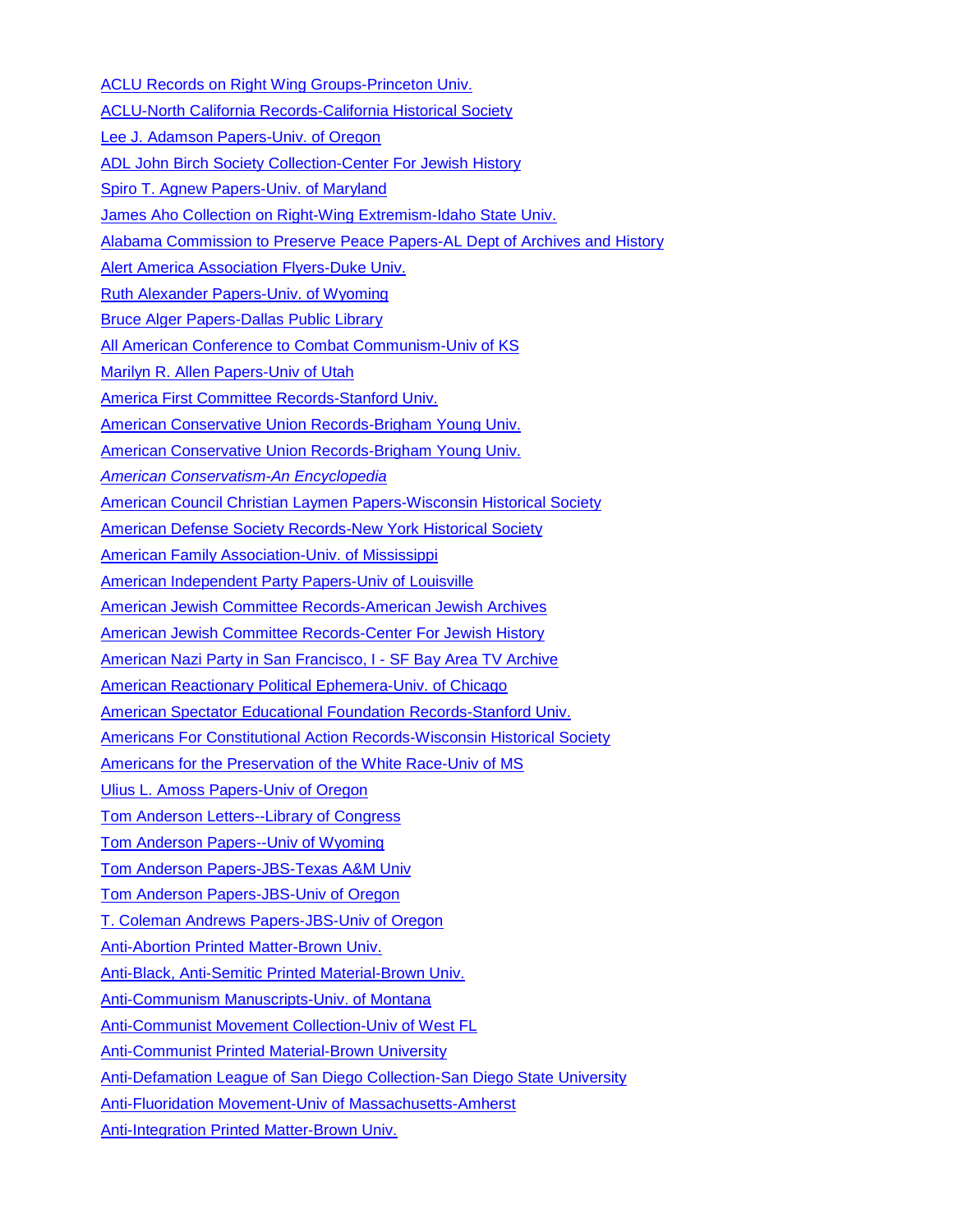[Anti-Semitic Pamphlets-Library of Congress](https://beta.worldcat.org/archivegrid/collection/data/32396268) Anti-Semitic, Anti- [Black Literature-Brown Univ.](https://beta.worldcat.org/archivegrid/collection/data/122348856) [Anti-Semitism Collection-American Jewish Archives](http://collections.americanjewisharchives.org/ms/ms0290/ms0290.html) [Anti-Semitism Collection-Yeshiva Univ.](https://beta.worldcat.org/archivegrid/collection/data/122688362) [Antisemitic Literature Collection-Brandeis Univ.](http://findingaids.cjh.org/?pID=109172) [Archive of Conservative Video Broadcasting-Univ. of California-Berkeley](http://crws.berkeley.edu/video-archive/about) [Austin J. App Papers-Univ of Wyoming](https://beta.worldcat.org/archivegrid/collection/data/29643278) [George W. Armstrong Papers-Univ of TX-Arlington](http://www.lib.utexas.edu/taro/utarl/02416/arl-02416.html) Association of [Citizens Councils of MS-Duke Univ.](https://beta.worldcat.org/archivegrid/collection/data/880720420) [Australian League of Rights Collection -](http://www.une.edu.au/info-for/visitors/collections/special-collections/australian-league-of-rights-collection) Univ. of New England [Karl Baarslag Papers-New York Univ.](http://dlib.nyu.edu/findingaids/html/tamwag/tam_148/dscref1325.html) [Karl Baarslag Papers-Stanford Univ.](http://www.oac.cdlib.org/findaid/ark:/13030/kt8k4035m9/) [Elizabeth N. Baker Propaganda Collection-Swarthmore College](https://beta.worldcat.org/archivegrid/collection/data/49555820) [James D. Bales Papers-Abilene Christian Univ.](https://beta.worldcat.org/archivegrid/collection/data/879879367) [James D. Bales Papers-Univ. of Arkansas](https://libraries.uark.edu/specialcollections/findingaids/mc1256/) [Bryton Barron Papers-Univ of Oregon](http://archiveswest.orbiscascade.org/ark:/80444/xv96124) [Hugh Joseph Beard Papers-Univ. of North Carolina-Charlotte](https://beta.worldcat.org/archivegrid/collection/data/841572254) [John O. Beaty Papers-Univ of Oregon](https://beta.worldcat.org/archivegrid/collection/data/19336654) [Daniel Bell Papers-Harvard Univ.](http://oasis.lib.harvard.edu/oasis/deliver/deepLink?_collection=oasis&uniqueId=hua05017) [George S. Benson Archive-Harding Univ.](https://beta.worldcat.org/archivegrid/collection/data/55621210) [George S. Benson Papers-Abilene Christian Univ.](https://beta.worldcat.org/archivegrid/collection/data/879646992) [Bible Presbyterian Church Records-P](https://beta.worldcat.org/archivegrid/collection/data/32348961)CA Historical Center [John W. Biggert Papers-Duke Univ.](https://beta.worldcat.org/archivegrid/collection/data/868146624) [Harry and Gretchen Billings Papers on XR-Montana State Univ.](http://archiveswest.orbiscascade.org/ark:/80444/xv97567) [John Robert Bishop Papers-AmNaziParty-Augustana College](https://beta.worldcat.org/archivegrid/collection/data/911046181) [Aldrich Blake Collection-Ohio State Univ.](https://library.osu.edu/finding-aids/ead/RARE/SPEC.RARE.0031.xml#idp1638695464) [Kenneth Bradley Collection-Wichita State Library](http://specialcollections.wichita.edu/collections/ms/88-29/88-29-A.HTML) [Thomas Brady Sr., Collection of Conservative Materials-Univ. of Oregon](http://archiveswest.orbiscascade.org/ark:/80444/xv93695#overview) [Boris Brasol Papers-Library of Congress](http://findingaids.loc.gov/db/search/xq/searchMfer02.xq?_id=loc.mss.eadmss.ms011021&_faSection=overview&_faSubsection=did&_dmdid=) [Michael Braver Collection-Americanist Material-UCLA](http://www.oac.cdlib.org/findaid/ark:/13030/kt3k4031dq/) [Emily Brookes Reference Files on Political Extremism--Temple Univ.](https://library.temple.edu/scrc/emily-brookes-reference-files) [Frank Brophy Papers--AZ Historical Society](https://beta.worldcat.org/archivegrid/collection/data/49605407) [Lyle H. Brothers Papers-Univ of Wyoming](https://beta.worldcat.org/archivegrid/collection/data/60610919) [Lyle H. Brothers Papers-Univ. of Montana](https://rmoa.unm.edu/docviewer.php?docId=wyu-ah08287.xml) [Elizabeth Churchill Brown Papers-Stanford Univ](http://www.oac.cdlib.org/findaid/ark:/13030/tf3k4002v7/?query=%22Joseph+McCarthy%22) [J. Allen Broyles Papers--JBS--Boston Univ. School of Theology](http://sth-archon.bu.edu/?p=collections/findingaid&id=416&q=&rootcontentid=5898) William F. Buckley Firing [Line-Univ of Texas-Austin](http://www.lib.utexas.edu/taro/utcah/02704/cah-02704.html) [William F. Buckley Jr, Papers-Yale Univ.](https://beta.worldcat.org/archivegrid/collection/data/702156596) [Louis F. Budenz Papers-Providence College](https://beta.worldcat.org/archivegrid/collection/data/501049981) [James Burnham Papers-Stanford Univ.](https://beta.worldcat.org/archivegrid/collection/data/123458496) [Wally Butterworth Papers-Library of Congress](https://beta.worldcat.org/archivegrid/collection/data/28413180)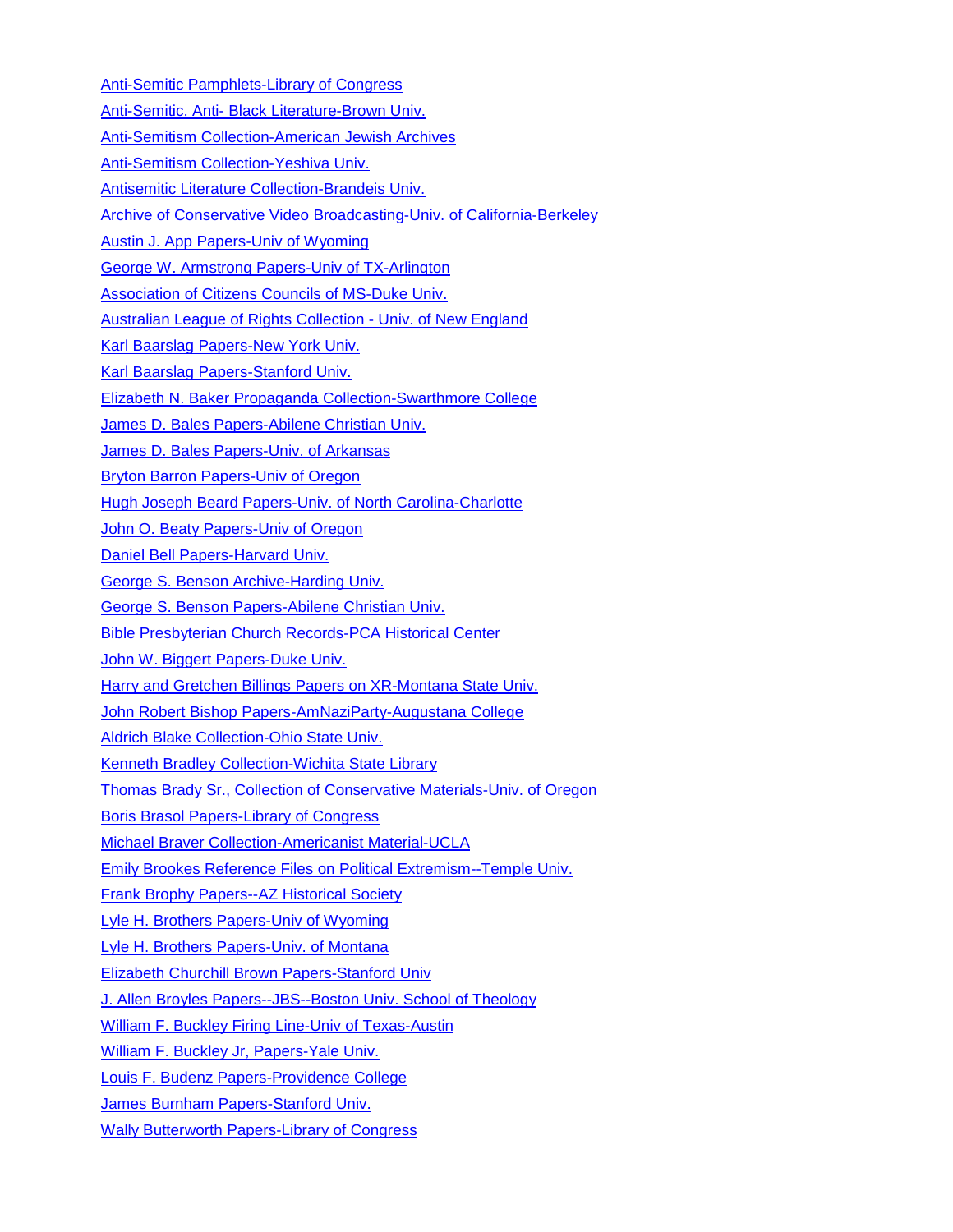[Wally Butterworth Papers-Univ of Oregon](http://archiveswest.orbiscascade.org/ark:/80444/xv60544)

[Wally Butterworth Papers-Univ. of Oregon](https://beta.worldcat.org/archivegrid/collection/data/19273801)

[California Reich Documentary-You Tube](https://www.youtube.com/results?search_query=california+reich)

[California Un-American Activities Committees Records-California State Archives](http://www.oac.cdlib.org/findaid/ark:/13030/ft9p3007qg/)

[Dan T. Carter Research Files-Emory Univ.](https://beta.worldcat.org/archivegrid/collection/data/664135869)

[Willis Allison Carto references online](https://www.google.com/search?q=willis+carto+papers&sa=N&rlz=1C1CHBF_enUS771US771&tbm=isch&tbo=u&source=univ&ved=0ahUKEwierOCC1aHbAhWVKn0KHajnA9U4ChCwBAhF&biw=1920&bih=900)

[Willis Allison Carto-Online Library](http://willisacartolibrary.com/category/about/)

[Center for Libertarian Studies Records-Stanford Univ.](http://www.oac.cdlib.org/findaid/ark:/13030/kt4290334k/)

[Center for the Study of Popular Culture Records-Hoover Institution](http://www.oac.cdlib.org/findaid/ark:/13030/kt3489q98b/)

[John Chamberlain Papers-Stanford Univ.](http://www.oac.cdlib.org/findaid/ark:/13030/kt7k40378s/)

[William Henry Chamberlin Papers-Providence College](https://beta.worldcat.org/archivegrid/collection/data/71012879)

[Russell Chandler Papers-Univ. of California-Santa Barbara](http://pdf.oac.cdlib.org/pdf/ucsb/spcoll/chandler00.pdf)

[Dallas Chase Papers-Boise State Univ.](http://archiveswest.orbiscascade.org/ark:/80444/xv98901)

[Anna Chennault Papers -](http://oasis.lib.harvard.edu/oasis/deliver/deepLink?_collection=oasis&uniqueId=sch01118) Radcliffe Institute

[Chicago Police Dept Red Squad Records--Chicago History Museum](http://libguides.chicagohistory.org/research/redsquad)

[Christian Anti-Communism Crusade Collection-Univ. of California-Santa Barbara](https://beta.worldcat.org/archivegrid/collection/data/881050093)

[Christian Anti-Communism Crusade Collection\].-Stanford Univ.](https://beta.worldcat.org/archivegrid/collection/data/697778985)

[Christian Anti-Communism Crusade Recordings-Stanford Univ.](http://www.oac.cdlib.org/findaid/ark:/13030/kt0p3034cc/?query=anti-communism)

[Christian Coalition Videos-YouTube](https://www.youtube.com/results?search_query=%22Christian+Coalition%22)

[Christian Identity and Far Right-Wing](https://oac.cdlib.org/findaid/ark:/13030/c82z1b60/entire_text/) Politics Collection - Univ of California Santa Barbara

[Church League-Wackenhut Corp Papers-Tamiment Library](http://dlib.nyu.edu/findingaids/html/tamwag/tam_148/)

[Frank Church Papers-JBS-Boise State Univ.](http://archiveswest.orbiscascade.org/ark:/80444/xv50912)

[John V. Ciceu Papers-JBS-Nevada Historical Society](https://beta.worldcat.org/archivegrid/collection/data/612365840)

[Circuit Riders Inc. Papers-Univ of Oregon](https://beta.worldcat.org/archivegrid/collection/data/75691449)

[Circuit Riders, Inc. Papers-Univ of Oregon](http://archiveswest.orbiscascade.org/ark:/80444/xv69783)

[Citizens Council Movement-Univ of Southern Mississippi](http://www.lib.usm.edu/legacy/archives/m099.htm)

[Citizens Council Radio Forum Collection-Library of Congress](https://www.loc.gov/folklife/civilrights/survey/view_collection.php?coll_id=1254)

[Citizens Councils of America Literature-Univ of Arkansas](https://beta.worldcat.org/archivegrid/collection/data/28896833)

[Citizens Councils of America-Univ of MS](http://www.olemiss.edu/depts/general_library/archives/finding_aids/MUM00072.html#d3e142)

[Citizens for Reagan Records-Stanford Univ.](http://www.oac.cdlib.org/findaid/ark:/13030/kt7w1036nz/)

[Citizens for Traditional Values Records-Univ. of Michigan](https://beta.worldcat.org/archivegrid/collection/data/81640737)

[Citizens Committee for Free Cuba Records-Stanford Univ.](https://beta.worldcat.org/archivegrid/collection/data/754870030)

[Kit Clardy Papers-Michigan State Univ.](https://beta.worldcat.org/archivegrid/collection/data/850933234)

[Leon R. Clausen Papers-Wisconsin Historical Society](https://beta.worldcat.org/archivegrid/collection/data/272956008)

[James W. Clise Papers-JBS-Univ of Oregon](https://beta.worldcat.org/archivegrid/collection/data/18766403)

[James W. Clise Papers-JBS-Univ. of Oregon](http://archiveswest.orbiscascade.org/ark:/80444/xv02407)

[James William Cole Papers-East Carolina Univ.](https://beta.worldcat.org/archivegrid/collection/data/268958859)

[Kenneth W. Colegrove Papers-Northwestern Univ.](http://findingaids.library.northwestern.edu/catalog/inu-ead-nua-archon-1223)

[Collection of Material About Prejudices-UCLA](http://www.oac.cdlib.org/findaid/ark:/13030/kt7p302052/)

[College Republican National Committee Records-Stanford Univ.](https://beta.worldcat.org/archivegrid/collection/data/754872160)

[Conservative Academics Printed Matter-Brown Univ.](https://beta.worldcat.org/archivegrid/collection/data/122529490)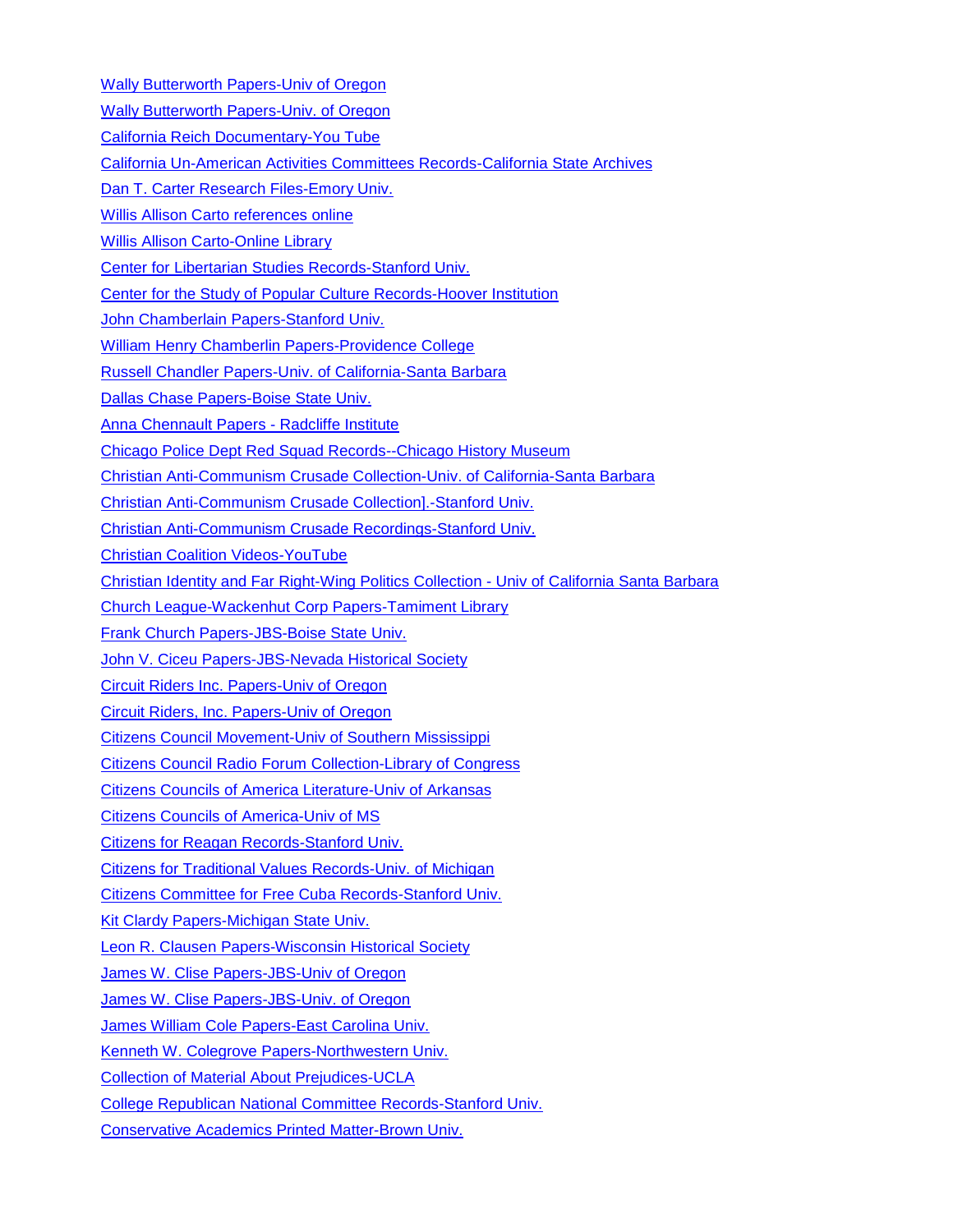Conservative and Libertarian Materials - [Politics & Social Activism in Special Collections -](http://researchguides.uoregon.edu/scua-politics/conservative) Research Guides

[at University of Oregon Libraries](http://researchguides.uoregon.edu/scua-politics/conservative)

[Conservative Literature-Univ. of California-Davis](https://beta.worldcat.org/archivegrid/collection/data/870465632)

[Conservative Party of New York Records-State Univ. of New York-Albany](http://meg.library.albany.edu:8080/archive/view?docId=apap060.xml)

[Conservative Viewpoint-Richard Cotten-Stanford Univ.](https://beta.worldcat.org/archivegrid/collection/data/122566343)

[Conservatism Collection-Ball State Univ.](http://www.bsu.edu/libraries/archives/findingaids/SPEC004.html)

[Consumers Research Inc. Anti-Communism Files-Rutgers Univ.](https://beta.worldcat.org/archivegrid/collection/data/122358315)

[Bayliss Corbett Papers-Univ of Wyoming](https://beta.worldcat.org/archivegrid/collection/data/62128890)

[Lawrence V. Cott Papers-Univ of Wyoming](https://beta.worldcat.org/archivegrid/collection/data/77562162)

[William T. Couch Papers-Univ. of North Carolina-Chapel Hill](https://beta.worldcat.org/archivegrid/collection/data/27190223)

[Charles Coughlin Collection-Univ. of Notre Dame](http://archives.nd.edu/findaids/ead/xml/cgh.xml)

[Charles E. Coughlin Sermons and Sunday Radio Addresses-Univ. of Michigan](http://quod.lib.umich.edu/cgi/f/findaid/findaid-idx?c=bhlead;idno=umich-bhl-02156)

[Charles E. Coughlin-Social Justice newspaper-Providence College](https://beta.worldcat.org/archivegrid/collection/data/428447662)

[Council for Statehood-Mary Davison papers -](https://atom.library.miami.edu/downloads/asm0661.pdf) University of Miami

*[Conservatism, the Right Wing, and the Far Right](https://cup.columbia.edu/book/conservatism-the-right-wing-and-the-far-right-four-volume-set/9783838211954)*-4 volumes-Archie Henderson

*Counterattack* [Research Files-NY University](https://beta.worldcat.org/archivegrid/collection/data/476988874)

*Counterattack* [Research Papers-New York Univ.](http://dlib.nyu.edu/findingaids/html/tamwag/tam_148/dscref2581.html)

*Counterattack*[--ABC newsletter](http://library.bloomu.edu/Archives/SC/RadicalNewsletters/Counterattack/counterattack.htm)

[Kent Courtney Papers-Northwest State Univ. of Louisiana](http://library.nsula.edu/assets/CGHRC_Finding/courtneykent.htm)

**[Helen Courtois Papers-Univ of Kansas](https://beta.worldcat.org/archivegrid/collection/data/181100148)** 

[Earnest Sevier Cox Papers-Duke Univ.](https://beta.worldcat.org/archivegrid/collection/data/18219168)

[Calvin F. Craig Papers-KKK-Emory Univ.](https://findingaids.library.emory.edu/documents/craig612/)

[Lucille Cardin Crain Papers-Univ of Oregon](https://beta.worldcat.org/archivegrid/collection/data/18266141)

[Lucille Cardin Crain Papers-Univ. of Oregon](http://archiveswest.orbiscascade.org/ark:/80444/xv68414)

[Creationist Movement Printed Matter-Brown Univ.](https://beta.worldcat.org/archivegrid/collection/data/122450391)

[Cult Awareness Network Collection-Univ. of California-Santa Barbara](http://pdf.oac.cdlib.org/pdf/ucsb/spcoll/cusb_arcmss19.pdf)

[Cathrine Curtis Papers-NY Public Library](http://archives.nypl.org/mss/708)

[Ida M. Darden Papers-Houston Public Library](http://www.lib.utexas.edu/taro/houpub/00003/hpub-00003.html)

[Kenneth H. DeCourcy Papers-Stanford Univ.](http://www.oac.cdlib.org/findaid/ark:/13030/kt9d5nd5g3/)

[Byron de la Beckwith Correspondence-Univ of TN](http://dlc.lib.utk.edu/spc/view?docId=ead/0012_002749_000000_0000/0012_002749_000000_0000.xml;query=Ku%20Klux%20Klan;brand=default)

[Linda DeLeon Papers-Univ. of](https://beta.worldcat.org/archivegrid/collection/data/857795988) Michigan

[Pedro A. Del Valle Oral History-Columbia Univ.](http://www.worldcat.org/title/reminiscences-of-pedro-augusto-del-valle-oral-history-1966/oclc/122527404)

[Pedro A. Del Valle Papers-Univ of Oregon](https://beta.worldcat.org/archivegrid/collection/data/19081869)

[Pedro A. Del Valle Papers-Univ. of Oregon](http://archiveswest.orbiscascade.org/ark:/80444/xv35240)

[Pedro A. Del Valle-Oral History-Columbia Univ.](https://beta.worldcat.org/archivegrid/collection/data/122527404)

[Lawrence Dennis Papers-Stanford Univ.](http://www.oac.cdlib.org/findaid/ark:/13030/tf7n39n994/)

[Ralph de Toledano Papers-Boston Univ.](https://beta.worldcat.org/archivegrid/collection/data/70962626)

[Ralph de Toledano Papers-Stanford Univ.](https://beta.worldcat.org/archivegrid/collection/data/754869876)

[Sara Diamond Collection-UC Berkeley](https://beta.worldcat.org/archivegrid/collection/data/907544951)

[Brice P. Disque Papers-Univ of Oregon](https://beta.worldcat.org/archivegrid/collection/data/18766494)

[Brice P. Disque Papers-Univ of Washington](https://beta.worldcat.org/archivegrid/collection/data/39388849)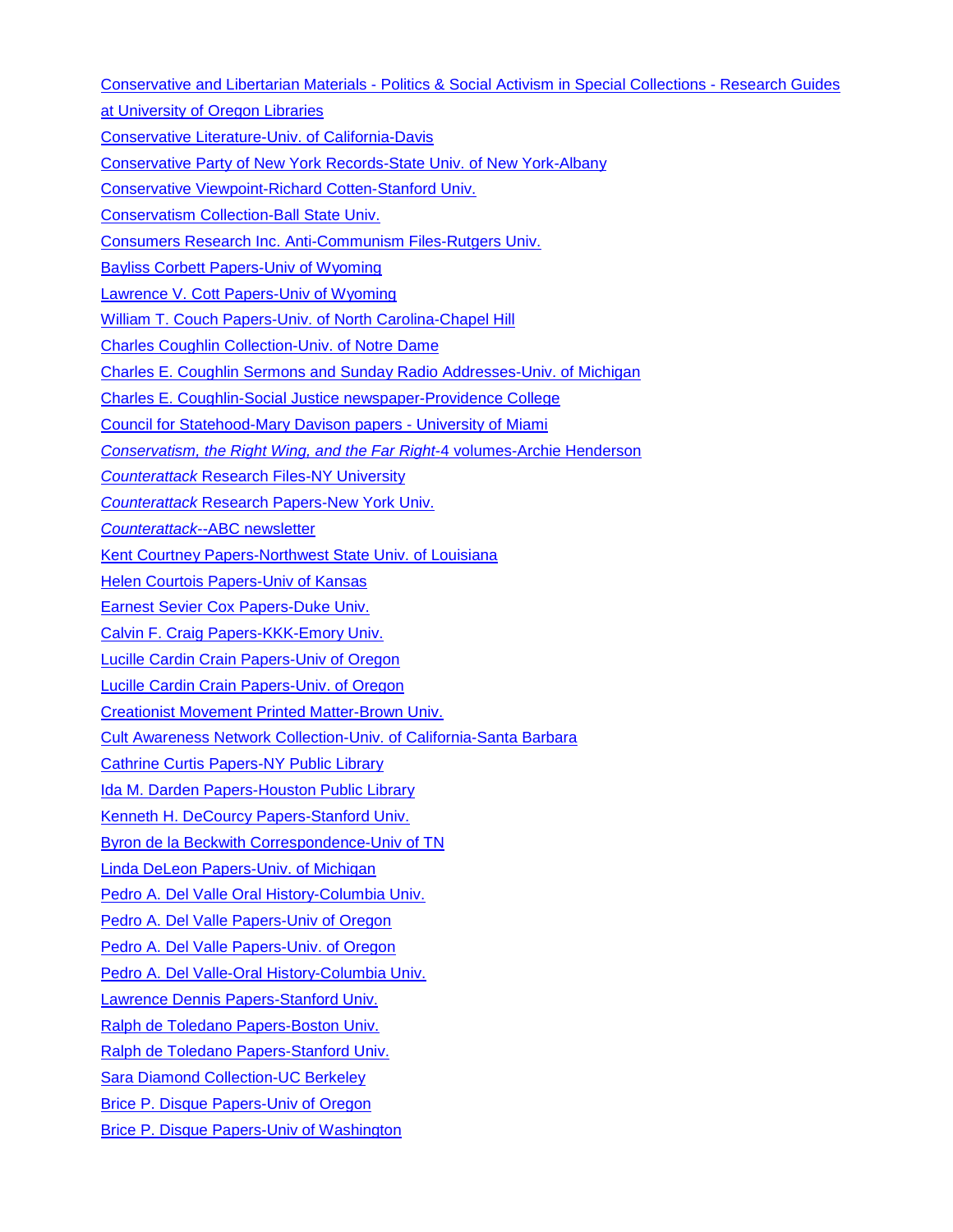[Michael Donald Papers-KKK-Univ of South Alabama](https://beta.worldcat.org/archivegrid/collection/data/162154119) [George A. Dondero Papers-Detroit Public Library](https://beta.worldcat.org/archivegrid/collection/data/56036484) [Frank J. Donner Papers on HCUA-Tamiment Library](http://dlib.nyu.edu/findingaids/html/tamwag/tam_456/) [Frank J. Donner Papers-Yale Univ.](http://drs.library.yale.edu/HLTransformer/HLTransServlet?stylename=yul.ead2002.xhtml.xsl&pid=mssa:ms.1706&clear-stylesheet-cache=yes) [Robert Donner Collection-Abilene Christian Univ.](http://blogs.acu.edu/specialcollections/2013/09/12/richard-donner-collection/#.V5LUALgrKbg) [Slobodan M. Draskovich Papers-Univ of Wyoming](https://beta.worldcat.org/archivegrid/collection/data/30136872) [Robert B. Dresser Papers-JBS-Univ of Oregon](http://archiveswest.orbiscascade.org/ark:/80444/xv88720) [Robert B. Dresser Papers-Stanford Univ.](http://www.oac.cdlib.org/findaid/ark:/13030/tf596nb0q5/) [Eagle Forum Collection-Eagle Forum](http://www.eagleforumarchives.org/EF-Collection.html) [Lee Edwards Papers-Stanford Univ.](http://www.oac.cdlib.org/findaid/ark:/13030/kt5q2nf31k/) [Ed Ewing Oral History Collection-Alabama Dept of Archives-History](https://beta.worldcat.org/archivegrid/collection/data/122568445) [Extreme Right Political Parties Printed Matter-Brown Univ.](https://beta.worldcat.org/archivegrid/collection/data/122529783) Extreme Right-Wing [Orgs Printed Matter-Brown Univ](https://beta.worldcat.org/archivegrid/collection/data/122594088) [Extreme Right-Wing Hate Groups Printed Matter-Brown Univ.](https://beta.worldcat.org/archivegrid/collection/data/122318688) [Extremist Book Collection-UCLA](http://www.oac.cdlib.org/findaid/ark:/13030/kt8j49p1qx/?query=%22right+wing%22) [Far Right Collection-UC Davis](https://www.lib.ucdavis.edu/dept/specol/collections/political/?collection=far-right) [John Henry Faulk Papers-Univ. of Texas-Austin](http://www.lib.utexas.edu/taro/utcah/00010/cah-00010.html) [FBI Files-Extremist Matters and Civil](https://beta.worldcat.org/archivegrid/collection/data/122546896) Unrest-NARA [FBI HQ File on Extremist Informants-NARA](https://beta.worldcat.org/archivegrid/collection/data/86133942) [FBI Investigation and Surveillance Records-Marquette Univ.](https://beta.worldcat.org/archivegrid/collection/data/48684451) [Bonner Fellers Papers-Stanford Univ.](http://www.oac.cdlib.org/findaid/ark:/13030/tf3s200303/) [Bonner Frank Fellers Papers-Stanford Univ.](https://beta.worldcat.org/archivegrid/collection/data/122399039) [Elinor Ferry Papers-Harvard Law School](http://oasis.lib.harvard.edu/oasis/deliver/deepLink?_collection=oasis&uniqueId=law00051) [Lewis S. Feuer Papers-Brandeis Univ.](https://beta.worldcat.org/archivegrid/collection/data/664135348) [Louis Filler Papers-Univ. of Texas-Austin](http://www.lib.utexas.edu/taro/utcah/03188/cah-03188.html) [John Finnegan Papers-Univ. of Wyoming](https://beta.worldcat.org/archivegrid/collection/data/29603242) *Firing Line* [TV Program-Stanford Univ.](http://www.oac.cdlib.org/findaid/ark:/13030/kt6m3nc88c/) *Firing Line* [TV Program-Stanford Univ.](https://beta.worldcat.org/archivegrid/collection/data/754871114) [John T. Flynn Papers-Univ. of Oregon](https://beta.worldcat.org/archivegrid/collection/data/18830904) [Mertin B. Folts Papers-Univ. of Oregon](http://archiveswest.orbiscascade.org/ark:/80444/xv49266/) [Foundations of American Conservatism and the Religious Right-Univ of Arkansas](https://uark.libguides.com/conservatism) [Free Market Advocates Printed Matter-Brown Univ.](https://beta.worldcat.org/archivegrid/collection/data/122493074) [Freedom Forum Records-Pepperdine Univ.](http://www.oac.cdlib.org/findaid/ark:/13030/c8416xsv/) [Freemen Institute Records-Univ. of Utah](http://archiveswest.orbiscascade.org/ark:/80444/xv92590) [Amos A. Fries Papers-Univ of Oregon](https://beta.worldcat.org/archivegrid/collection/data/811640586) [Ernest B. Furgurson Papers-Univ. of North Carolina-Chapel Hill](https://beta.worldcat.org/archivegrid/collection/data/41209193) [Frank E. Gannett Papers-Cornell Univ.](http://rmc.library.cornell.edu/EAD/htmldocs/RMM01900.html) [David A. Garrity Papers-Stanford Univ.](http://www.oac.cdlib.org/findaid/ark:/13030/kt9s20396n/) [Jo Ann Gasper Papers-Stanford Univ.](https://beta.worldcat.org/archivegrid/collection/data/754872265) [Gay and Lesbian Issues Collection-Univ. of Washington](https://beta.worldcat.org/archivegrid/collection/data/123953859) [Dr. John George Papers-Univ of Central Oklahoma](http://library.uco.edu/archives/collections/books/)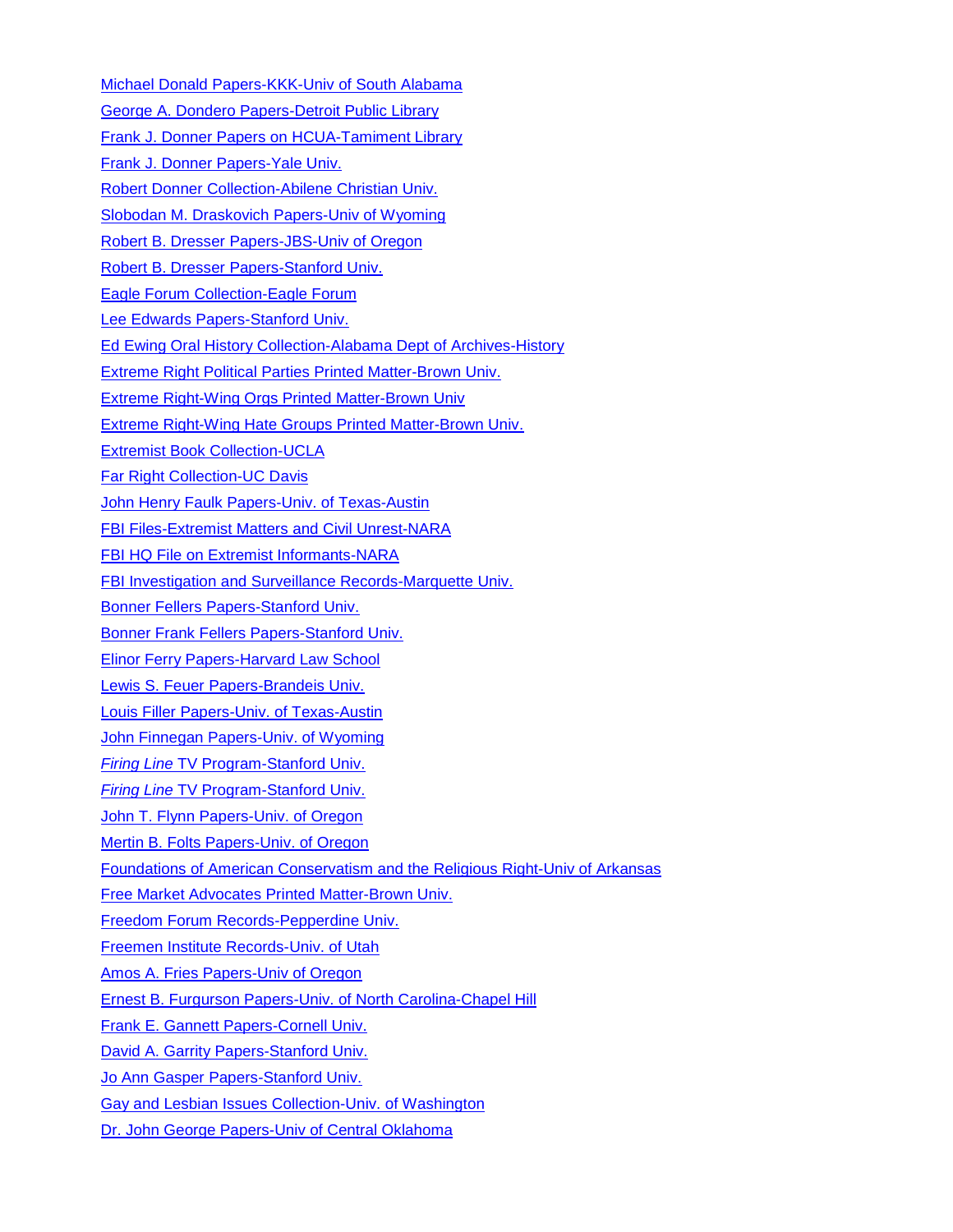[Wesley C. George Papers-Univ of North Carolina-Chapel Hill](https://beta.worldcat.org/archivegrid/collection/data/31693268) [Elmer Gertz Papers-JBS-Northwestern Univ](http://findingaids.library.northwestern.edu/catalog/inu-ead-spec-archon-1592) [Benjamin Gitlow Papers-Univ of North Carolina](https://beta.worldcat.org/archivegrid/collection/data/841572012) [Barry Goldwater Papers-Arizona State Univ.](http://www.azarchivesonline.org/xtf/view?docId=ead/asu/goldwater.xml&doc.view=print;chunk.id=0) [Barry Goldwater Papers-Cornell Univ](http://rmc.library.cornell.edu/EAD/xml/dlxs/RMM02616.xml) [Goldmark Trial Papers-Washington State Univ](http://archiveswest.orbiscascade.org/ark:/80444/xv06350) [Senator Barry M. Goldwater Personal and Political Pa](https://beta.worldcat.org/archivegrid/collection/data/63171789) [David Goostein Papers-Cornell Univ.](http://rmc.library.cornell.edu/EAD/xml/dlxs/RMM07311.xml) [Edward M. Greb Papers-Univ of Kansas](http://etext.ku.edu/view?docId=ksrlead/ksrl.kc.grebedwardm.xml) [Edward M. Greb Papers-Univ of KS](https://beta.worldcat.org/archivegrid/collection/data/181100152) [William J. Grede Papers-JBS-Wisc Historical Society](https://beta.worldcat.org/archivegrid/collection/data/173701545) [Edward W. Greenfield Papers-Library of Congress](https://beta.worldcat.org/archivegrid/collection/data/28413365) [Group Research Inc. Papers-Columbia Univ.](http://findingaids.cul.columbia.edu/ead/nnc-rb/ldpd_5010936) [Eugene R. Guild Papers-Boulder CO Public Library](http://www.worldcat.org/title/printed-materials-1934-1976-bulk-1950-1966/oclc/427312353&referer=brief_results) [Gwartney Anti-Communist Collection-San Diego State Univ.](http://www.oac.cdlib.org/findaid/ark:/13030/kt7d5nf338/) [Jeffrey K. Hadden Papers-Univ. of California-Santa Barbara](https://beta.worldcat.org/archivegrid/collection/data/74671837) [J. Evetts Haley Oral History-Texas Tech Univ.](https://beta.worldcat.org/archivegrid/collection/data/41656084) [J. Evetts Haley Papers-Texas Tech Univ.](https://beta.worldcat.org/archivegrid/collection/data/25513630) [Rosalind Kress Haley Collection-Eagle Forum](http://www.eagleforumarchives.org/RKH-Collection.html) [Gordon Hall-Grace Hall Collection-XR-Brown Univ.](https://beta.worldcat.org/archivegrid/collection/data/122684688) [Hall-Hoag Extremist Literature Finding Aid-Brandeis Univ.](http://findingaids.brandeis.edu/repositories/2/resources/6#summary) [Garrett Hardin Papers-Univ. of](http://www.oac.cdlib.org/findaid/ark:/13030/kt267nd7tr/) California-Santa Barbara **[Jean Hardisty Papers-Radcliffe College](https://beta.worldcat.org/archivegrid/collection/data/936230694)** [Billy James Hargis Papers-Univ of Arkansas](http://libinfo.uark.edu/SpecialCollections/findingaids/mc1412/2-3.asp) [Billy James Hargis Papers-Univ of Arkansas](https://beta.worldcat.org/archivegrid/collection/data/320531293) [Horace Harned Jr. Papers -](http://lib.msstate.edu/cprc/collections/harned/) Mississippi State Univ. [F.A. Harper Papers-Stanford Univ.](https://beta.worldcat.org/archivegrid/collection/data/754872176) [Roy Vincent Harris Audiovisual-Univ of Georgia](http://russelldoc.galib.uga.edu/russell/view?docId=ead/RBRL183RVH_V-ead.xml) [Roy Vincent Harris Papers-Univ of Georgia](http://russelldoc.galib.uga.edu/russell/view?docId=ead/RBRL183RVH-ead.xml) [Jeffrey P. Hart Papers-Dartmouth College](https://beta.worldcat.org/archivegrid/collection/data/837724952) [Merwin K. Hart Papers-JBS-Univ of Oregon](https://beta.worldcat.org/archivegrid/collection/data/19081894) [Merwin K. Hart Papers-JBS-Univ. of Oregon](http://archiveswest.orbiscascade.org/ark:/80444/xv74575) [Hate Brokers-video-Missouri State Univ.](https://beta.worldcat.org/archivegrid/collection/data/23273513) [Hate Groups in Atlanta-Emory Univ.](https://findingaids.library.emory.edu/documents/neighborsnetwork1009/) [Hate Groups USA Video-Univ. of Puget Sound](https://beta.worldcat.org/archivegrid/collection/data/607127604) [William Randolph Hearst Papers-Univ. of California-Berkeley](http://www.oac.cdlib.org/findaid/ark:/13030/kt6n39q43j/) [A.G. Heinsohn Papers-JBS-Univ of Oregon](https://beta.worldcat.org/archivegrid/collection/data/19273917) [Robert B. Helfrich Papers-KKK-Univ of Southern Mississippi](http://www.lib.usm.edu/legacy/archives/m410.htm) [Jesse Helms : Newspaper-Magazine Articles-Univ of NC-Chapel Hill](https://beta.worldcat.org/archivegrid/collection/data/49402293) [Jesse Helms Commercials-Univ of Oklahoma](https://beta.worldcat.org/archivegrid/collection/data/21268983) [Jesse Helms Press Releases, Statements, Polls-Univ of NC-Chapel Hill](https://beta.worldcat.org/archivegrid/collection/data/49402294)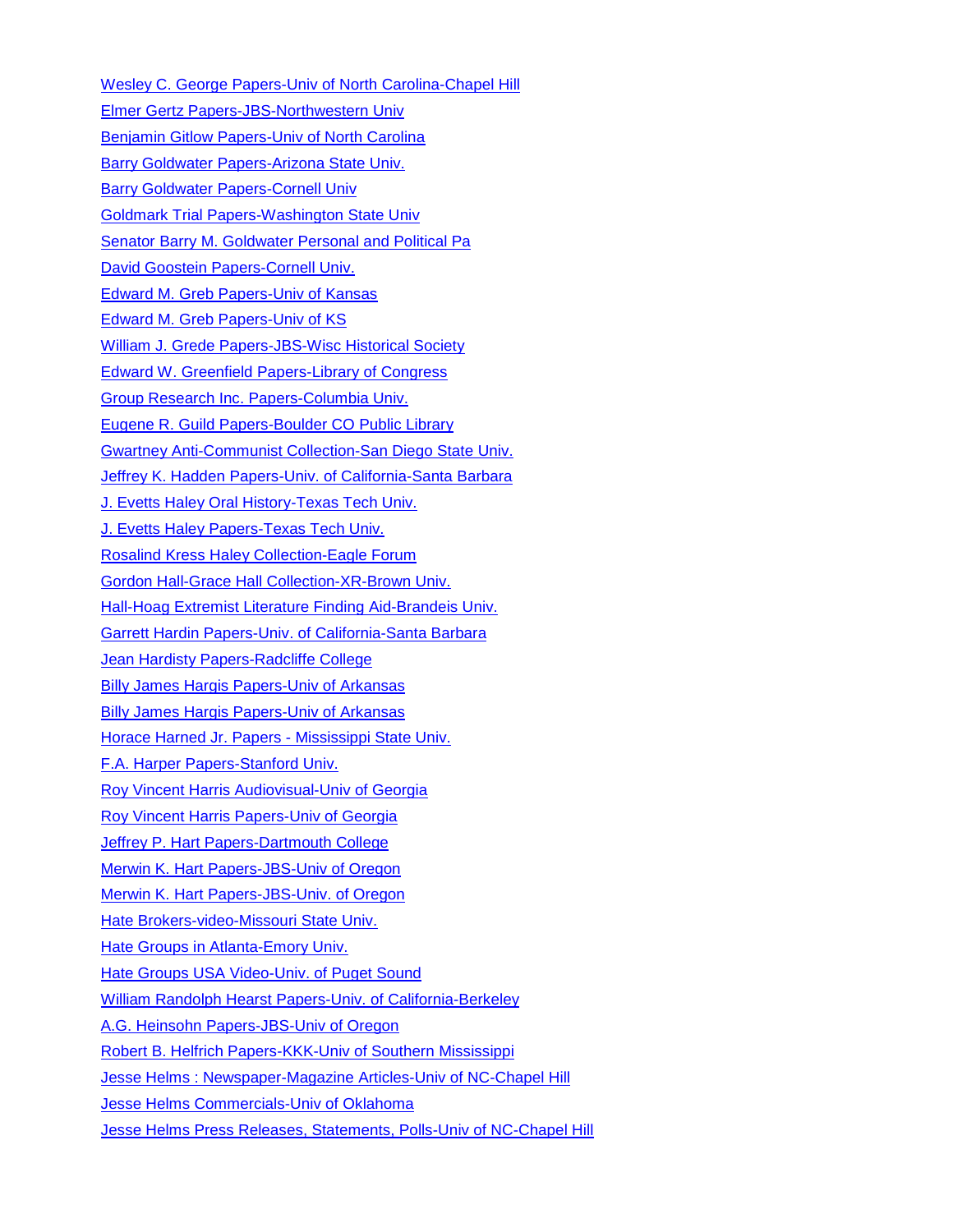**[Jesse Helms vs Harvey Gantt-Univ of NC-Chapel Hill](https://beta.worldcat.org/archivegrid/collection/data/49402295)** [Karl Hess Collection-Arizona State Univ Library](https://beta.worldcat.org/archivegrid/collection/data/404228692) [Susan Hill Papers-Duke Univ.](https://beta.worldcat.org/archivegrid/collection/data/502024052) [Charles F. Hinkle Collection-Oregon Historical Society](http://archiveswest.orbiscascade.org/ark:/80444/xv40692) [John O. Hjelle Papers-Library of Congress](https://beta.worldcat.org/archivegrid/collection/data/28413091) [Clare E. Hoffman Papers-Univ. of Michigan](http://quod.lib.umich.edu/cgi/f/findaid/findaid-idx?c=bhlead;idno=umich-bhl-87140) [Ashley Holden Papers-Univ of Oregon](http://archiveswest.orbiscascade.org/ark:/80444/xv91666) [Hollywood Anti-Nazi League Records-UCLA](http://www.oac.cdlib.org/findaid/ark:/13030/c8416vd3/) [Frank E. Holman Papers-Univ. of Oregon](http://archiveswest.orbiscascade.org/ark:/80444/xv50292) [Hoover Institution Conservatism Collection-Stanford Univ.](https://www.hoover.org/library-archives/collections/conservatism) [House Committee on Internal Security, U.S. House of Representatives, Committee on Internal Security](http://ead.lib.virginia.edu/vivaxtf/view?docId=uva-sc/viu01222.xml)  [Papers-Univ. of Virginia](http://ead.lib.virginia.edu/vivaxtf/view?docId=uva-sc/viu01222.xml) *Human Events* [Newspaper Records-Brigham Young Univ.](https://findingaid.lib.byu.edu/viewItem/MSS%206733) [H.L. Hunt-Michigan State Univ.](https://beta.worldcat.org/archivegrid/collection/data/931864319) [Walter Huss Papers-Univ of Oregon](https://beta.worldcat.org/archivegrid/collection/data/852253180) [B. Edwin Hutchison Papers-Stanford Univ.](http://www.oac.cdlib.org/findaid/ark:/13030/tf696nb1hv/) [James C. Ingebretsen Papers-Library of Congress](https://beta.worldcat.org/archivegrid/collection/data/28413451) [James C. Ingebretsen Papers-Univ. of Oregon](http://archiveswest.orbiscascade.org/ark:/80444/xv95777) [Institute for Humane Studies Records-Stanford Univ.](http://www.oac.cdlib.org/findaid/ark:/13030/kt9h4nf321/) [Institute for First Amendment Studies Records-Tufts Univ.](https://beta.worldcat.org/archivegrid/collection/data/778372314) [Mildred Jefferson Papers-Radcliffe Institute](http://oasis.lib.harvard.edu/oasis/deliver/deepLink?_collection=oasis&uniqueId=sch01359) [Jewish Community Relations Council of Minnesota Records-MN Historical Society](https://beta.worldcat.org/archivegrid/collection/data/313820613) [Jewish Federation Council of Greater Los Angeles-Cal State Northridge](http://pdf.oac.cdlib.org/pdf/cnos/urba/csun_urb_crc1_oac.pdf) [Laurie A. Jinkins Papers-Washington State Historical Society](https://beta.worldcat.org/archivegrid/collection/data/166428619) [Jim Johnson Papers-Arkansas History Commission](https://beta.worldcat.org/archivegrid/collection/data/166428593) [John Birch Society-Anti-Defamation League Collection](http://digifindingaids.cjh.org/?pID=1287902) [John Birch Society Collection-Pasadena Museum of History](http://www.oac.cdlib.org/findaid/ark:/13030/c8v986s6/) John [Birch Society Debate-Bedau and Eichart](https://beta.worldcat.org/archivegrid/collection/data/268898989) [John Birch Society-Dunn County ND](https://beta.worldcat.org/archivegrid/collection/data/319546468) [John Birch Society-FBI files-Internet Archive](https://archive.org/details/ernie1241_jbs?sort=titleSorter) [John Birch Society Pamphlets-Brown Univ.](https://beta.worldcat.org/archivegrid/collection/data/870673968) [John Birch Society Records-Brown Univ.](http://riamco.org/render.php?eadid=US-RPB-ms2013.003&view=inventory) **[John Birch Society Records--Brown University](https://beta.worldcat.org/archivegrid/collection/data/122623389)** [John Birch Society-Related Audio-Visual Recordings-Univ of California-Berkeley](https://crws.berkeley.edu/resources) [John Birch Society Sound Recordings Collection 1953-1971-Emory Univ.](https://findingaids.library.emory.edu/documents/birch1261/) [John Birch Society Videos-YouTube](https://www.youtube.com/results?search_query=%22birch+society%22) [John Birch Society--UCLA-Mellon collection](https://beta.worldcat.org/archivegrid/collection/data/40979136) [Phyllis Johnson Papers-Univ of Kansas](http://etext.ku.edu/view?docId=ksrlead/ksrl.kc.johnsonphyllis.xml) [Walter Henry Judd Papers-Stanford Univ.](http://www.oac.cdlib.org/findaid/ark:/13030/tf4g5003c4/?query=%22right+wing%22) [Gordon W. Kahl Papers-Library of Congress](https://beta.worldcat.org/archivegrid/collection/data/28413668)

[Kansas Bureau of Investigation Newspaper Clippings-Univ of KS](https://beta.worldcat.org/archivegrid/collection/data/939974470)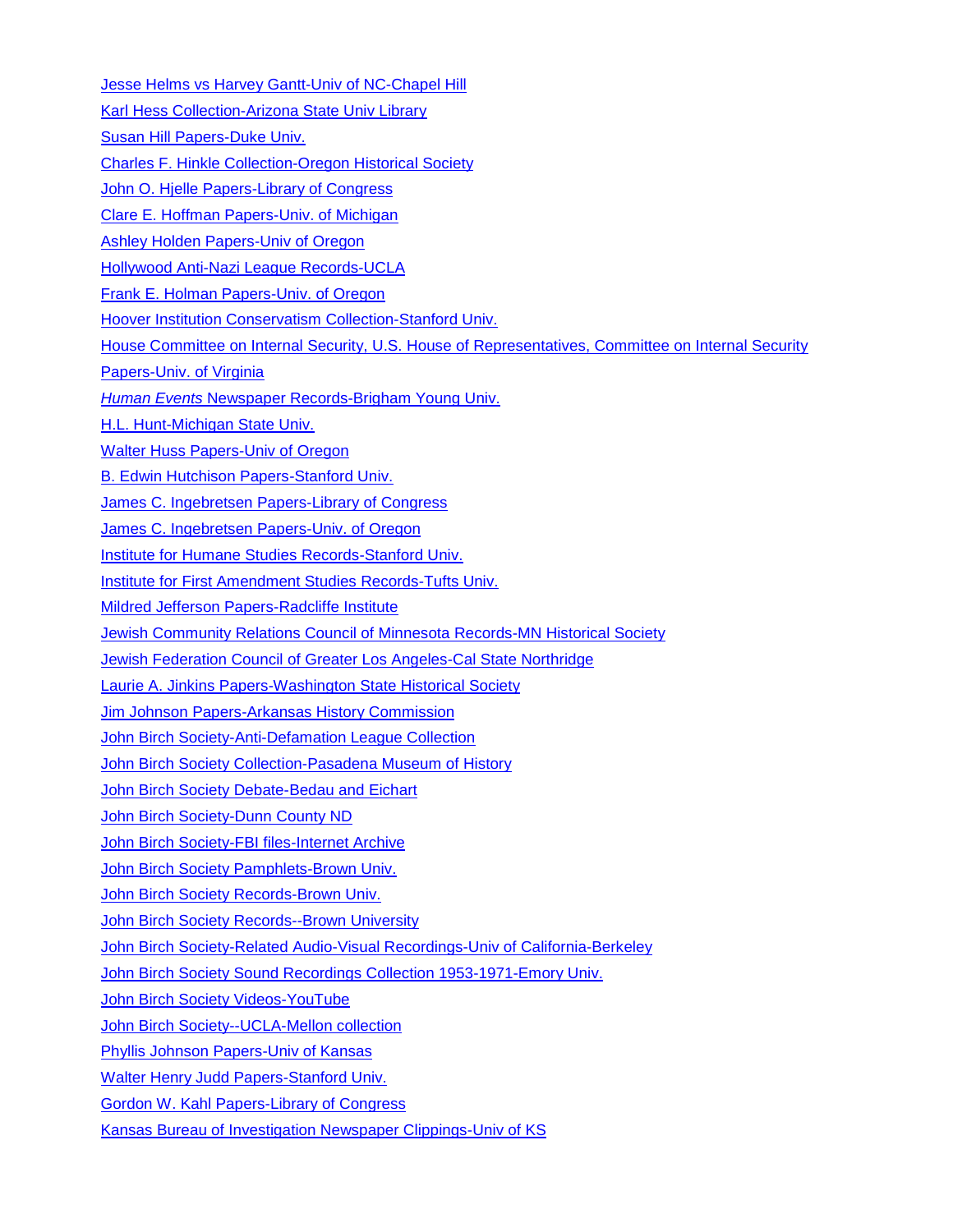[Verne P. Kaub Papers-Wisconsin Historical Society](http://digicoll.library.wisc.edu/cgi/f/findaid/findaid-idx?c=wiarchives;view=reslist;subview=standard;didno=uw-whs-m2004198) [Verne P. Kaub Papers-Wisconsin Historical Society](https://beta.worldcat.org/archivegrid/collection/data/173695555) [Samuel Kellman Papers-Charles E. Coughlin-Library of Congress](https://beta.worldcat.org/archivegrid/collection/data/28414636) [Vivian Kellems Papers-Univ. of Connecticut](https://beta.worldcat.org/archivegrid/collection/data/319638172) [Vivien Kellems Papers-Univ of Connecticut](http://archives.lib.uconn.edu/islandora/object/20002%3AMSS19920033) [Jack Kemp Papers-Library of Congress](https://beta.worldcat.org/archivegrid/collection/data/731537166) [Willmoore Kendall Papers-Stanford Univ.](http://www.oac.cdlib.org/findaid/ark:/13030/tf629004kq/) [Willmoore Kendall Papers-Stanford Univ.](https://beta.worldcat.org/archivegrid/collection/data/754872404) [Stetson Kennedy Collection-NYC Public Library](https://beta.worldcat.org/archivegrid/collection/data/144652172) [Tyler Gatewood Kent Papers-Univ of Wyoming](https://beta.worldcat.org/archivegrid/collection/data/72439291) [Tyler Gatewood Kent Papers-Yale Univ.](https://beta.worldcat.org/archivegrid/collection/data/702166644) [Dorothy Kenyon Papers-Smith College](https://beta.worldcat.org/archivegrid/collection/data/46440080) [Howard Eldred Kershner Papers-Univ of Oregon](https://beta.worldcat.org/archivegrid/collection/data/19273821) [Kiev Foundation Pamphlet Collection-George Washington Univ.](https://beta.worldcat.org/archivegrid/collection/data/744462539) [James J. Kilpatrick Papers--Univ of Virginia](https://beta.worldcat.org/archivegrid/collection/data/747040790) [James J. Kilpatrick Papers-Library of Congress](https://beta.worldcat.org/archivegrid/collection/data/28409075) [James J. Kilpatrick Papers-Univ of Virginia](https://beta.worldcat.org/archivegrid/collection/data/32671989) [Willford Isbel King papers-Univ. of Oregon](http://archiveswest.orbiscascade.org/ark:/80444/xv64995) [Willford Isbell King Papers-Univ of Oregon](https://beta.worldcat.org/archivegrid/collection/data/18250041) [Russell Kirk Papers-Central Michigan Univ.](https://beta.worldcat.org/archivegrid/collection/data/881181005) [Ku Klux Klan Collection-Ball State University](http://www.bsu.edu/libraries/archives/guides/KuKluxKlanCollectionGuide.pdf) [Ku Klux Klan-Realm of California-1921-1947-Cal State Univ.](https://findingaids.csun.edu/archon/?p=collections/findingaid&id=53&q=) Northridge [Ku Klux Klan Collection-Duke Univ.](http://library.duke.edu/rubenstein/findingaids/kukluxklan/) [Ku Klux Klan Collection-Duke Univ.](https://beta.worldcat.org/archivegrid/collection/data/39390362) [Ku Klux Klan Collection-East Carolina Univ.](https://digital.lib.ecu.edu/special/ead/findingaids/0425) [Ku Klux Klan Collection-Emory Univ.](https://beta.worldcat.org/archivegrid/collection/data/122294923) [Ku Klux Klan Collection 1920-1929-Southern Illinois Univ.](https://archives.lib.siu.edu/?p=collections/findingaid&id=2181&q=) [Ku Klux Klan Collection-Michigan State Univ.](http://www.lib.msu.edu/spc/collections/kkk/) [Ku Klux Klan Collection-Univ. of Mississippi](http://www.olemiss.edu/depts/general_library/archives/finding_aids/MUM00254.html) [Ku Klux Klan Collection-Univ. of Mississippi](https://beta.worldcat.org/archivegrid/collection/data/162189095) [Ku Klux Klan Collection-Univ. of South Carolina](https://beta.worldcat.org/archivegrid/collection/data/38872262) [Ku Klux Klan in Northwest Wisconsin 1915-1950-Univ. of Wisconsin-Madison](https://uwdc.library.wisc.edu/collections/wi/wisckkk/) [Ku Klux Klan Documents-Michigan State Univ.](https://beta.worldcat.org/archivegrid/collection/data/246660686) [Ku Klux Klan Ephemera-Temple Univ.](https://library.temple.edu/scrc/ku-klux-klan-ephemera) [Ku Klux Klan Flyers-Ball State Univ.](https://beta.worldcat.org/archivegrid/collection/data/28175816) [Ku Klux Klan Organizations Printed Matter-Brown Univ.](https://beta.worldcat.org/archivegrid/collection/data/86167630) [Ku Klux Klan Pamphlets-Library of Congress](https://beta.worldcat.org/archivegrid/collection/data/32237717) [Ku Klux Klan Papers-Appalachian State Univ.](http://collections.library.appstate.edu/findingaids/ac753) [Ku Klux Klan Papers-Univ. of California-Berkeley](https://beta.worldcat.org/archivegrid/collection/data/122564686) Ku Klux Klan Records- [Indiana Historical Society](https://beta.worldcat.org/archivegrid/collection/data/26987093) [Ku Klux Klan Records-Atlanta History Center](https://beta.worldcat.org/archivegrid/collection/data/25330636)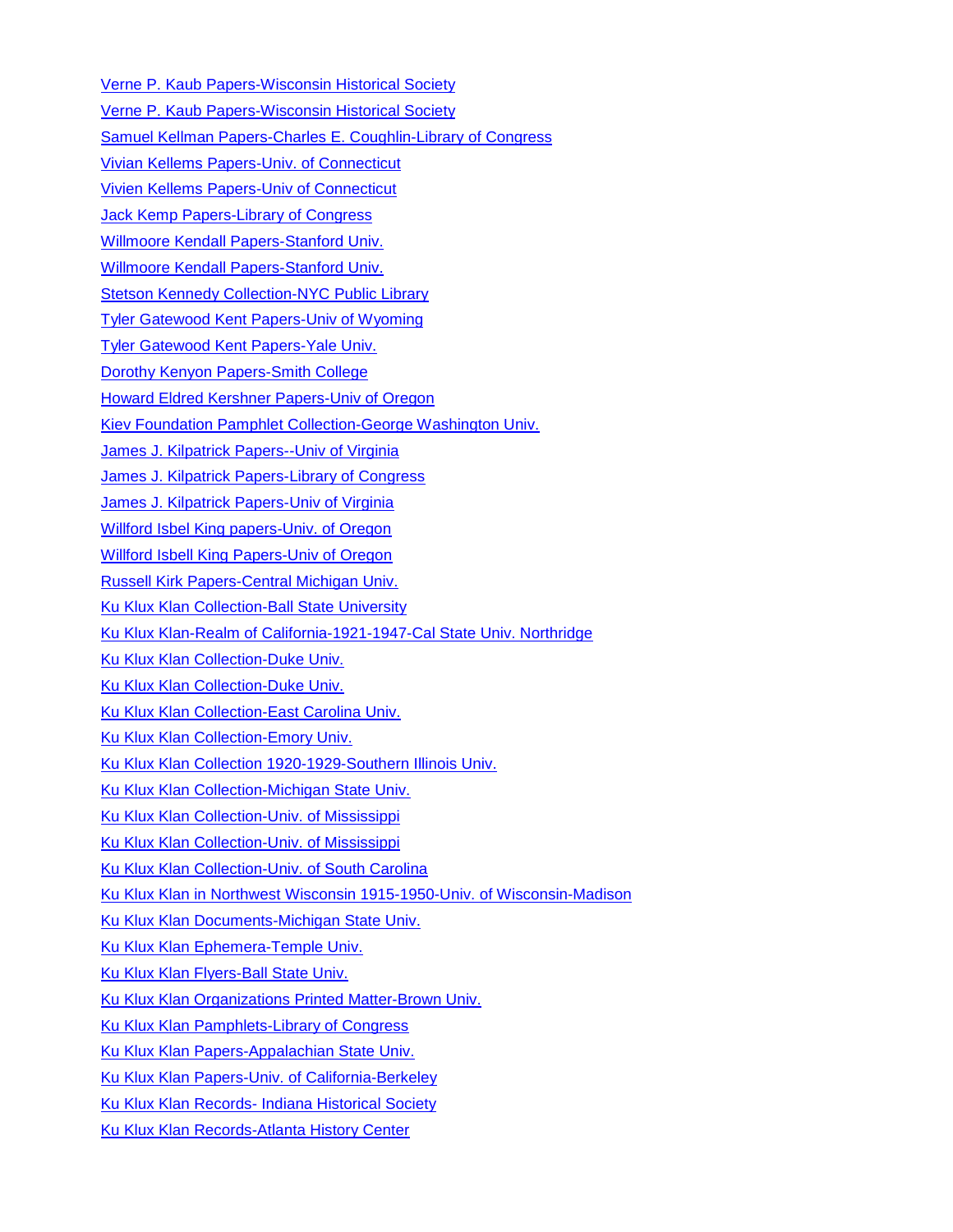[Ku Klux Klan Records-Eastern Washington State Historical Society](https://beta.worldcat.org/archivegrid/collection/data/42687034) [Ku Klux Klan Records-Univ of NC-Chapel Hill](https://beta.worldcat.org/archivegrid/collection/data/40998711) [Ku Klux Klan Videos-YouTube](https://www.youtube.com/results?search_query=%22Ku+Klux+Klan%22) [Ku Klux Klan-Arkansas Studies Institute](http://arstudies.contentdm.oclc.org/cdm/search/searchterm/Ku%20Klux%20Klan/order/title) [Ku Klux Klan-California-Calif State Univ. Northridge](https://beta.worldcat.org/archivegrid/collection/data/16666410) [Ku Klux Klan-Original Knights of KKK-Bowling Green State Univ.](https://beta.worldcat.org/archivegrid/collection/data/35994220) [Ku Klux Klan-Washington State-Univ. of Washington](http://depts.washington.edu/civilr/kkk_history.htm) [Ben Klassen Papers-Univ of Montana](http://archiveswest.orbiscascade.org/ark:/80444/xv56262) [Granville F. Knight Papers=Univ. of Oregon](https://www.google.com/search?q=Guide+to+the+Granville+F.+Knight+Papers+1920-1981&oq=Guide+to+the+Granville+F.+Knight+Papers+1920-1981&aqs=chrome..69i57j69i65&sourceid=chrome&ie=UTF-8) [Harper Knowles California Surveillance](http://www.oac.cdlib.org/findaid/ark:/13030/c81v5fxt/?query=anti-communism) Collection-San Francisco State Univ. [Knox Collection of Extremist Literature-Univ of MS](http://www.olemiss.edu/depts/general_library/archives/finding_aids/MUM00253.html#adminInfo) [Alfred Kohlberg Papers-Stanford Univ.](http://www.oac.cdlib.org/findaid/ark:/13030/tf0b69n3tv/) [Alfred Kohlberg Papers-Stanford Univ.](https://searchworks.stanford.edu/view/4088088) **[Irving Kristol Papers-Wisconsin Historical Society](https://beta.worldcat.org/archivegrid/collection/data/291098297)** [KVGO Radio Records-Univ. of Montana](http://archiveswest.orbiscascade.org/ark:/80444/xv63273) [Arthur Bliss Lane Papers-Yale Univ.](https://beta.worldcat.org/archivegrid/collection/data/702157843) [Thomas A. Lane Papers-Stanford Univ.](http://www.oac.cdlib.org/findaid/ark:/13030/kt4n39r8bx/) [Thomas A. Lane Papers-Stanford Univ.](https://beta.worldcat.org/archivegrid/collection/data/123379414) [Victor Lasky Papers-Ashland Univ.](https://beta.worldcat.org/archivegrid/collection/data/31324932) [Ira Latimer Papers-Chicago History Museum](https://beta.worldcat.org/archivegrid/collection/data/713342191) [Harry H. Laughlin Papers-Truman State Univ.](http://lance.searchmobius.org/search%7ES6/a?searchscope=6&searchtype=o&searcharg=50916227) [William LaVarre Papers-Stanford Univ.](http://www.oac.cdlib.org/findaid/ark:/13030/tf238n98h7/) [Ernie Lazar FBI Files Collection-Finding Aid](https://ia800501.us.archive.org/23/items/FINDINGAIDNEW020815/FINDING%20AID-NEW%2002-08-15.pdf) [Ernie Lazar FBI Files Collection-1 -](https://archive.org/details/lazarfoia?and%5B%5D=mediatype%3A%22collection%22&sort=titleSorter) Internet Archive [Ernie Lazar FBI Files Collection-2 -](https://archive.org/details/@ernie1241?sort=titleSorter) Internet Archive [J. Bracken Lee Papers-Univ of Utah](http://archiveswest.orbiscascade.org/ark:/80444/xv79589) [Robert LeFevre Papers-Univ of Oregon](http://archiveswest.orbiscascade.org/ark:/80444/xv29769) [Allan Levine Material on Birch Society-American Jewish Archives](https://aja.cuadra.com/starweb8/l.skca-catalog/servlet.starweb8) [Isaac Don Levine Papers-Emory Univ.](https://beta.worldcat.org/archivegrid/collection/data/213481535) Isaac Don [Levine Papers-Emory Univ.](https://findingaids.library.emory.edu/documents/levine700/) [Fulton Lewis Jr. Papers-Syracuse Univ.](http://library.syr.edu/digital/guides/l/lewis_f_jr.htm) [Marx Lewis Papers-Stanford Univ.](https://beta.worldcat.org/archivegrid/collection/data/123429993) [Marvin Liebman Papers-Stanford Univ.](http://www.oac.cdlib.org/findaid/ark:/13030/tf1z09n536/) [Joseph P. Lightburn Papers-West VA-Regional History Collection](http://findingaids.lib.wvu.edu/cgi/f/findaid/findaid-idx?c=wvcguide;cc=wvcguide;rgn=Entire%20Finding%20Aid;type=simple;view=reslist;q1=subview=standard;sort=occur;start=1;size=25;didno=3826;subview=standard) [Paul D. Lindstrom Papers-Duke Univ.](https://beta.worldcat.org/archivegrid/collection/data/32520412) [Franklin H. Littell Papers-IAD-Temple Univ](http://library.temple.edu/scrc/franklin-h-littell-papers-6) [Myers G. Lowman Papers-Stanford Univ.](http://pdf.oac.cdlib.org/pdf/hoover/reg_364.pdf) [Myers G. Lowman Papers-Stanford Univ.](https://beta.worldcat.org/archivegrid/collection/data/754869202) [Sumter Lowry Papers-Univ of South Florida](http://www.lib.usf.edu/aeon/eads/index.html?eadrequest=true&ead_id=U29-00338-L27) [Eugene Lyons Papers-Stanford Univ.](http://www.oac.cdlib.org/findaid/ark:/13030/tf8h4nb2xg/) [Eugene Lyons Papers-Univ of Oregon](http://archiveswest.orbiscascade.org/ark:/80444/xv30454)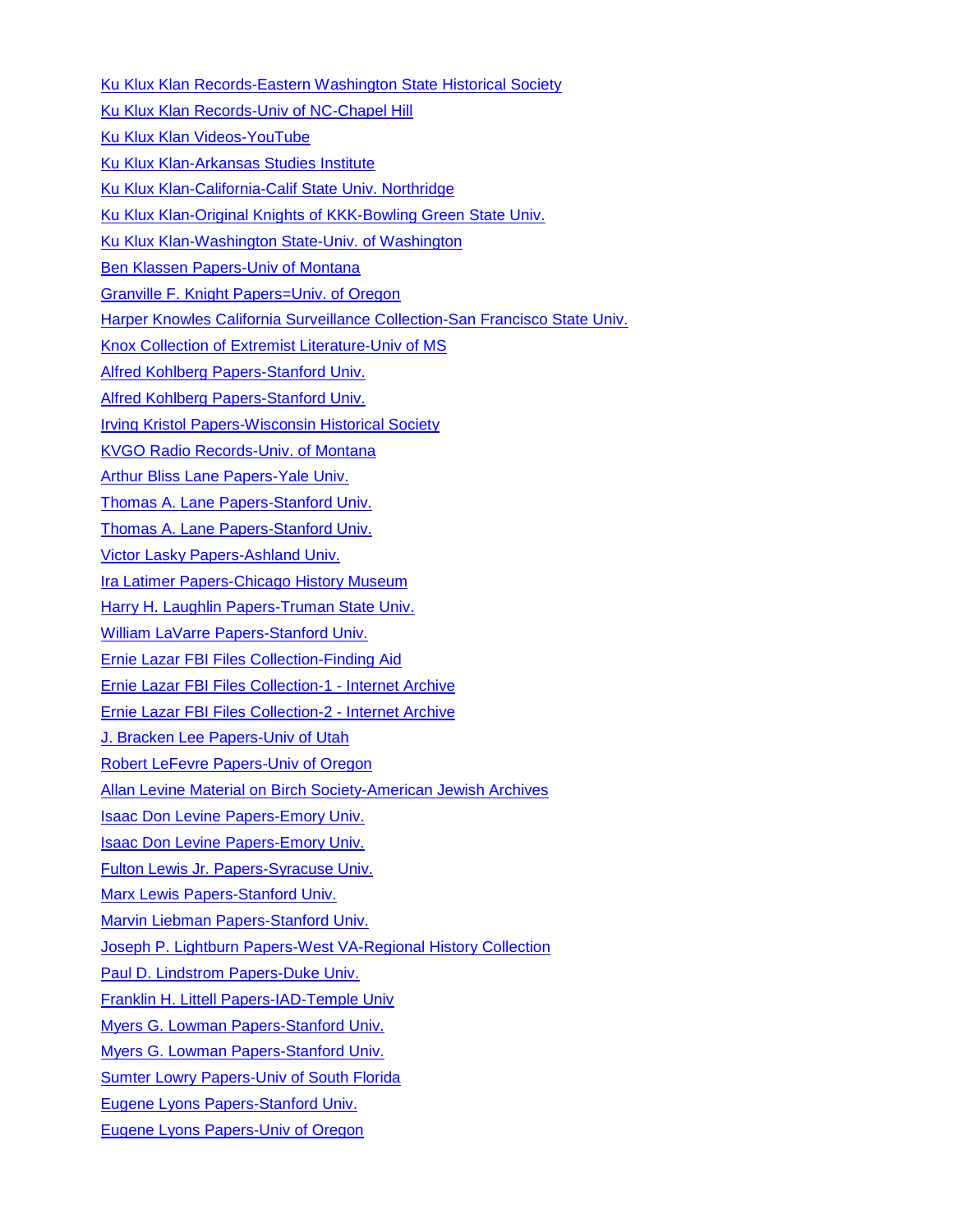[Bert MacDonald Papers-Huntington Library](https://beta.worldcat.org/archivegrid/collection/data/228738283) [Lester Maddox Papers-Atlanta History Center](https://beta.worldcat.org/archivegrid/collection/data/785232108) Lester [Maddox Speech-Press Files-Univ of Georgia](https://beta.worldcat.org/archivegrid/collection/data/423060021) [MainStream Coalition Papers-Univ. of Kansas](http://etext.ku.edu/view?docId=ksrlead/ksrl.kc.mainstreamcoalition.xml) [George F. Malone Collection-Anti-Communist and Right Wing-UC Berkeley](https://beta.worldcat.org/archivegrid/collection/data/230744082) [Clarence E. Manion Oral History-Columbia Univ.](https://beta.worldcat.org/archivegrid/collection/data/122419441) [Clarence E. Manion Oral History-Columbia Univ.](http://www.worldcat.org/title/reminiscences-of-clarence-e-manion-oral-history-1976/oclc/122419441) [Clarence Manion Papers-Chicago History Museum](http://chsmedia.org/media/fa/fa/M-M/ManionC-inv.htm) [Clarence Manion Papers-Univ of Notre Dame](http://archives.nd.edu/findaids/ead/xml/mnn.xml) [Beatrice P. Marchant Papers-Univ. of Utah](http://archiveswest.orbiscascade.org/ark:/80444/xv05722) [William Martin Religious Right Research-Rice Univ.](http://www.lib.utexas.edu/taro/ricewrc/00338/rice-00338.html) [Dr. Hatley Norton Mason Papers-Library of Virginia](https://ead.lib.virginia.edu/vivaxtf/view?docId=lva/vi00004.xml) [James N. Mason Collection-Univ of Kansas](http://etext.ku.edu/view?docId=ksrlead/ksrl.kc.masonjames.xml) [Reed Massengill-Portrait of a Racist Collection-Univ. of TN](http://dlc.lib.utk.edu/spc/view?docId=ead/0012_003468_000000_0000/0012_003468_000000_0000.xml;query=Ku%20Klux%20Klan;brand=default) [J.B. Matthews Papers-Duke Univ.](http://library.duke.edu/rubenstein/findingaids/matthews/) [Joseph R. McCarthy Papers-Marquette Univ.](https://beta.worldcat.org/archivegrid/collection/data/37364890) [McCarthy Era Newspaper Clippings-Stanford Univ.](http://www.oac.cdlib.org/findaid/ark:/13030/tf9199p0cz/?query=McCarthyism) [Robert R. McCormick Papers-First Division Museum](http://www.firstdivisionmuseum.org/research/mccormickarchives.aspx) [Wes McCune Papers-Harry S Truman Library](https://beta.worldcat.org/archivegrid/collection/data/70958926) [Lawrence Patton McDonald Papers-Emory Univ.](https://findingaids.library.emory.edu/documents/mcdonald802/?keywords=conservative+speakers) [Lawrence P. McDonald-Western Goals-Kennesaw State Univ.](http://archon.kennesaw.edu/index.php?p=collections/controlcard&id=54) **[Emmett C. McGaughey Papers-Stanford Univ.](https://beta.worldcat.org/archivegrid/collection/data/123458573)** [Gale W. McGee Papers-Univ of Wyoming](https://beta.worldcat.org/archivegrid/collection/data/34960762) [Halsey McGovern Papers-JBS-Library of Congress](https://beta.worldcat.org/archivegrid/collection/data/70983776) [Carl McIntire Collection-Univ of Michigan](http://quod.lib.umich.edu/cgi/f/findaid/findaid-idx?c=bhlead;idno=umich-bhl-88538) [Carl McIntire Manuscript Collection-Princeton Theological Seminary](https://beta.worldcat.org/archivegrid/collection/data/37129730) [Carl McIntire Publications-Univ. of Michigan](https://beta.worldcat.org/archivegrid/collection/data/34420782) [John Stuart McKenzie Papers-Emory Univ.](https://beta.worldcat.org/archivegrid/collection/data/84646206) [Francis J. McNamara Papers-George Mason Univ.](http://sca.gmu.edu/finding_aids/mcnamara.html) [Donald R. McNeil Papers-Wisconsin Historical Society](http://digicoll.library.wisc.edu/cgi/f/findaid/findaid-idx?c=wiarchives;view=reslist;subview=standard;didno=uw-whs-m63231) [Margaret Meier Collection on Extreme Right-Stanford Univ](http://www.oac.cdlib.org/findaid/ark:/13030/tf2b69n5qw/) [Kenneth J. Merkel Papers-JBS-Wisconsin Historical Society](http://digicoll.library.wisc.edu/cgi/f/findaid/findaid-idx?c=wiarchives;view=reslist;subview=standard;didno=uw-whs-mil00101) [John C. Metcalfe Papers-Stanford Univ.](http://www.oac.cdlib.org/findaid/ark:/13030/tf6w10052p/) [Frank S. Meyer Papers-Stanford Univ.](https://beta.worldcat.org/archivegrid/collection/data/123429917) [Midwest Research Inc-Michigan State Univ](https://beta.worldcat.org/archivegrid/collection/data/29205535) [Minutemen: Rise of the Militia Movement in America, 1963-1969-FBI files 47,854pp](http://gdc.gale.com/archivesunbound/archives-unbound-the-minutemen-part-i/) [Mississippi State Sovereignty Commission Records--MS Dept of Archives](http://crdl.usg.edu/collections/sovcomph/?Welcome) [Mississippi State Sovereignty Commission-Search-MS Dept of Archives and History](https://www.mdah.ms.gov/arrec/digital_archives/sovcom/) [Mark Monday Papers--Minutemen-Stanford Univ](http://www.oac.cdlib.org/findaid/ark:/13030/tf4s2003jp/entire_text/) [William V. Moore Papers-College of Charleston](https://beta.worldcat.org/archivegrid/collection/data/885041372) [Henry M. Morris Papers-Virginia Tech Univ/](http://ead.lib.virginia.edu/vivaxtf/view?docId=vt/viblbv01171.xml)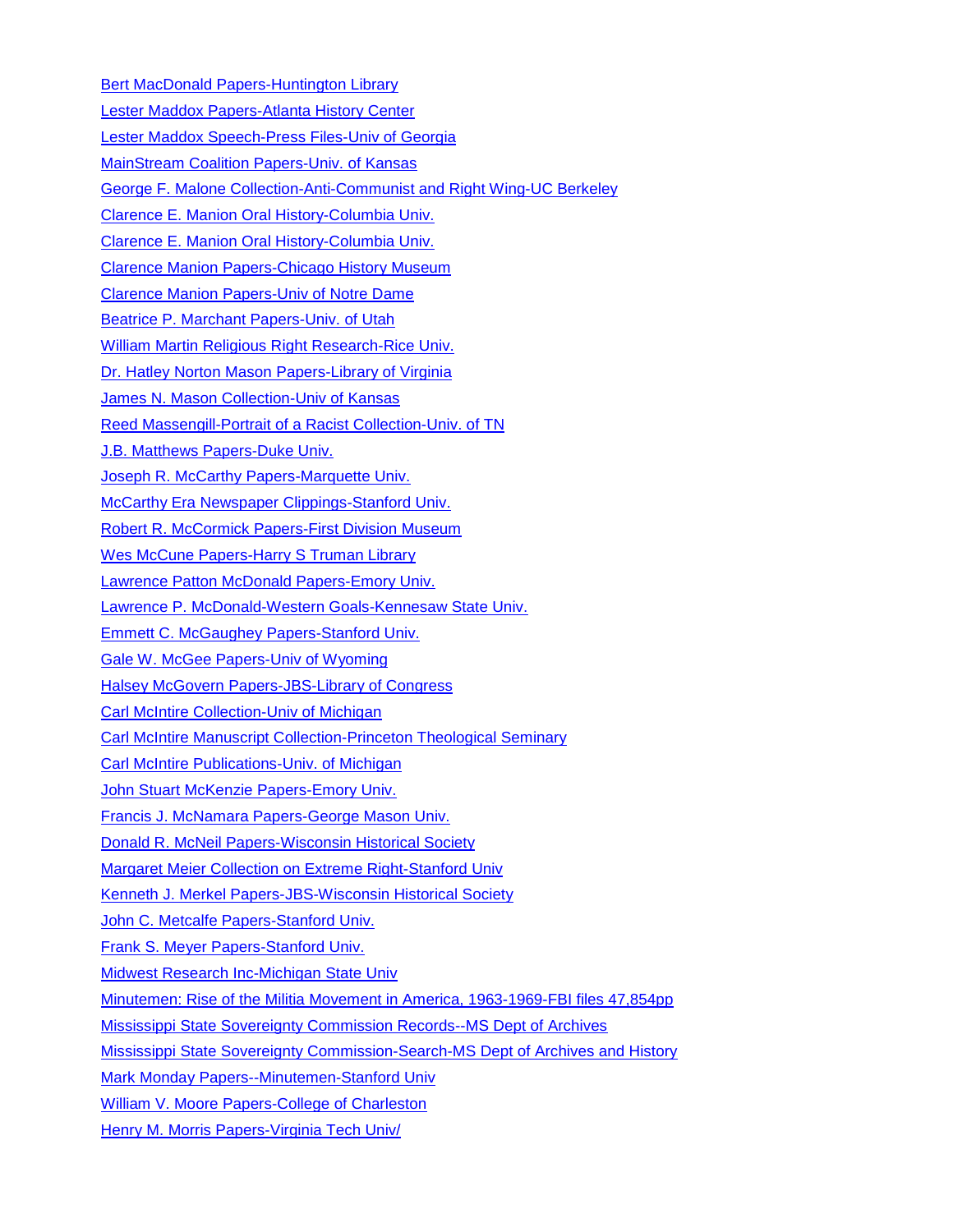[Stanley F. Morse Papers-South Caroliniana Library](http://library.sc.edu/socar/mnscrpts/morsesf.html) [Sterling Morton Papers-JBS-Chicago History Museum](https://beta.worldcat.org/archivegrid/collection/data/28415719) [George Van Horn Moseley Papers-Library of Congress](https://beta.worldcat.org/archivegrid/collection/data/70980180) [Hollis Mosher Papers--Brown Univ.](http://www.riamco.org/render.php?eadid=US-RPB-ms2009.004&view=inventory) [Movements Ephemera Collection-Stony Brook Univ.](http://www.stonybrook.edu/commcms/libspecial/collections/manuscripts/movements.html) Eustace [Mullins Papers-Duke Univ.](https://beta.worldcat.org/archivegrid/collection/data/815253657) [Eustace Mullins Videos-YouTube](https://www.youtube.com/results?search_query=%22Eustace+Mullins%22) [William C. Mullendore Papers-Univ of Oregon](http://archiveswest.orbiscascade.org/ark:/80444/xv02410) [NAM Board of Directors Minutes-Hagley Museum](https://beta.worldcat.org/archivegrid/collection/data/806140103) [NAM Pamphlets-Cornell Univ.](https://beta.worldcat.org/archivegrid/collection/data/64060026) [NAM Records-Hagley Museum](https://beta.worldcat.org/archivegrid/collection/data/122355297) [National Abortion Rights Action League Records-Radcliffe College](https://beta.worldcat.org/archivegrid/collection/data/859451090) [National Assn of Pro-America Records-Oregon Historical Society](https://beta.worldcat.org/archivegrid/collection/data/36683100) [National Jewish Community Relations Advisory Council Records-Center For Jewish History](http://findingaids.cjh.org/?pID=365502) *National Republic* [Magazine Records-Stanford Univ.](https://beta.worldcat.org/archivegrid/collection/data/754869038) [National Socialist League Collection-ONE Natl Gay-Lesbian Archives](http://www.oac.cdlib.org/findaid/ark:/13030/c89p32f0/?query=%22right+wing%22) [National Socialist League Papers-Russell Veh-Univ of Southern Calif](https://beta.worldcat.org/archivegrid/collection/data/893442976) [Neo-Nazi Printed Matter-Brown Univ.](https://beta.worldcat.org/archivegrid/collection/data/122493060) [Neo-Nazi Printed Matter-Stanford Univ.](https://beta.worldcat.org/archivegrid/collection/data/122571751) [Network of Patriotic Letter Writers-Michigan State Univ](https://beta.worldcat.org/archivegrid/collection/data/29842086) [New Orleans Social Justice-Loyola Univ.](https://beta.worldcat.org/archivegrid/collection/data/849395916) [John Francis Noll Papers-Univ. of Notre Dame](http://archives.nd.edu/findaids/ead/xml/nol.xml) [Non-Sectarian Anti-Nazi League Papers-Columbia Univ.](https://beta.worldcat.org/archivegrid/collection/data/870440786) [Norman Allderdice Collection-Stanford Univ.](http://pdf.oac.cdlib.org/pdf/hoover/allderdi.pdf) [Norman Olson Papers-Mich Militia-Univ of Michigan](https://beta.worldcat.org/archivegrid/collection/data/690650531) [NSWPP Printed Material-Duke Univ.](https://beta.worldcat.org/archivegrid/collection/data/862470085) [Ronald L. Numbers Research Materials-Andrews Univ.](https://beta.worldcat.org/archivegrid/collection/data/76818750) [NY Joint Legislative Committee-Seditious Activities-NY State Archives](https://beta.worldcat.org/archivegrid/collection/data/78272780) Revilo [Oliver Papers-Kevin Strom-1](http://www.revilo-oliver.com/indexold.html) [Revilo Oliver Papers-Kevin Strom-2](http://www.revilo-oliver.com/papers/) Revilo [P. Oliver File--Univ of Illinois](http://archives.library.illinois.edu/archon/?p=collections/controlcard&id=4647) [Revilo P. Oliver Papers--Univ. of Illinois](https://archives.library.illinois.edu/archon/index.php?p=accessions/accession&id=651&q=oliver) [Edmund A. Opitz Papers-Library of Congress](https://beta.worldcat.org/archivegrid/collection/data/28413650) [Edmund Opitz Papers-Univ of Oregon](https://beta.worldcat.org/archivegrid/collection/data/67840524) [Vernon Pace Collection-Library of Congress](https://www.loc.gov/folklife/civilrights/survey/view_collection.php?coll_id=1282) [Frank A. Parker Papers-XR in 1940's-Wayne State Univ.](https://beta.worldcat.org/archivegrid/collection/data/32320906) [J. Charles Park Papers-Wisconsin Historical Society](http://digicoll.library.wisc.edu/cgi/f/findaid/findaid-idx?c=wiarchives;view=reslist;subview=standard;didno=uw-whs-m2000100) [Charles Parsons Papers-Yale Univ.](http://drs.library.yale.edu/HLTransformer/HLTransServlet?stylename=yul.ead2002.xhtml.xsl&pid=mssa:ms.0387&clear-stylesheet-cache=yes) [Westbrook Pegler Papers-Syracuse Univ.](http://library.syr.edu/digital/guides/p/pegler_jw.htm) [Lee R. Pennington Papers-Stanford Univ.](http://www.oac.cdlib.org/findaid/ark:/13030/kt2f59r6hm/)

[People for American Way Collection Conservative Ephemera-UC Berkeley](http://pdf.oac.cdlib.org/pdf/berkeley/bancroft/m2010_152_cubanc.pdf)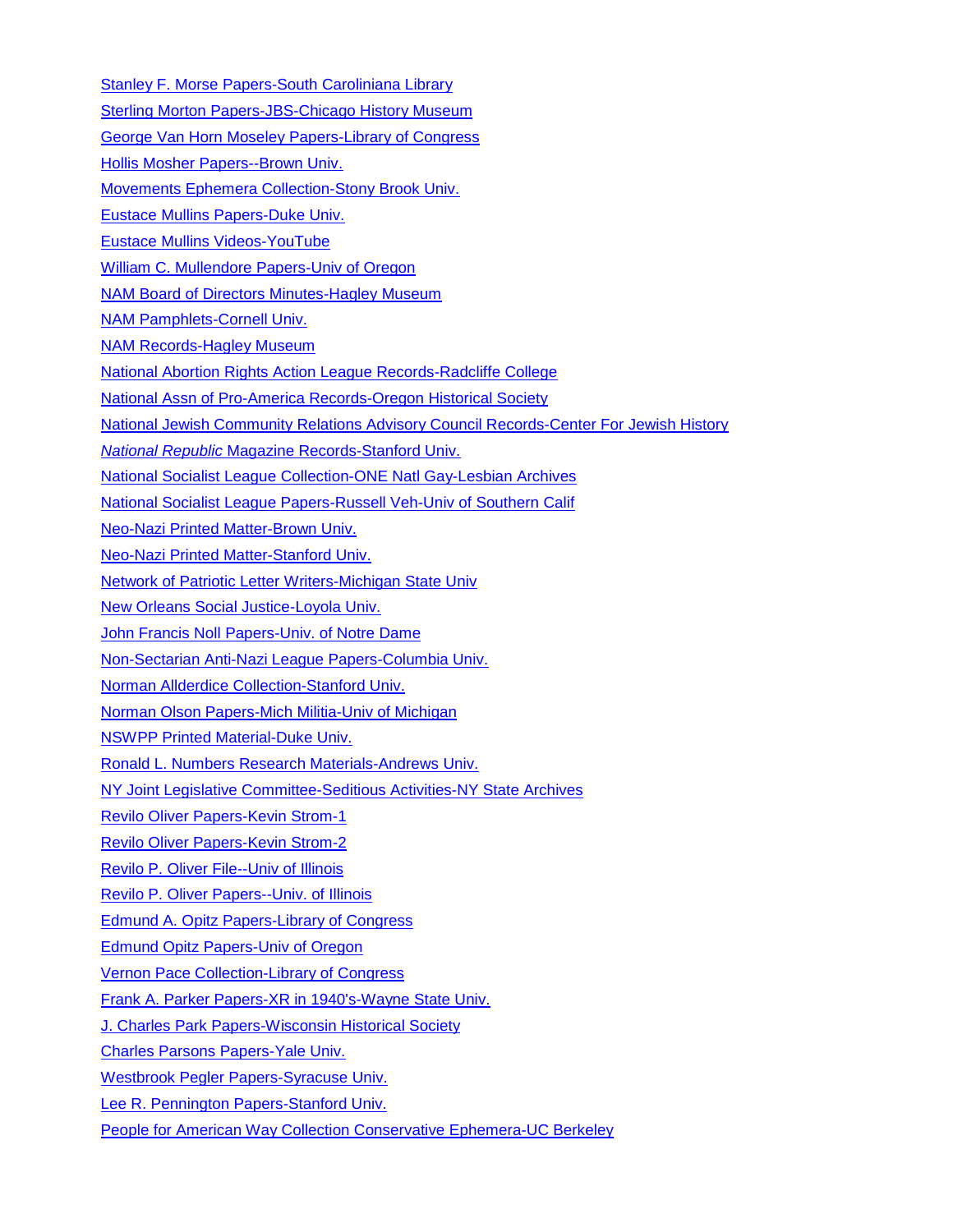[Samuel B. Pettengill Collection-Univ. of Vermont](http://cdi.uvm.edu/findingaids/viewEAD.xql?pid=pettengill.ead.xml)

[Samuel B. Pettengill Papers-Univ. of Oregon](http://archiveswest.orbiscascade.org/ark:/80444/xv01044)

[J. Howard Pew Papers-Hagley Museum](https://beta.worldcat.org/archivegrid/collection/data/122333738)

[Evelyn Phillips Anti-Communist Collection-Reagan Library](https://reaganlibrary.archives.gov/archives/textual/Personal%20Papers/THE%20EVELYN%20PHILIPS%20ANTI.htm)

[Herbert A. Philbrick Papers-Library of Congress](http://findingaids.loc.gov/db/search/xq/searchMferDsc04.xq?_id=loc.mss.eadmss.ms003015&_faSection=contentsList&_faSubsection=series&_dmdid=d36500e25&_start=1&_lines=125)

[Political Extremism and Radicalism in the 20th Century -](https://www.gale.com/binaries/content/assets/gale-us-en/primary-sources/political-extremism-and-radicalism/political-extremism-one-sheet.4.25.pdf) Gale database

[Political Research Associates Archive-PRA](http://www.publiceye.org/top_biblio.html)

[William T. Poole Collection-Stanford Univ.](http://pdf.oac.cdlib.org/pdf/hoover/82095.pdf)

[Posse Comitatus News Clippings and Recordings-Wisconsin Historical Society](https://beta.worldcat.org/archivegrid/collection/data/173692747)

[Ezra Pound Papers-Library of Congress](http://findingaids.loc.gov/db/search/xq/searchMfer02.xq?_id=loc.mss.eadmss.ms006050&_faSection=overview&_faSubsection=did&_dmdid=)

[Public Eye-Studying the Right](http://www.publiceye.org/study_right.html#Archives)

[Frank Purinton Papers-Univ. of Oregon](http://archiveswest.orbiscascade.org/ark:/80444/xv55756)

[Joe Pyne Radio-TV Program--Hartwest Productions](http://joepyne.com/The_Joe_Pyne_Story.html)

[Radical Extremist Literature-Library of Congress](https://beta.worldcat.org/archivegrid/collection/data/29913150)

[Radical Right Collection-Stanford Univ](http://www.oac.cdlib.org/findaid/ark:/13030/tf3p30034h/)

[Radical Right Collection 1964-1993-Univ of Massachusetts-Amherst](http://scua.library.umass.edu/ead/mums816.pdf)

[Radical Right Videos-You Tube](https://www.youtube.com/results?search_query=%22radical+Right%22+united+states)

[Radical and Reactionary Politics in America-Gale database-78 microfilm reels](https://www.gale.com/c/radical-and-reactionary-politics-in-america-series-2-radicalism-reaction-and-dissent-selections-from-the-hall-hoag-collection-at-brown-university-series-2-radicalism-reaction-and-dissent-selections-from-the-hall-hoag-collection-at-brown-university)

[Max Rafferty Papers-Univ of Iowa](http://collguides.lib.uiowa.edu/?MSC0214)

[Donald F. Raihle Papers-Minnesota Historical Society](https://beta.worldcat.org/archivegrid/collection/data/122412948)

[Florence Ranuzzi Papers-Huntington Library](https://beta.worldcat.org/archivegrid/collection/data/298264271)

[Red Squad Collection-Chicago History Museum](http://chicagohistory.org/research/resources/archives-and-manuscripts/red-squad)

[Thomas C. Reeves Research Files-Wisconsin Historical Society](https://beta.worldcat.org/archivegrid/collection/data/145778218)

[Henry Regnery Papers-Stanford Univ.](http://www.oac.cdlib.org/findaid/ark:/13030/kt9v19q4s4/)

[George E. Rennar Papers-Library of Congress](https://beta.worldcat.org/archivegrid/collection/data/30891898)

[George E. Rennar Papers-Univ. of Washington](http://archiveswest.orbiscascade.org/ark:/80444/xv72973/op=fstyle.aspx?t=k&q=WAURennarGeorge0636_1656.xml#overview)

[Reproductive Rights National Network Records-Smith College](https://beta.worldcat.org/archivegrid/collection/data/489215075)

[Republican Party \(Mich.\). 14th Congressional District Republican Committee Records-Univ. of Michigan](https://beta.worldcat.org/archivegrid/collection/data/34419540)

[Research Collection for Conservative-Libertarian Studies-Univ of OR](http://archiveswest.orbiscascade.org/ark:/80444/xv10150)

[Research Papers-Univ of Michigan](https://beta.worldcat.org/archivegrid/collection/data/34419589)

[George S. Richardson Papers-Univ of Wyoming](https://beta.worldcat.org/archivegrid/collection/data/62207198)

[James Richardson Papers on the KKK in Southern California-UCLA](https://beta.worldcat.org/archivegrid/collection/data/356094514)

[Eddie Rickenbacker Papers-Library of Congress](https://beta.worldcat.org/archivegrid/collection/data/83923451)

[Maurice Ries Manuscript on HUAC-Tulane Univ.](https://beta.worldcat.org/archivegrid/collection/data/912438452)

[Right To Life of Michigan Papers-Univ. of Michigan](https://beta.worldcat.org/archivegrid/collection/data/34421729)

[Right Wing Arsenal Collection-9000 pamphlets-Michigan State University](https://lib.msu.edu/spc/collections/arsenal/)

[Right Wing Extremist Videos-YouTube](https://www.youtube.com/results?search_query=right+wing+extremists+in+america)

[Right Wing Journalism-Michigan State Univ.](http://catalog.lib.msu.edu/search%7ES23?/Yright+wing&searchscope=23&SORT=DZ/Yright+wing&searchscope=23&SORT=DZ&SUBKEY=right+wing/1%2C149%2C149%2CB/frameset&FF=Yright+wing&searchscope=23&SORT=DZ&2%2C2%2C)

[Right Wing Organizations-Michigan State Univ.](http://catalog.lib.msu.edu/search%7ES23?/Yright+wing&searchscope=23&SORT=DZ/Yright+wing&searchscope=23&SORT=DZ&SUBKEY=right+wing/1%2C149%2C149%2CB/frameset&FF=Yright+wing&searchscope=23&SORT=DZ&3%2C3%2C)

[Right Wing Pamphlet Collection-Yale Univ.](http://drs.library.yale.edu/HLTransformer/HLTransServlet?stylename=yul.ead2002.xhtml.xsl&pid=mssa:ms.0775&query=birch%20society&clear-stylesheet-cache=yes&hlon=yes&filter=&hitPageStart=1)

[Right Wing Political Collection-Univ of Georgia](https://beta.worldcat.org/archivegrid/collection/data/38476157)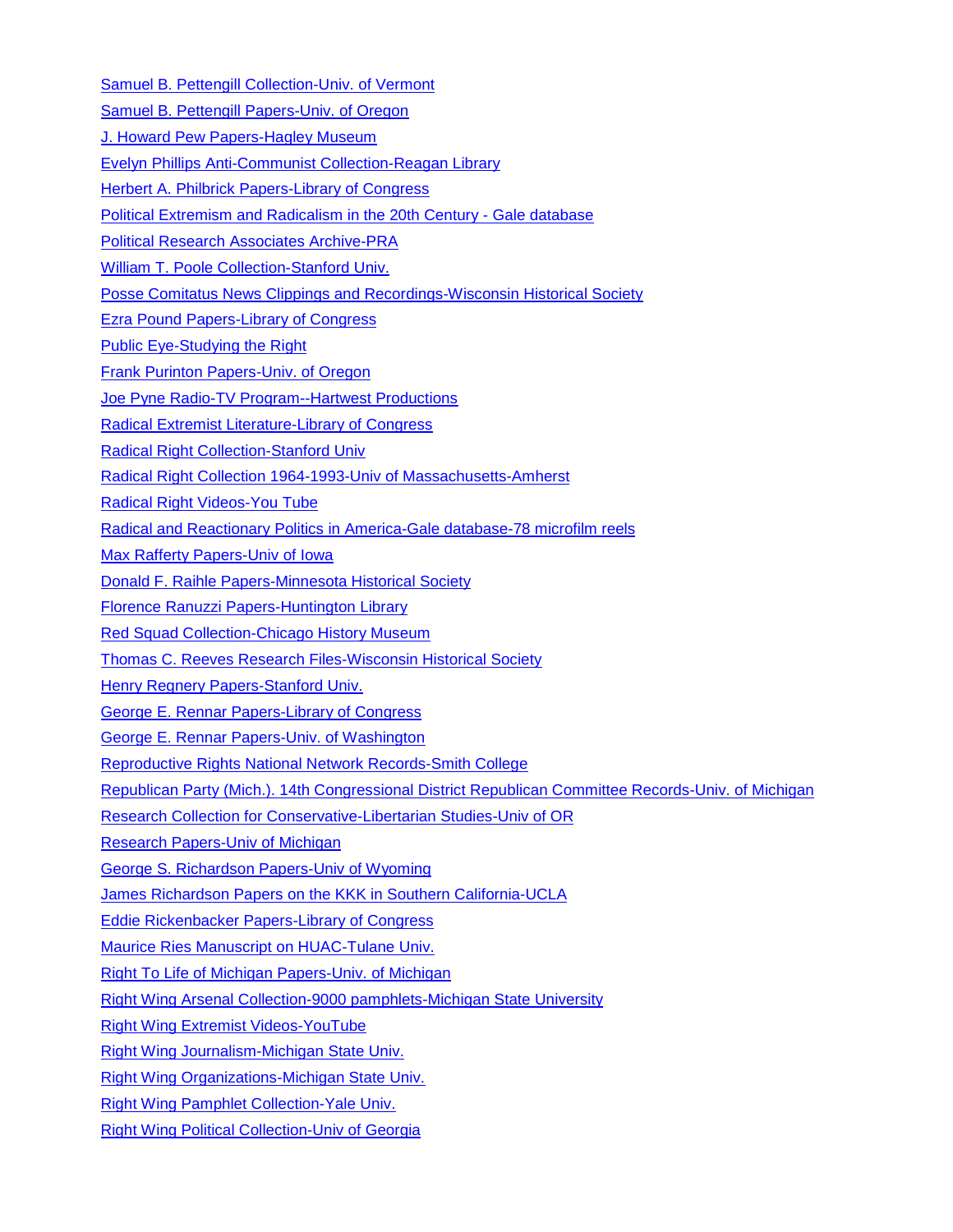[Right Wing Political Pamphlets-Univ of Southern California](http://pdf.oac.cdlib.org/pdf/usc/spcoll/6049rightwing.pdf) [Right Wing Publications-Cornell Univ.](https://beta.worldcat.org/archivegrid/collection/data/64074848) [Right Wing Radical Pamphlets-Univ of Montana](https://beta.worldcat.org/archivegrid/collection/data/271244636) [Right Wing Radicalism Collection-Univ of Montana](http://archiveswest.orbiscascade.org/ark:/80444/xv77169) [Right-Wing Alliances, Coalitions-Brown Univ.](https://beta.worldcat.org/archivegrid/collection/data/122586876) [Right-Wing Christian Religious Printed Matter-Brown Univ.](https://beta.worldcat.org/archivegrid/collection/data/122480526) [Right-Wing Independent Pamphleteers-Brown Univ.](https://beta.worldcat.org/archivegrid/collection/data/122598999) [Right-Wing Issues-Brown Univ](https://beta.worldcat.org/archivegrid/collection/data/122491547) [Right-Wing Organizations Links-Right Wing Watch](http://www.rightwingwatch.org/category/organizations) [Right-Wing Political Pamphlets-Univ of Southern California](http://www.oac.cdlib.org/findaid/ark:/13030/c8gx4fqg/admin/) [Right-Wing Publishers-Brown Univ](https://beta.worldcat.org/archivegrid/collection/data/145430327) [Right-Wing Racist Pamphleteers-Brown Univ.](https://beta.worldcat.org/archivegrid/collection/data/122639458) [Right-Wing Radicalism and Fascism-Univ. of Washington](http://depts.washington.edu/depress/rightwing_radicalism_fascism.shtml) [Right-Wing Websites-Political Research Associates](http://www.publiceye.org/lnk_antidem.html) [Archibald Roberts Papers-Univ of Oregon](https://beta.worldcat.org/archivegrid/collection/data/849533148) [William A. Roberts Papers-Wisconsin Historical Society](https://beta.worldcat.org/archivegrid/collection/data/145781942) [William A. Roberts Papers-Wisconsin Historical Society](http://digicoll.library.wisc.edu/cgi/f/findaid/findaid-idx?c=wiarchives;view=reslist;subview=standard;didno=uw-whs-us0000aj) [George W. Robnett Papers-Stanford Univ.](https://beta.worldcat.org/archivegrid/collection/data/754870082) [George W. Robnett Papers-Univ of Oregon](http://archiveswest.orbiscascade.org/ark:/80444/xv29423) [George W. Robnett Papers-Univ of Kansas](http://etext.ku.edu/view?docId=ksrlead/ksrl.kc.robnettgeorge.xml) [George Lincoln Rockwell Speeches-Stanford Univ.](https://beta.worldcat.org/archivegrid/collection/data/123458580) [George Lincoln Rockwell Speech-Michigan State Univ.](https://beta.worldcat.org/archivegrid/collection/data/931820279) [Herbert Romerstein Papers-Stanford Univ.](http://www.oac.cdlib.org/findaid/ark:/13030/c8jw8d64/) [E. Merrill Root Papers-Univ of Oregon](https://beta.worldcat.org/archivegrid/collection/data/67840452) [E. Merrill Root Papers-Univ. of Oregon](http://archiveswest.orbiscascade.org/ark:/80444/xv99873) [Arnold Marshall Rose Papers-Gerda Koch-Univ. of Minnesota](http://special.lib.umn.edu/findaid/xml/uarc00381.xml) [Susan Rosenfeld, Internal Security Collection-Georgetown Univ.](https://repository.library.georgetown.edu/handle/10822/558695?show=full) [John Rousselot Papers-Univ of Southern California](http://archives.usc.edu/repositories/3/resources/224) [Polly King Ruhtenberg Papers-Library of Congress](https://beta.worldcat.org/archivegrid/collection/data/28413400) [Polly King Ruhtenberg Papers-Univ of Oregon](https://beta.worldcat.org/archivegrid/collection/data/18213776) [Edward A. Rumely Papers-Univ of Oregon](http://archiveswest.orbiscascade.org/ark:/80444/xv26002) [Edward A. Rumely Papers-Univ. of Oregon](https://beta.worldcat.org/archivegrid/collection/data/19131104) [William A. Rusher Oral Interview-Northwestern Univ.](https://beta.worldcat.org/archivegrid/collection/data/70744757) [William A. Rusher Papers-Library of Congress](https://beta.worldcat.org/archivegrid/collection/data/883756729) [John F. Russell Collection-Stanford Univ.](http://www.oac.cdlib.org/findaid/ark:/13030/kt4n39r8nk/) [Morrie Ryskind Papers-Wisconsin Historical Society](http://digicoll.library.wisc.edu/cgi/f/findaid/findaid-idx?c=wiarchives;view=reslist;subview=standard;didno=uw-whs-us0005an) [Jim Saleam Collection-Stanford Univ.](http://www.oac.cdlib.org/findaid/ark:/13030/kt558035q9/) [Eugene Sanctuary Papers-Univ of Kansas](http://etext.ku.edu/view?docId=ksrlead/ksrl.kc.sanctuaryen.xml) [Fred Schlafly Collection-Eagle Forum](http://www.eagleforumarchives.org/JFS-Personal-Series.html) [Phyllis Schlafly Collection-Eagle Forum](http://www.eagleforumarchives.org/PS-Collection.html) [Phyllis Schlafly Oral Interview-Stanford Univ.](https://beta.worldcat.org/archivegrid/collection/data/462157006)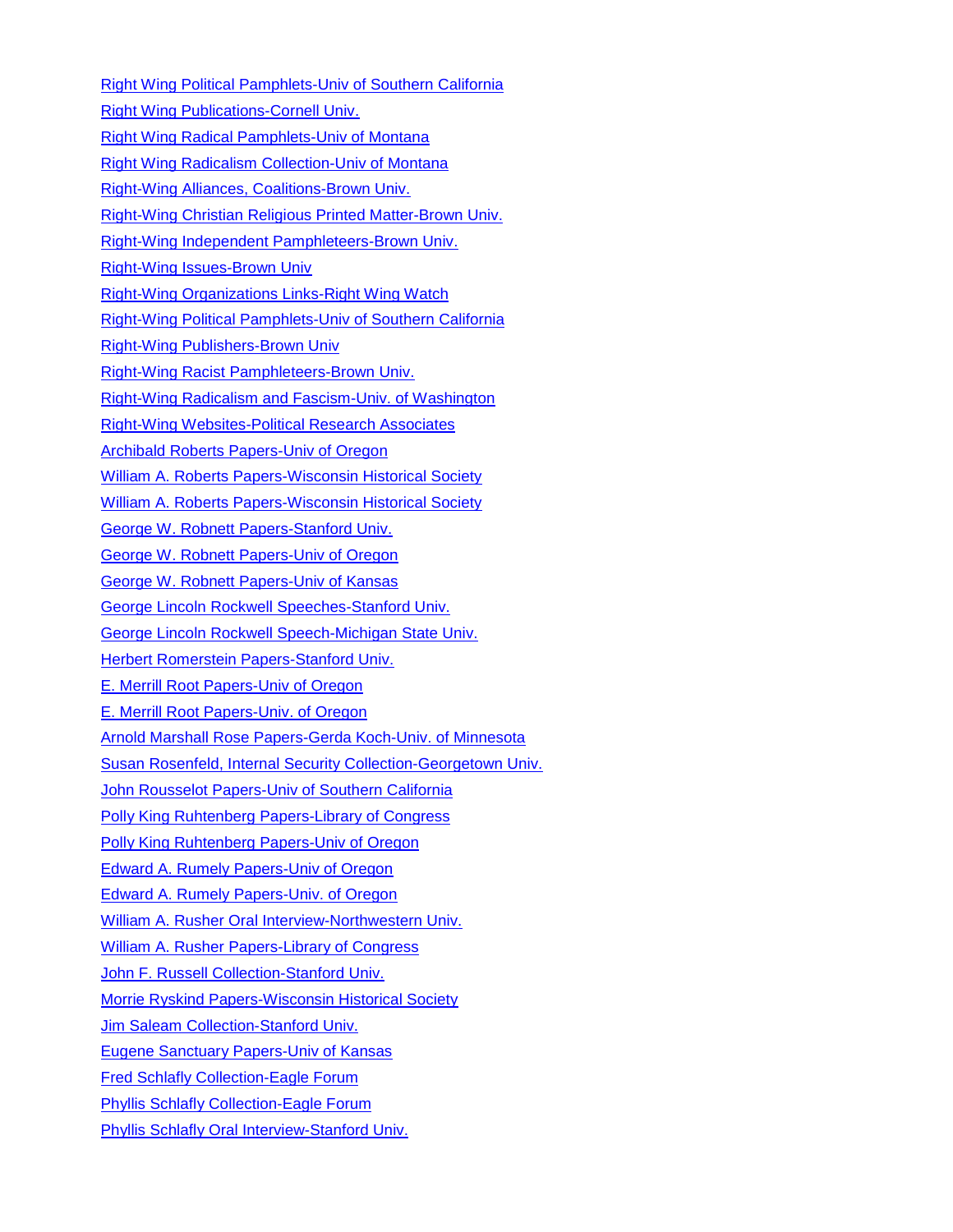[John G. Schmitz Papers-JBS-Wichita State Univ.](http://specialcollections.wichita.edu/collections/ms/74-01/74-1-A.HTML)

[George S. Schuyler Papers-Syracuse Univ.](http://library.syr.edu/digital/guides/s/schuyler_gs.htm)

[Robert E. Scoggin Papers-KKK-Univ of North Carolina](https://beta.worldcat.org/archivegrid/collection/data/841573873)

[Scripps-Howard Newspaper Alliance Articles 1949-1967-Wiconsin Historical Society](https://beta.worldcat.org/archivegrid/collection/data/122417626)

[Segregation and Communism Pamphlets-Univ of Arkansas](https://beta.worldcat.org/archivegrid/collection/data/27335496)

Hans [F. Sennholz Oral History-Hagley Museum](https://beta.worldcat.org/archivegrid/collection/data/164069125)

[John C. Setlow Collection-Univ. of South Florida](http://www.lib.usf.edu/aeon/eads/index.html?eadrequest=true&ead_id=U29-00098-S20)

[Marjorie O. Shearon Papers-Library of Congress](https://beta.worldcat.org/archivegrid/collection/data/28413857)

[Marjorie O. Shearon Papers-Univ of Oregon](https://beta.worldcat.org/archivegrid/collection/data/19274511)

[Robert Shelton-KKK-Oral Interview-Columbia Univ.](https://beta.worldcat.org/archivegrid/collection/data/122527173)

[Abraham Shoenfeld Papers-American Jewish Historical Society](http://findingaids.cjh.org/?pID=611930)

[Silver Shirt Legion of America Washington State Division Records-Univ of Washington](http://archiveswest.orbiscascade.org/ark:/80444/xv38671/op=fstyle.aspx?t=i&q=0&f_names=Pelley%2C+William+Dudley)

[Gerald L.K. Smith Early Years-Columbia Univ.](https://beta.worldcat.org/archivegrid/collection/data/56185185)

[Gerald L.K. Smith Papers-Univ of Michigan](https://beta.worldcat.org/archivegrid/collection/data/34418952)

[Gerald L.K. Smith Publications-Arkansas History Commission](https://beta.worldcat.org/archivegrid/collection/data/234380142)

[Gerald L.K. Smith Solicitation Letters-Central Michigan Univ.](https://beta.worldcat.org/archivegrid/collection/data/47066882)

[John Howland Snow Papers-Library of Congress](https://beta.worldcat.org/archivegrid/collection/data/28413544)

[John Howland Snow Papers-Univ of Oregon](https://beta.worldcat.org/archivegrid/collection/data/18549640)

[Social Credit Papers-Univ of Queensland](https://beta.worldcat.org/archivegrid/collection/data/505783355)

[Social Movements Collection-Univ of Virginia](http://ead.lib.virginia.edu/vivaxtf/view?docId=uva-sc/viu03897.xml)

[George E. Sokolsky Columns--Syracuse Univ.](http://library.syr.edu/digital/guides/s/sokolsky_g.htm)

[George E. Sokolsky Manuscripts-Columbia Univ.](http://findingaids.cul.columbia.edu/ead/nnc-rb/ldpd_4079353)

[George E. Sokolsky Papers-Stanford Univ.](http://www.oac.cdlib.org/findaid/ark:/13030/tf3199n5ts/)

[Southern Poverty Law Center Collection-Duke Univ.](http://library.duke.edu/rubenstein/findingaids/splc/)

[Southern Poverty Law Center Papers-XR-Duke Univ.](https://beta.worldcat.org/archivegrid/collection/data/871255050)

[Keith Stimely Collection-XR-Univ of Oregon](http://archiveswest.orbiscascade.org/ark:/80444/xv98853)

[Jeremiah Stokes Papers-Brigham Young Univ.](https://beta.worldcat.org/archivegrid/collection/data/122608586)

[J. B. Stoner Gubernatorial Campaign Collection-Univ of KS](http://etext.ku.edu/view?docId=ksrlead/ksrl.kc.stonerjb.xml&doc.view=print;chunk.id=)

[J.B. Stoner Gubernatorial Campaign Collection-Univ of Kansas](http://etext.ku.edu/view?docId=ksrlead/ksrl.kc.stonerjb.xml)

[J.B. Stoner Oral Interview-Michigan State Univ.](https://beta.worldcat.org/archivegrid/collection/data/18387322)

[J.B. Stoner Videos-You Tube](https://www.youtube.com/results?search_query=%22j.b.+stoner%22)

[Willis E. Stone Papers-Univ of Oregon](https://beta.worldcat.org/archivegrid/collection/data/18905897)

[Willis E. Stone Papers-Univ. of Oregon](http://archiveswest.orbiscascade.org/ark:/80444/xv22930)

[Thomas More Storke Papers-JBS-UC Berkeley](http://www.oac.cdlib.org/findaid/ark:/13030/tf609nb1gc/)

[James L. Stovall Papers-KKK-Louisiana State Univ.](http://www.lib.lsu.edu/sites/default/files/sc/findaid/4467.pdf)

[Wesley A. Swift Speeches-Wisc Historical Society](https://beta.worldcat.org/archivegrid/collection/data/173699545)

[Marcius E. Taber Papers-Univ. of Michigan](https://beta.worldcat.org/archivegrid/collection/data/34418552)

[Robert A. Goldberg Papers-Univ of Utah](http://archiveswest.orbiscascade.org/ark:/80444/xv15689)

[Robert A. Taft Papers-Library of Congress](http://findingaids.loc.gov/db/search/xq/searchMfer02.xq?_id=loc.mss.eadmss.ms011071&_faSection=overview&_faSubsection=did&_dmdid=)

[Robert A. Taft Papers-Library of Congress](https://beta.worldcat.org/archivegrid/collection/data/78464941)

[Robert A. Taft Papers-Univ. of Cincinnati](https://beta.worldcat.org/archivegrid/collection/data/884588701)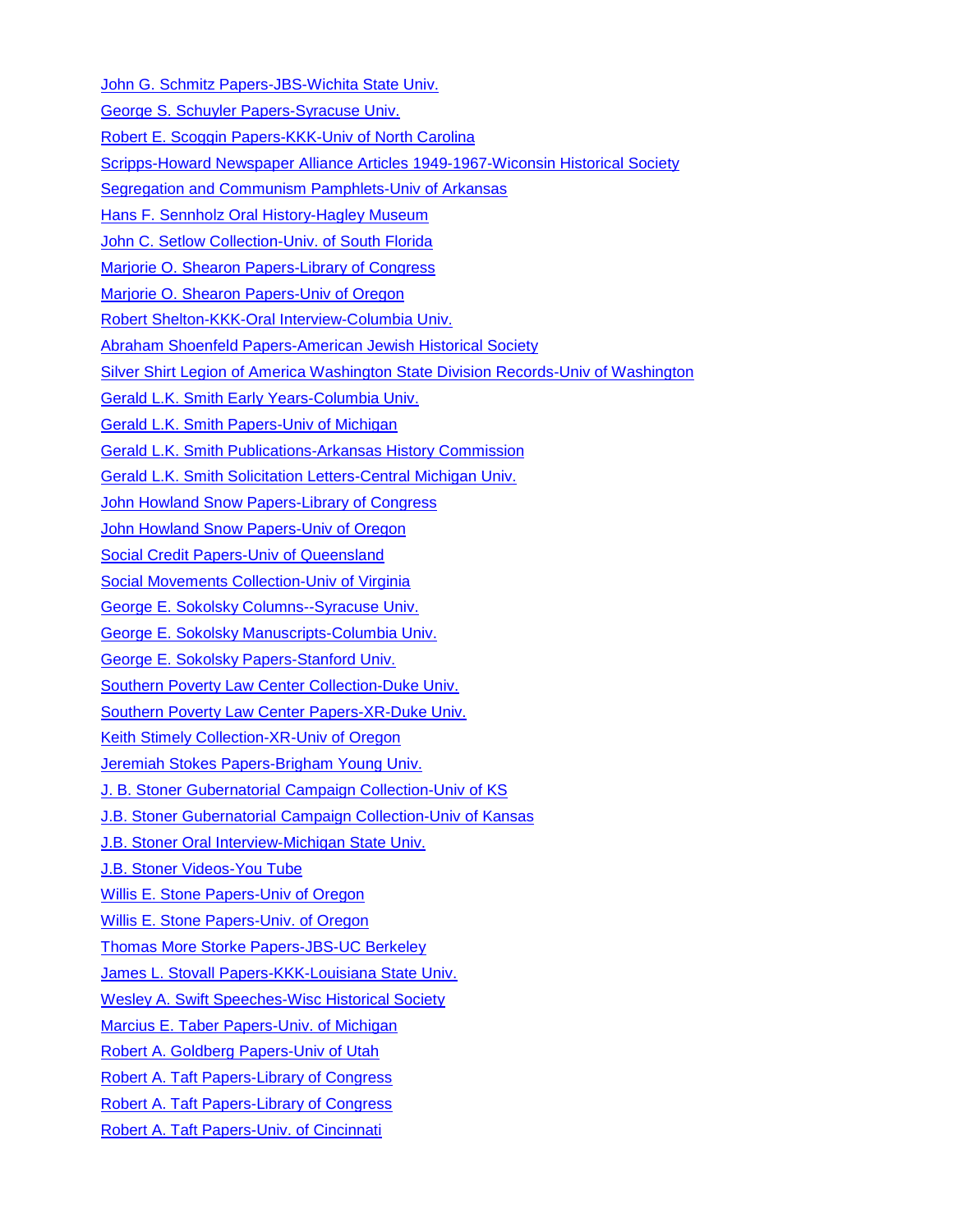[Robert B. DePugh Interview-Wisconsin Historical Society](https://beta.worldcat.org/archivegrid/collection/data/173699486) [Sam Tanenhaus Papers-Stanford Univ.](http://www.oac.cdlib.org/findaid/ark:/13030/tf900006kh/) [Jack B. Tenney Oral History-UC-Berkeley](https://beta.worldcat.org/archivegrid/collection/data/26597647) [Arthur W. Terminiello Papers-Univ of Notre Dame](http://archives.nd.edu/findaids/ead/xml/trm.xml) [H. Keith Thompson Papers-Stanford Univ.](http://www.oac.cdlib.org/findaid/ark:/13030/tf167n985d/) [H. Keith Thompson Papers-Stanford Univ.](https://beta.worldcat.org/archivegrid/collection/data/754868917) [Strom Thurmond Papers--Library of Congress](https://beta.worldcat.org/archivegrid/collection/data/28498716) [Lawrence Timbers Papers-Univ of Oregon](https://beta.worldcat.org/archivegrid/collection/data/19082612) [Jerry R. Tompkins Papers: The Scopes Trial and the Epperson Case Records-Univ. of Texas-Austin](http://www.lib.utexas.edu/taro/utcah/00273/cah-00273.html) [Stephen J. Tonsor Papers-Stanford Univ.](https://beta.worldcat.org/archivegrid/collection/data/754872572) [Eckard V. Toy Jr. Papers-Duke Univ.](https://beta.worldcat.org/archivegrid/collection/data/883742727) [John B. Trevor, Jr. Papers-Univ. of Michigan](https://beta.worldcat.org/archivegrid/collection/data/80711252) [Harold S. Tuttle Papers-JBS-Wisconsin Historical Society](https://beta.worldcat.org/archivegrid/collection/data/173703237) [Harold S. Tuttle Papers-JBS-Wisconsin Historical Society](http://digicoll.library.wisc.edu/cgi/f/findaid/findaid-idx?c=wiarchives;view=reslist;subview=standard;didno=uw-whs-nort0013) [TV Reports on Nazis-SF Bay Area TV Archive](https://diva.sfsu.edu/collections/sfbatv/search?q=%22nazi%22&go=Go) [Julius Uehlein Right To Work Collection-Pennsylvania State Univ.](https://beta.worldcat.org/archivegrid/collection/data/31019648) [Underground, Alternative and Extremist Literature-UCLA](http://www.oac.cdlib.org/findaid/ark:/13030/tf8x0nb5rz/) [United Klans of America Papers-Michigan State Univ.](http://findingaids.lib.msu.edu/spc/index.php?p=collections/controlcard&id=69) [United Klans of America-Archives of Michigan](https://beta.worldcat.org/archivegrid/collection/data/41347871) [United Klans of America-Indiana State Library](https://beta.worldcat.org/archivegrid/collection/data/826916264) [Ross Upton Papers-XR-Univ of Wyoming](https://beta.worldcat.org/archivegrid/collection/data/71801251) [Freda Utley Papers-Stanford Univ.](http://www.oac.cdlib.org/findaid/ark:/13030/tf209n98b0/) [Ernest Van den Haag Papers-State Univ. of New York-Albany](https://beta.worldcat.org/archivegrid/collection/data/907882234) [Ralph Van Deman Papers-Stanford Univ.](http://www.oac.cdlib.org/findaid/ark:/13030/kt9h4nf39n/) [Earl B. Vanfleet Papers-Brigham Young Univ](https://findingaid.lib.byu.edu/viewItem/MSS%203247) [Lyrl Clark Van Hyning Papers-Loyola Univ.-Chicago](https://beta.worldcat.org/archivegrid/collection/data/568195587) [Tom van Riper Collection-KKK -](http://dlc.lib.utk.edu/spc/view?docId=ead/0012_000858_000000_0000/0012_000858_000000_0000.xml;query=Ku%20Klux%20Klan;brand=default) Univ of TN [George S. Viereck Papers-Univ of Iowa](http://collguides.lib.uiowa.edu/?MSC0099) [Voice of Liberty Newsletter-Georgia Archives](https://beta.worldcat.org/archivegrid/collection/data/122503929) [Voices of Extremism-Illinois State Univ.](http://digital.library.illinoisstate.edu/cdm/search/collection/p15990coll1/searchterm/Hall,%20Gordon%20D./field/identi/mode/all/conn/and/order/nosort) [Friedrich A. Von Hayek Papers-Stanford Univ.](http://www.oac.cdlib.org/findaid/ark:/13030/kt3v19n8zw/) [Wackenhut Research Files-New York Univ.](http://dlib.nyu.edu/findingaids/html/tamwag/tam_148/dscref11.html) [Wyn Craig Wade Ku Klux Klan Collection-Michigan State Univ.](http://findingaids.lib.msu.edu/spc/index.php?p=collections/controlcard&id=285) [Edwin A. Walker Papers Finding Aid--Univ. of Texas](https://archive.org/details/FindingAidWalkerPapers) [Louis Carlisle Walker Papers-Univ. of Michigan](https://beta.worldcat.org/archivegrid/collection/data/34420843) [George C. Wallace Papers-Alabama Dept of Archives-History](https://beta.worldcat.org/archivegrid/collection/data/122508313) [James K. Warner Collection-Univ of Wyoming](https://beta.worldcat.org/archivegrid/collection/data/85257014) [Vernon Orval Watts Papers-Stanford Univ.](https://beta.worldcat.org/archivegrid/collection/data/754872044) [Albert C. Wedemeyer Papers-Stanford Univ.](http://www.oac.cdlib.org/findaid/ark:/13030/tf3x0n99pv/) [Albert C. Wedemeyer Papers-Stanford Univ.](https://beta.worldcat.org/archivegrid/collection/data/754871989) [Robert Welch Videos-You Tube](https://www.youtube.com/results?search_query=%22Robert+Welch%22)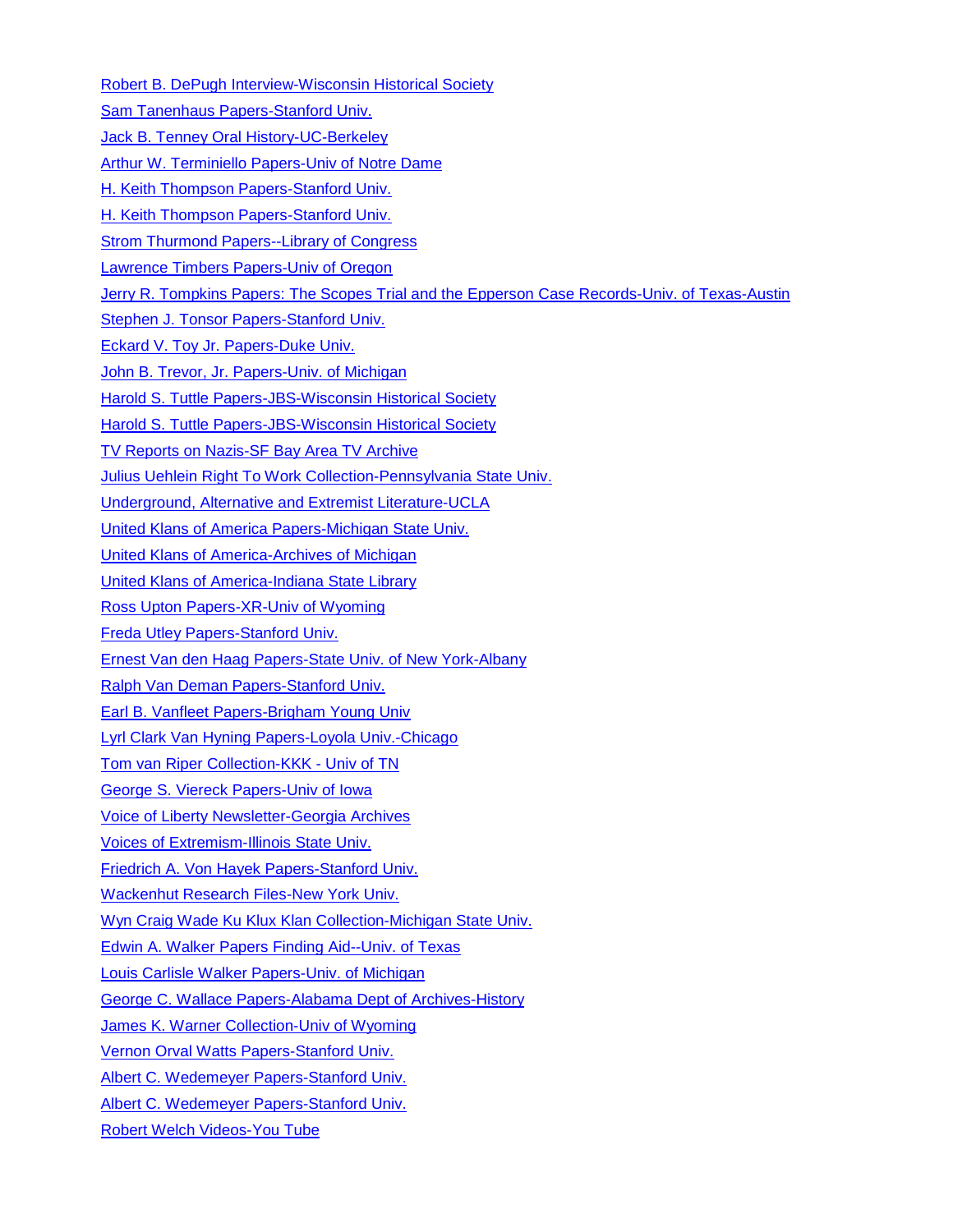[Nathaniel Weyl Papers-Stanford Univ.](http://www.oac.cdlib.org/findaid/ark:/13030/tf0489n3tj/)

[Paul M. Weyrich Papers-Library of Congress](http://rs5.loc.gov/service/mss/eadxmlmss/eadpdfmss/2013/ms013081.pdf)

[Paul M. Weyrich Papers-Univ. of Wyoming](https://rmoa.unm.edu/docviewer.php?docId=wyu-ah10138.xml)

[Paul M. Weyrich Papers-Univ. of Wyoming](https://beta.worldcat.org/archivegrid/collection/data/62876819)

[Charles White Americanism Collection-Portland State Univ.](http://archiveswest.orbiscascade.org/ark:/80444/xv50491)

[Charles White Americanism Collection-Portland State Univ.](https://archives.pdx.edu/archon/index.php?p=collections/controlcard&id=49)

[White Supremacist Printed Matter-John Hopkins Univ.](https://beta.worldcat.org/archivegrid/collection/data/944028498)

[Grace Wick Papers-Oregon Historical Society](http://archiveswest.orbiscascade.org/ark:/80444/xv71827)

[James L. Wick Papers-Wisconsin Historical Society](http://digicoll.library.wisc.edu/cgi/f/findaid/findaid-idx?c=wiarchives;view=reslist;subview=standard;didno=uw-whs-m85249)

[Laird M. Wilcox Papers-Univ. of Kansas](http://etext.ku.edu/view?docId=ksrlead/ksrl.kc.wilcoxlairdmpapers.xml;route=ksrlead;brand=ksrlead;query=wilcox)

[Wilcox Collection-Univ of Kansas](https://beta.worldcat.org/archivegrid/collection/data/17949950)

[Bill Wilkinson Bankruptcy Papers-KKK-Univ of KS](http://etext.ku.edu/view?docId=ksrlead/ksrl.kc.unitedstatesbankruptcycourt.xml&doc.view=print;chunk.id=)

[Charles A. Willoughby Papers-US Army Heritage and Education Center](https://beta.worldcat.org/archivegrid/collection/data/47107633)

[Charles Andrew Willoughby Papers-Stanford Univ.](https://beta.worldcat.org/archivegrid/collection/data/754869069)

[George Huntston Williams Papers-Harvard Univ.](http://oasis.lib.harvard.edu/oasis/deliver/deepLink?_collection=oasis&uniqueId=div00404)

**[Helen Avery Williams Papers--Univ of North Carolina](https://findingaids.uncc.edu/repositories/4/resources/232)** 

[J.D. Williams Papers-JBS-Skousen-Univ of Utah](http://archiveswest.orbiscascade.org/ark:/80444/xv70108)

[Wes Willoughby Papers-UC Berkeley](https://beta.worldcat.org/archivegrid/collection/data/936499978)

[Gerald Burton Winrod Collection-Library of Congress](https://beta.worldcat.org/archivegrid/collection/data/28413967)

[Gerald Burton Winrod Papers-Library of Congress](https://beta.worldcat.org/archivegrid/collection/data/28413483)

[Gerald Burton Winrod Papers-Wichita State Univ.](http://specialcollections.wichita.edu/collections/ms/87-09/87-9-A.HTML)

[Wisconsin Interchange Records-Wisconsin Historical Society](http://digicoll.library.wisc.edu/cgi/f/findaid/findaid-idx?c=wiarchives;view=reslist;subview=standard;didno=uw-whs-tape00864a)

[Loyd Wright Papers-Stanford Univ.](http://www.oac.cdlib.org/findaid/ark:/13030/tf5b69n77j/)

[Young Americans For Freedom Papers-Stanford Univ.](http://www.oac.cdlib.org/findaid/ark:/13030/kt9199s4ss/)

[Eve J. Zink Papers-Univ of Wyoming](https://beta.worldcat.org/archivegrid/collection/data/61257909)

### **Adamson, Lee J., Papers, 1954-1969**

Accountant and conservative political activist, of Bellingham, WA; section leader of John Birch Society in Bellingham.

Chiefly correspondence; (bulk 1960-1967), concerning national and international issues and conservative and anti-Communist individuals and activities; together with articles, essays, and editorials by Adamson, mostly on political subjects but including writings on accounting, and subject files. Correspondents include Bryton Barron, Pedro A. del Valle, William E. Fort, Jr., Suzanne Labin, Phyllis Schlafly, Robert Welch, Church League of America, John Birch Society, and Mothers' Crusade for Victory over Communism.

University of Oregon Collection #86, 43 boxes -- 22.5 ft

[http://janus.uoregon.edu/record=b1970574~S8](http://janus.uoregon.edu/record=b1970574%7ES8)

FINDING AID:

[http://nwda-db.orbiscascade.org/nwda-](http://nwda-db.orbiscascade.org/nwda-search/fstyle.aspx?doc=OrUColl_086.xml&t=k&q=birch+society)

[search/fstyle.aspx?doc=OrUColl\\_086.xml&t=k&q=birch+society](http://nwda-db.orbiscascade.org/nwda-search/fstyle.aspx?doc=OrUColl_086.xml&t=k&q=birch+society)

### **Allderdice, Norman**

Pamphlets, leaflets, and other printed ephemera, issued by right- wing, left-wing and other political organizations, and by governmental, business, labor, religious, educational and other organizations, relating to political, social and economic conditions in the United States and abroad, and especially to right-wing and left-wing movements in the United States.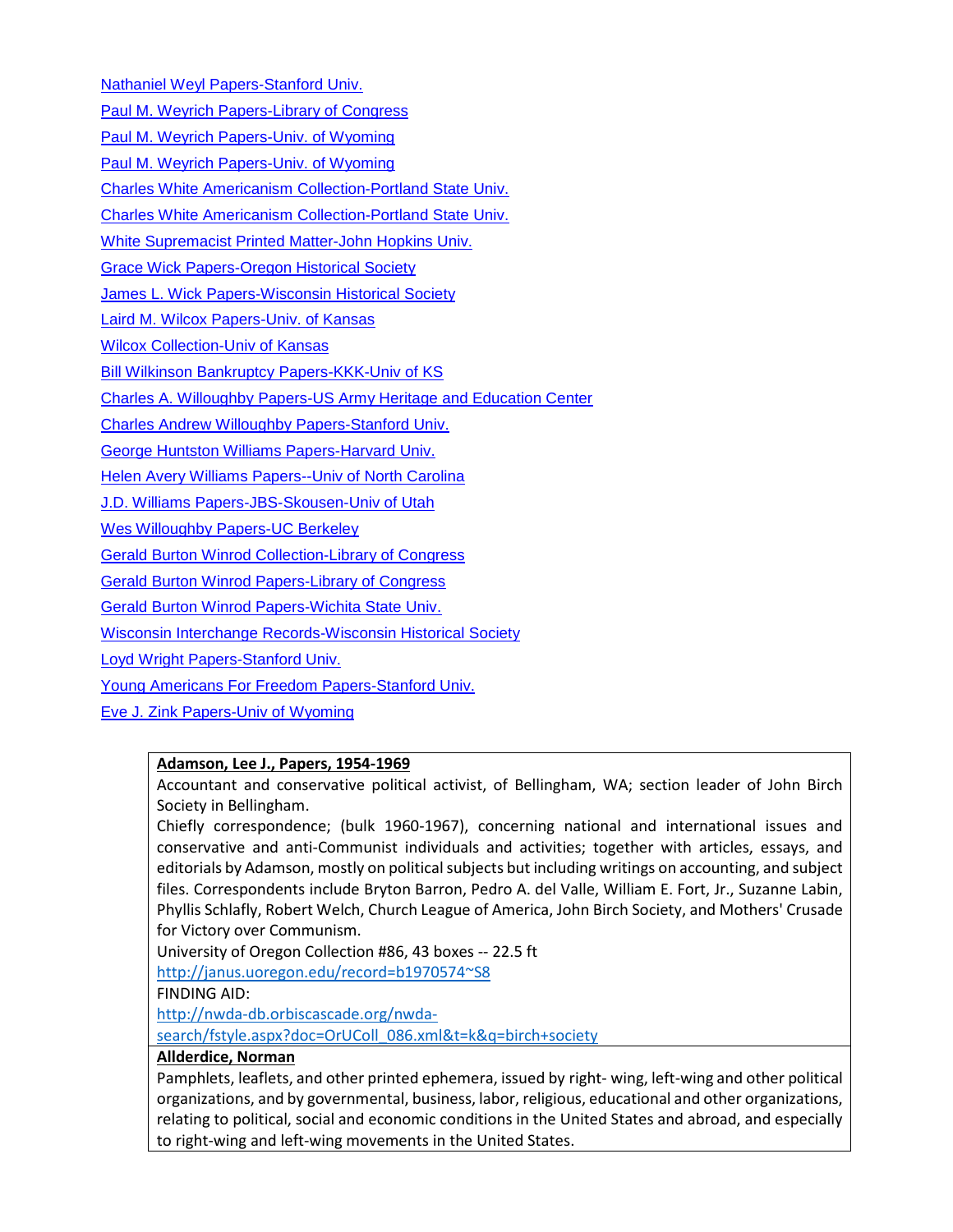Hoover Institution, Stanford University Collection #2000C53, 135 boxes-- 81 linear feet <http://www.oac.cdlib.org/findaid/ark:/13030/kt6000265m?query=right%20wing>

#### **American Business Consultants**

American Business Consultants, Inc. was formed in 1947 by several former agents of the Federal Bureau of Investigation to investigate allegedly subversive organizations and individuals, particularly those affiliated with the Communist Party, USA. In May 1947, A.B.C. began publishing *Counterattack* in New York, a for-profit weekly "*newsletter of facts to combat Communism."*

The collection is comprised of research files for individuals, organizations, events and activities which were considered to reflect communist influence, and contain clippings, ephemera, internal documents, correspondence, and investigative reports, some of which were of an undercover nature. The founders of *Counterattack*, included former FBI agent John G. Keenan, who became Counterattack's President.

In 1950, *Counterattack* published a booklet entitled *Red Channels*, which listed possible "subversives" in the world of radio and television. Red Channels listed a series of names of persons in show business, and the number of times each person had been cited by the FBI or HUAC, without making any specific accusations against any given person. The potential of "*guilt by association"* involved in this technique resulted in a series of libel suits filed against *Counterattack* by various film and radio personalities.

Although *Counterattack* defended itself against these libel suits, settling some out of court while winning others on appeal in 1956, the financial cost of litigation proved onerous. As a result, John Keenan in a 1963 memorandum affirmed a "hands-off policy" regarding Communism on the part of the publication. The organization officially disbanded in 1968.

Tamiment Library, New York University, #148, 44 boxes

Provenance:

From 1968-1985, held by Church League of America, then donated to Liberty University (Lynchburg VA) – then to Tamiment Library.

<http://dlib.nyu.edu/findingaids/html/tamwag/counter.html>

# **Anderson, Thomas Jefferson Papers 1943-1986**

Correspondence (about 20,000 letters); writings and speeches by Anderson and others; American Party files, including campaign material for George Wallace and Anderson's candidacy for vicepresident in 1972 and president in 1976; subject files; accounts of trips to Northern Europe and the Soviet Union in 1959 with U.S. Secretary of Agriculture Ezra Taft Benson; editorial policies, financial statements, and sample issues of farm publications; and audiovisual materials, including tapes of John Birch Society meetings and American Party conventions, motion pictures, and phonograph records. Correspondents include T. Coleman Andrews, Howard H. Baker, Ezra Taft Benson, William F. Buckley, Willis A. Carto, Kent Courtney, Harry T. Everingham, J. Evetts Haley, Jonathan Kirby, Douglas C. Morse, John H. Rousselot, Phyllis Schlafly, Robert B. Snowden, Willis E. Stone, George Wallace, Robert Welch, and Glenn O. Young.

University of Oregon, Collection #157; 171 boxes -- 93 cu. Ft

[http://janus.uoregon.edu/record=b1981716~S8](http://janus.uoregon.edu/record=b1981716%7ES8)

**Anderson, Thomas Jefferson, Papers 1943-1985**

Anderson was owner of a farm magazine publishing company, Southern Farm Publications, from 1947-1971. A political conservative, his views were disseminated through the weekly publication, *"Straight Talk*," American Way Features, a national newspaper syndicate which he owned, and through radio commentaries and lectures. Anderson was a member of the council of the John Birch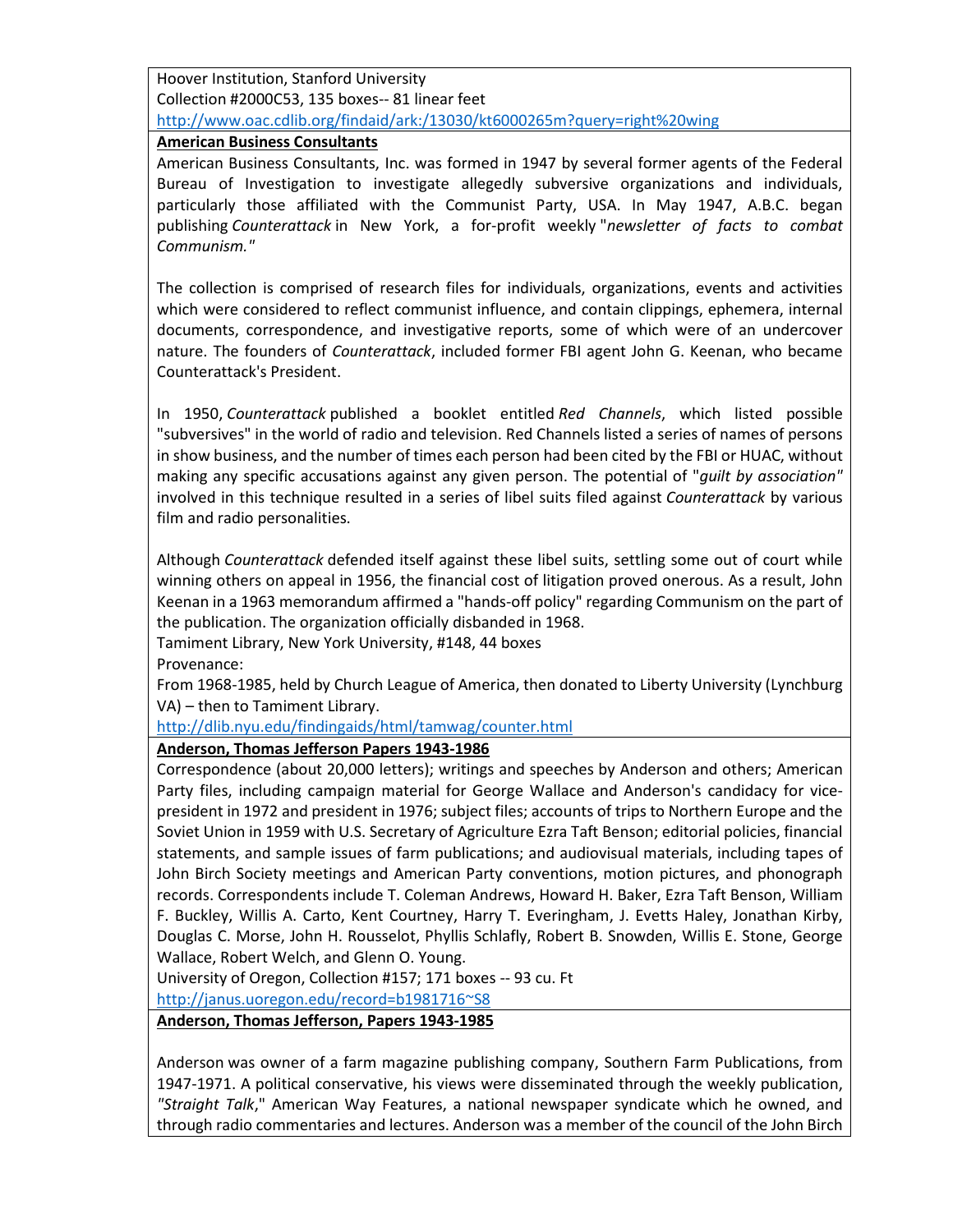Society from 1959-1976 and was the American Party candidate for vice-president in 1972 and president in 1976.

Collection contains correspondence chiefly related to his publishing and political activities and involving numerous conservative activists; files of publications, correspondence, notes, and manuscripts on various subjects including anti-communism, the United Nations, civil rights, conservative Christianity, and the John Birch Society; scripts of his radio broadcasts; and audiotapes of broadcasts and speeches. Also contains biographical materials, periodicals published by Anderson or carrying articles by him, reprints and pamphlets, newspaper clippings, and phonograph records of political speeches. American Party materials include national committee minutes, correspondence, party constitution, political platforms and campaign materials.

University of Wyoming American Heritage Center, #7120, 105 boxes

**Anderson, Thomas Jefferson Papers 1953-1972**

Papers consist of newspaper clippings containing information on income tax reform bills, vocational agriculture, and the Grass Roots Tax Revolt, reprints of the "*Straight Talk"* editorials from Farm and Ranch magazine, the author's copy of the 1958 third edition of Straight Talk, pamphlets, and newspaper articles relating to Tom Anderson. One photograph.

Texas A&M University, Cushing Memorial Library, Collection #00041, .3 linear feet

#### **Andrews, T. Coleman Papers**

Accountant and public official holding the following positions: director, Corporation Audits Division, U. S. General Accounting Office (1945-1947); member, board of directors, Panama Canal Company (1951-1953); president, American Institute of Accountants (1950-1951); Commissioner of Internal Revenue (1953-1955); Independent candidate for the presidency of the United States (1956); and a founder and member of the council of the John Birch Society. Correspondence with John U. Barr, Bonner Fellers, A.G. Heinsohn Jr., Clarence Manion, George S. Montgomery, Leonard E. Read, Paul H. Talbert, Robert Welch,

University of Oregon, Collection #119; 20 boxes [http://janus.uoregon.edu/record=b1975951~S8](http://janus.uoregon.edu/record=b1975951%7ES8)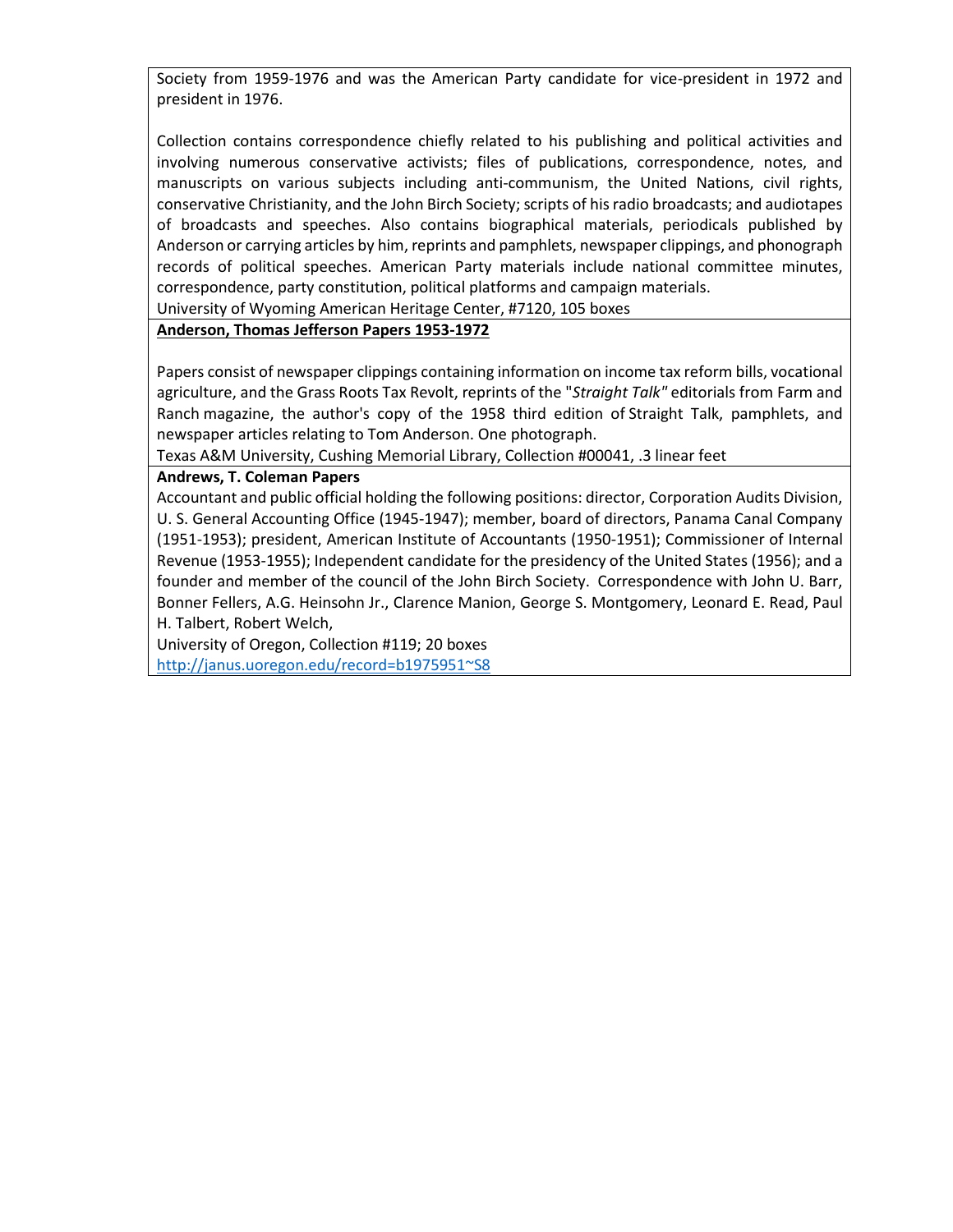## **Anthony, Ruth F. Papers 1962-1994**

These papers of native Kansan Ruth F. Anthony contain her correspondence with various Christian right wing political organizations which she supported over the years. Included are membership cards, certificates of appreciation, contribution receipts, and several organizational newsletters. In the correspondence are letters from and about Robert Bolivar DePugh, founder of the anti-Communist organization known as the Minutemen.

University of Kansas Spencer Research Library #RH WL MS 19 1 box

### <http://hdl.handle.net/10407/3515358380>

### **Anti-Semitic Literature Collection 1869-1993**

The Anti-Semitic Literature Collection documents journalistic source materials (newspapers, newsletters, and illustrations) regarding views of anti-Semitism in the United States during the 20thcentury. A few items from the 19th-century are included, particularly illustrations from Puck, Vanity Fair, and The Judge. Items are from various periodicals (i.e., *The Dearborn Independent*, *Common Sense, The Crusader, The White American*), organizations (i.e., American Nazi Party, the Christian Educational Association, and the White Party of America), and by many different authors (i.e., Father C.E. Coughlin, Benjamin Freedman, Otto H.F. Vollbehr). Additionally, this collection contains responses by American organizations to American and European anti-Semitism as well as documentation on the reaction of anti-Semitism in Canada.

American Jewish Historical Society at the Center for Jewish History, Collection #P-701 29 manuscript boxes, 4 half manuscript boxes,  $1 = 20x24x3$  boxes,  $9 = 16x20x3$  boxes <http://findingaids.cjh.org/?pID=109172>

## **App, Austin Joseph Private Papers, 1923-1980**

Austin Joseph App (1902-1984) taught English language and literature at the Catholic University of America and the University of Scranton from 1929 to 1942. After serving in the Army in World War II, he continued to teach literature at Incarnate Word College and LaSalle College between 1944- 1968, but became increasingly involved in revisionist history, anti-Semitism, anti-communism, antiintegration and anti-pornography interests. He was director of Boniface Press beginning in 1948, president of the Federation of American Citizens of German Descent from 1960-1966, and chair of the Captive Nations Committee of Greater Philadelphia beginning in 1965.

Collection includes business and personal correspondence (1925-1981) including correspondence with revisionist historian Harry Elmer Barnes; research files chiefly related to political, historical and social issues including correspondence, notes, manuscripts, newspaper clippings and printed materials; manuscripts (1923 - ca. 1980); speeches; financial records; biographical information; scrapbooks; photographs; and books and other printed materials, many in German, on topics related to his historical, racial and social interests.

University of Wyoming, American Heritage Center, collection #8817; 73 boxes

# **Baldinger, Wilbur and Mary Alice Collection on Right Wing 1929-1976**

The papers of Wilbur and Mary Alice Baldinger contain minutes, correspondence, reports, articles, clippings and other publications documenting Ms. Baldinger's career with the National Civil Liberties Clearing House and Mr. Baldinger's journalistic activities and writings. Also included are Mr. Baldinger's reference files for a directory of extremist right-wing organizations he had hoped to publish.

[Walter P. Reuther Library of Labor & Urban Affairs,](http://www.reuther.wayne.edu/) Collection #902, 25 boxes [http://www.reuther.wayne.edu/collections/hefa\\_902.htm](http://www.reuther.wayne.edu/collections/hefa_902.htm)

**Beaty, John Owen**

Correspondence with Josephine Powell Beaty, William F. Buckley. Jr., Pedro A. Del Valle, Merwin K. Hart, George E. Stratemeyer, George W. Robnett.

University of Oregon, Collection #135, 1 box

[http://janus.uoregon.edu/record=b1955560~S8](http://janus.uoregon.edu/record=b1955560%7ES8)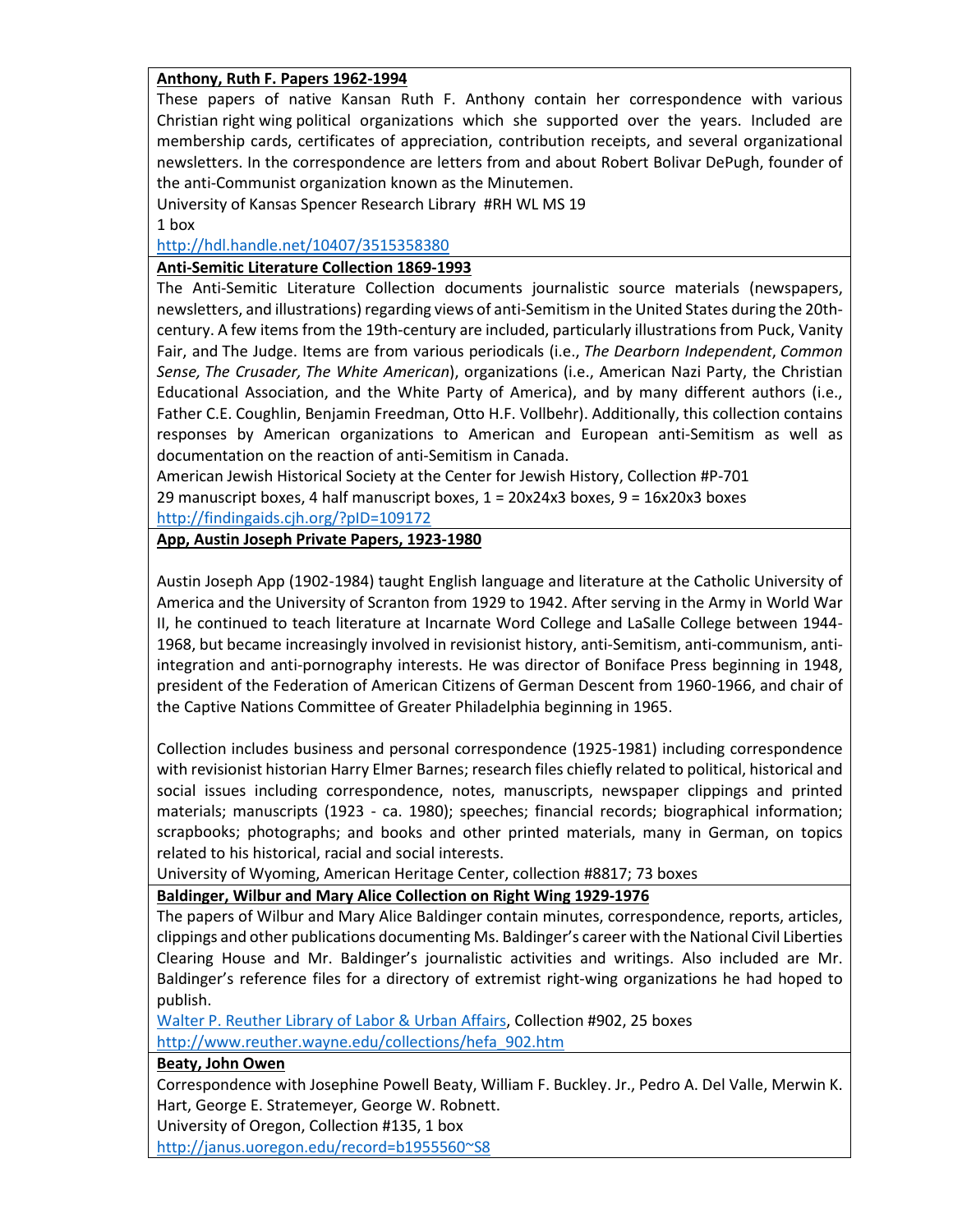## **Braver, Michael - Collection of Americanist Material 1960-1979**

Collection consists of over 300 speeches by Americanist right-wing extremist spokesmen on reel to reel and cassette tapes, as well as Americanist journals, books, pamphlets, booklets, and fugitive materials. Includes speakers from the John Birch Society, the National Socialist White Peoples' Party, Christian Crusade Convention, and the American Independent Party. Also includes literature from the Christian Anti-Communism Crusade, the Libertarian Party, the Minutemen, Sons of the American Revolution, and Voice of Americanism.

UCLA Library, Special Collections #1585;

24 boxes

<http://www.oac.cdlib.org/data/13030/dq/kt3k4031dq/files/kt3k4031dq.pdf>

## **Brophy, Frank Cullen, Papers, 1918-1977**

Banker, rancher, writer and conservative political activist; Frank Brophy was a founder and longtime member of the John Birch Society. He was a supporter of Wendell Wilkie and active in Wilkie's presidential campaign. Brophy kept up correspondence with all of Arizona's senators and governors throughout his life. He was a friend of Barry Goldwater and active in Goldwater's political campaigns. He also supported Joseph McCarthy and other national political figures.

Primarily political correspondence beginning with Frank Brophy's anti-prohibition work in the 1920s and continuing through his involvement with the John Birch Society, Barry Goldwater's presidential campaigns, and the growing conservative movement of the 1960s and 1970s. The correspondence reflects political debate between Brophy and his correspondents on a variety of issues including foreign policy, anti-communism, taxation, soil conservation and states' rights. Correspondents include Jack Williams, Carl Hayden, Morris Udall, Henry F. Ashurst, Wendell Wilkie, Robert Taft, Archie Roosevelt, Evan Mecham, Howard Pyle, Paul Fannin, Joseph McCarthy, Ronald Reagan, John Rhodes, Barry Goldwater, Denison Kitchel, Clare Booth Luce, Sam Jones, George S. Montgomery, William F. Buckley, Jr., Robert Welch, and John Rousselot.

Also present are speeches and addresses by Goldwater and Brophy's pamphlet "Must Goldwater Be Destroyed?" There are publications and correspondence with many national organizations, primarily conservative groups, including the Association Against Prohibition, Citizens for Foreign Aid, The Campaign for 48 States, John Birch Society, For America, Crusade for Freedom, and the Maricopa County Taxpayers Association. John Birch Society materials include publications, correspondence, financial reports, and articles about topics such as Motorede (the Movement to Restore Decency), and Sensitivity Training/

Arizona Historical Society—Tucson AZ, Collection #1125, 20 boxes

# **Brown, Elizabeth Churchill, Private Papers 1943-1984**

Memoirs, other writings, correspondence, and printed matter, relating to American politics, especially during the 1950s; Senator Joseph McCarthy; and American communism. Includes some papers, including memoirs, of Constantine Brown, journalist and husband of E. C. Brown. Also includes some letters and writings of Earl Browder.

Elizabeth Brown and her husband, Constantine Brown, were active journalists in Washington, D.C. and abroad for many years. As a result, they established contacts with key political and diplomatic figures both nationally and internationally. After obtaining a Ph.D. in political science from the University of Berlin (c. 1912), Constantine Brown was in Cambridge, England doing post-graduate work when World War I began. He covered the war on the Russian front for the London Times, was in Russia when the Revolution began, and was one of the first American newspapermen to interview Lenin. He subsequently became Bureau Chief for the Chicago Daily News in Turkey, Paris and London, and moved to the Washington Evening Star as Foreign Affairs Editor in 1932. In 1942, he began writing a column syndicated by the Bell-McClure organization. His memoirs, entitled The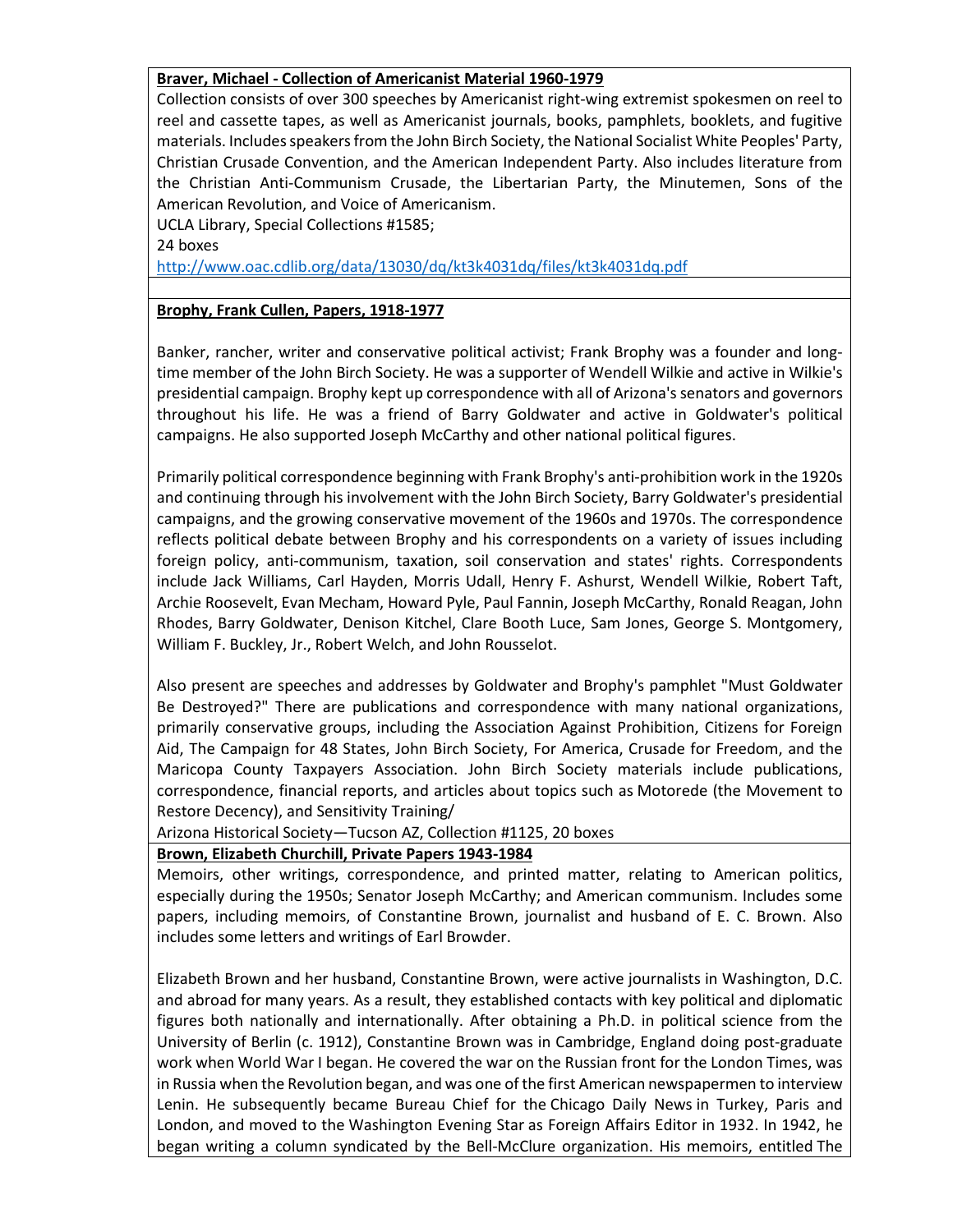Coming of the Whirlwind, were published in 1964. Disturbed by the defeat of Richard Nixon in 1960 and the liberal emphasis of the Kennedy administration, the Browns decided to move to Europe, living in Rome from 1961 to early 1965. After returning to Washington, Constantine Brown died on Feb. 24, 1966.

Hoover Institution, Stanford University, 41 boxes, collection #84010 <http://www.oac.cdlib.org/data/13030/v7/tf3k4002v7/files/tf3k4002v7.pdf> **Buckley Jr., William F., Private Papers, 1951-2008**

Yale University, collection MS #576, 438+ boxes, 568.5 linear feet **Burnham, James Private Papers 1928-1983**

Conservative author and columnist, and Associate Editor of *National Review* magazine.

Correspondence, speeches and writings, notes, memoranda, and printed matter, relating to communism in the United States and abroad, the Congress for Cultural Freedom and other anticommunist movements in the United States and abroad, political conditions in the United States and the world, and conservative political thought.

Hoover Institution, Stanford University, 12 boxes, collection #88022

<http://www.oac.cdlib.org/data/13030/sz/tf0p3000sz/files/tf0p3000sz.pdf>

# **Chamberlain, John Private Papers 1943-1990**

Writings, correspondence, and printed matter, relating to world affairs, American politics, and economic conditions in the United States, conservative political philosophy, and laissez-faire economics. Most of the material consists of drafts and printed copies of newspaper columns and other writings by Chamberlain.

Hoover Institution, Stanford University, Collection #86004 , 177 boxes

<http://www.oac.cdlib.org/data/13030/8s/kt7k40378s/files/kt7k40378s.pdf>

# **Clise, James W. Private Papers**

Collection comprises primarily correspondence and subject files, but also speeches and articles, of James W. Clise, a conservative and libertarian political activist. Clise corresponded regularly with leaders of the American conservative movement and his letters detail the philosophy which he and others developed in the post-World War II period. Organizations represented in the collection include For America, America's Future, Campaign for the 48 states, Church League of America, Foundation for Economic Education, International Services of Information Foundation, John Birch Society and Intercollegiate Society of Individualists. Individuals represented in the collection include Frederick E. Baker, Bryton Barron, Faldy A Harper, Henry Hazlitt, James C. Ingebretsen, Robert LeFevre, William C. Mullendore, and Lawrence Timbers.

University of Oregon, Collection #114; 10 boxes

[http://janus.uoregon.edu/record=b1975699~S8](http://janus.uoregon.edu/record=b1975699%7ES8)

# **Collection of Material About Prejudices 1950-1976**

Collection consists of anti-semitic, anti-black and extreme right-wing political and religious booklets, pamphlets, and periodicals. Includes material by American nationalists, states' rights activists, anti-United Nations advocates, the Ku Klux Klan, the Nazi Party of the USA, and a variety of Southern religious fundamentalist radio preachers.

UCLA Library, Special Collections, #1580, 12 boxes

<http://www.oac.cdlib.org/data/13030/52/kt7p302052/files/kt7p302052.pdf>

**Collection of Underground, Alternative and Extremist Literature, 1900-1990**

UCLA Library, Special Collections #50; 191 boxes

<http://www.oac.cdlib.org/data/13030/rz/tf8x0nb5rz/files/tf8x0nb5rz.pdf>

**Courtois, Helen Papers 1950's**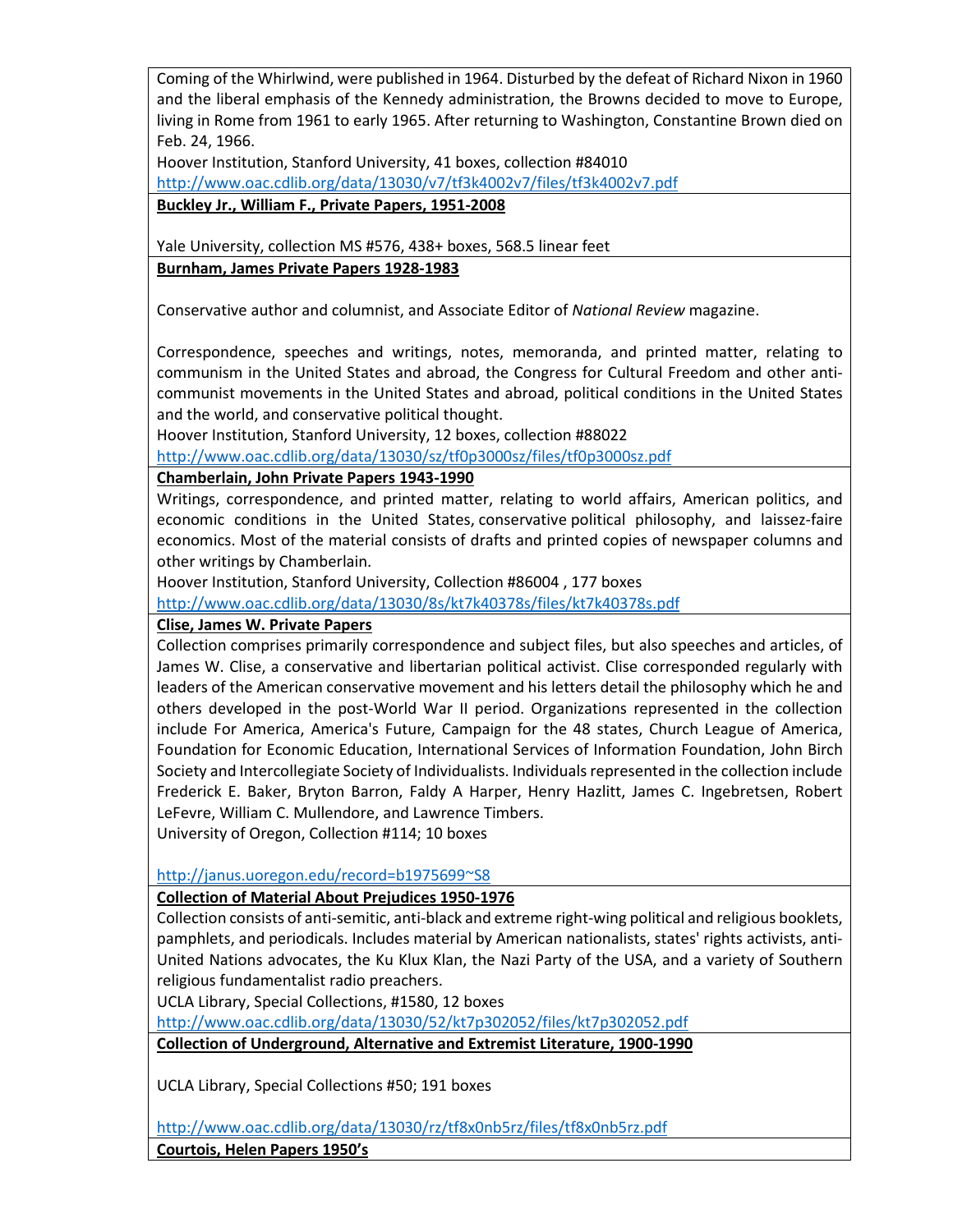Helen Courtois was the secretary and founder of the Keep America Committee, an anti-communist organization based in Los Angeles which was active in the 1950s. The Committee acted as a reprint service, reproducing and disseminating articles from far-right publications. Courtois was also involved in Mankind United, a religious cult active during the World War II era. This collection of her papers reflects her participation in these organizations, as well as a collection of newspapers, newsletters, and other sociopolitical pamphlets and documents. The collection also contains correspondence to Courtois from several of these organizations.

University of Kansas Spencer Research Library #RH WL MS 12, 7 boxes <http://etext.ku.edu/view?docId=ksrlead/ksrl.kc.courtoishelen.xml&doc.view=print;chunk.id=> **Cox, Earnest Sevier Private Papers**

The papers of Earnest Sevier Cox span the years 1821 to 1973, with the bulk dating from 1900 to 1964. The primary focus of the collection is Cox's advocacy for the separation of the races by the repatriation of blacks to Africa, which he actively pursued for over forty years. The Correspondence, Writings, Speeches, and Printed Material series most clearly reflect his interest in "*separation not amalgamation*." Figuring less prominently in the collection is his military service during World War I and his work as a real estate agent for the Laburnum Realty Corporation in Richmond, Va. As early as 1906, Cox held the belief that the Caucasian race was superior to the black race and that blacks should be kept in a segregated and unequal position. Correspondents represented in the papers include: Wickliffe P. Draper, (ca. 1936 to 1949); Madison Grant, (ca. 1920 to 1936); S. A. Davis, (ca. 1925 to 1962); W. A. Plecker, (ca. 1924 to 1947); Willis A. Carto, (ca. 1955 to 1967); and Amy Jacques Garvey, widow of Marcus Garvey, (ca. 1926 to 1965).

Duke University Special Collections, 13,000 items, 16 linear feet, collection #RL 00262 <http://library.duke.edu/digitalcollections/rbmscl/cox/inv/>

**Diamond, Sara Collection on the U.S. Right**

UC-Berkeley Bancroft Library, BANC MSS 98/70 cz; 62 boxes

### **Dies, Martin Papers, 1910-1972**

Martin Dies achieved national prominence as chairman of the House Un-American Activities Committee (HUAC). HUAC, formed in 1938, probed Nazi, fascist, and communist organizations. Dies served as committee chairman from 1938 to 1945. The collection includes material relating to Dies' chairmanship of HUAC. While not the official HUAC committee files, the HUAC papers include files on individuals being investigated, publications, and card files. These cards focus on "*subversives*" and include such personal information as name, address, relationship to the subversive group, and the source of the information. The majority of the HUAC papers pertains to communist, fascist, and Nazi activities in the United States.

Texas State Library and Archives Commission, AC 1983.141; 167 boxes

<http://www.tsl.state.tx.us/arc/findingaids/martindies.html>

# **Donner, Robert**

The Robert Donner collection consists of books, serials, pamphlets and ephemera on American history, political science, economics, Americanism, minority groups, and Communist and Socialist activities within America. Robert Donner collected most of his library, which he housed in his Colorado Springs, Colorado office, after his retirement from the Donner Corporation in 1957. Abilene Christian University, 3000+ pamphlets and 4000 books

<http://www.acu.edu/academics/library/cfm/collectdonner/donind.html>

# **Draskovich, Slobodan Milorad Papers 1949-1974**

Slobodan M. Draskovich was born in Yugoslavia, earned his Ph.D. from the University of Munich in 1933, and was a professor of economics at the University of Belgrade until 1941. He was a prisoner of war in Italy and Germany during World War II. Draskovich immigrated to the United States in 1947 and edited a Serbian newspaper in Chicago, Illinois. He wrote and lectured against communism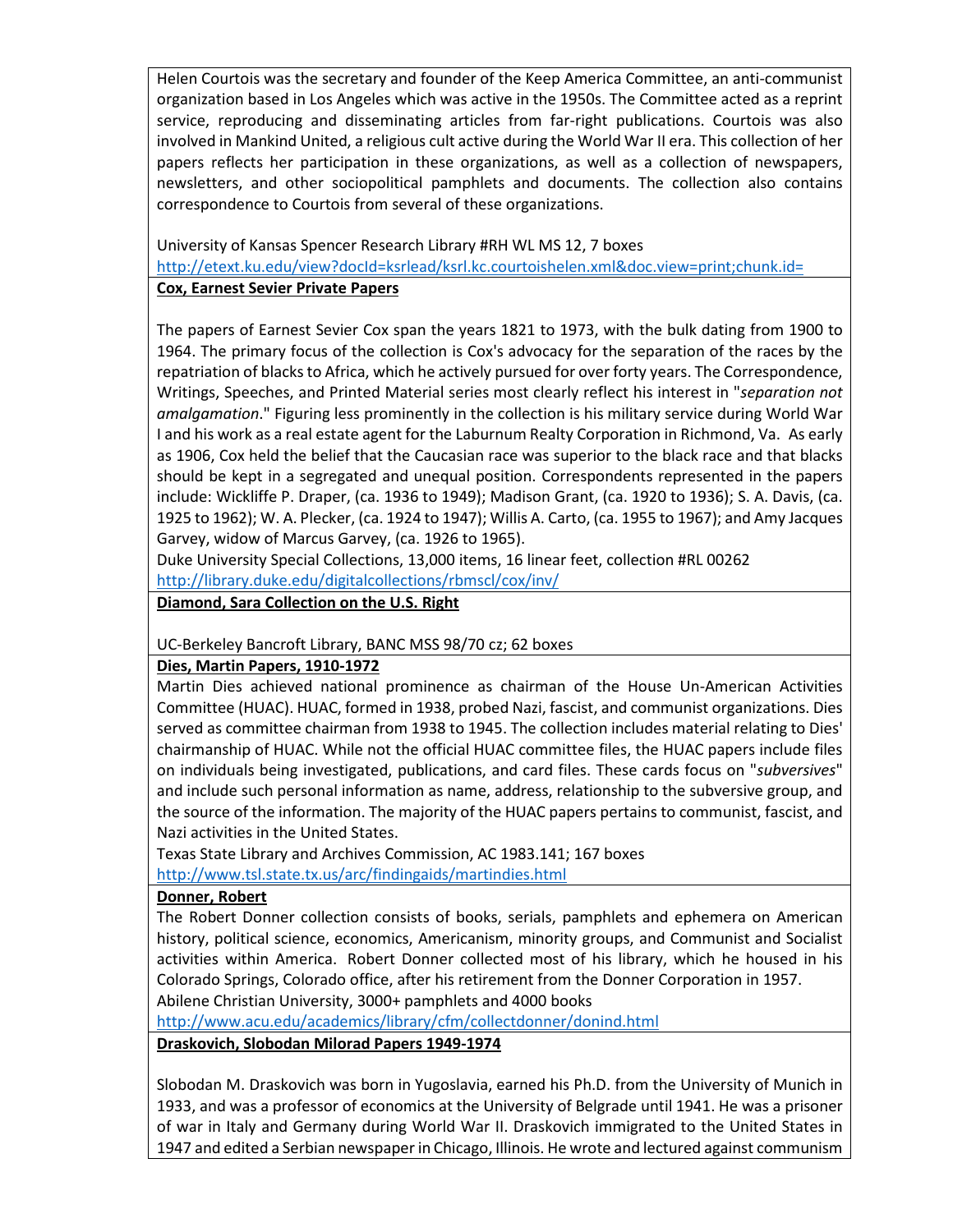and U.S. policy towards Yugoslavia. In the early 1960s, Draskovich wrote a monthly column for the John Birch Society magazine, American Opinion, entitled "*On the Cold War Front.*"

Collection contains articles, essays, speeches, congressional testimony, and correspondence by Draskovich concerning Yugoslavia, Josip Broz Tito, Milovan Djilas, anti-communism, U.S. summit conferences with the Soviet Union, and the Watergate hearings. Also included is Draskovich's book, *Tito: Moscow's Trojan Horse*.

University of Wyoming, American Heritage Center #5176, 1 box

# **Fellers, Bonner Frank Private Papers**

Speeches and writings, studies, reports, correspondence, memoranda, orders, printed matter, and photographs, relating to American propaganda and military activities in the Pacific Theater during World War II, the occupation of Japan, and postwar conservative political organizations in the United States, especially the Citizens Foreign Aid Committee.

Hoover Institution. Stanford University, Collection number: 70031, 59 boxes

<http://www.oac.cdlib.org/data/13030/03/tf3s200303/files/tf3s200303.pdf>

# **Firing Line (TV program) Broadcast Records 1966-1999**

Contains videotape film, transcripts of the files, and photographs of television series hosted by William F. Buckley and produced by the Southern Educational Communications Association, relating to conservative thought, especially in the United States, and to American foreign and domestic policy. With 1,505 installments over 33 years, Firing Line is the longest-running public-affairs show in television history with a single host, William F. Buckley Jr.

Hoover Institution, Stanford University, Collection #80040

192 manuscript boxes, 1 oversize box, 7 cubic foot boxes of sound recordings, video recordings (948 linear feet linear feet)

<http://www.oac.cdlib.org/data/13030/8c/kt6m3nc88c/files/kt6m3nc88c.pdf>

## **Gossett, Ed Lee Papers**

Sitting on the House Judiciary Committee's Subcommittee on Immigration and Naturalization, Gossett was one of several southern Democrats who led opposition to any easing of postwar immigration quotas and he called instead for tougher restrictions. As a result he drew national media attention and the applause of ultra-conservatives. The Gossett Papers document well this opposition to what became the 1948 Displaced Persons Act, as well as the fight to introduce tougher qualifications for immigration which eventually led to passage of the Internal Security Act of 1950. The Ed Lee Gossett Papers in the Baylor Collections of Political Materials consist of nine linear feet of correspondence, speeches, congressional documents, reports, publications, and news clippings. The bulk of the material documents the years 1945-1951, Gossett's last three terms in Congress. Although Gossett kept separate files on immigration, Zionism, and Communism, anti-Semitic sentiment pervades all three files and richly documents this aspect of American thought during the post-war period.

Baylor University, 22 boxes

[http://www3.baylor.edu/Library/BCPM/Gossett/gossett\\_index.html](http://www3.baylor.edu/Library/BCPM/Gossett/gossett_index.html)

# **Greb, Edward M. Papers, 1960-1979**

Edward Greb founded the Freedom Center Bookstore in Kansas City in 1963 and operated it until his retirement in 1970. This collection contains subject files from Greb's personal research library on topics related to government, politics, economics, and history.

University of Kansas Spencer Research Library, Collection #RH WL MS 29; 188 boxes – 94 linear feet <http://hdl.handle.net/10407/7508532463>

# **Grede, William J. Papers, 1909-1979**

Papers of a Milwaukee industrialist, business leader, national YMCA executive, and spokesman for political conservatism.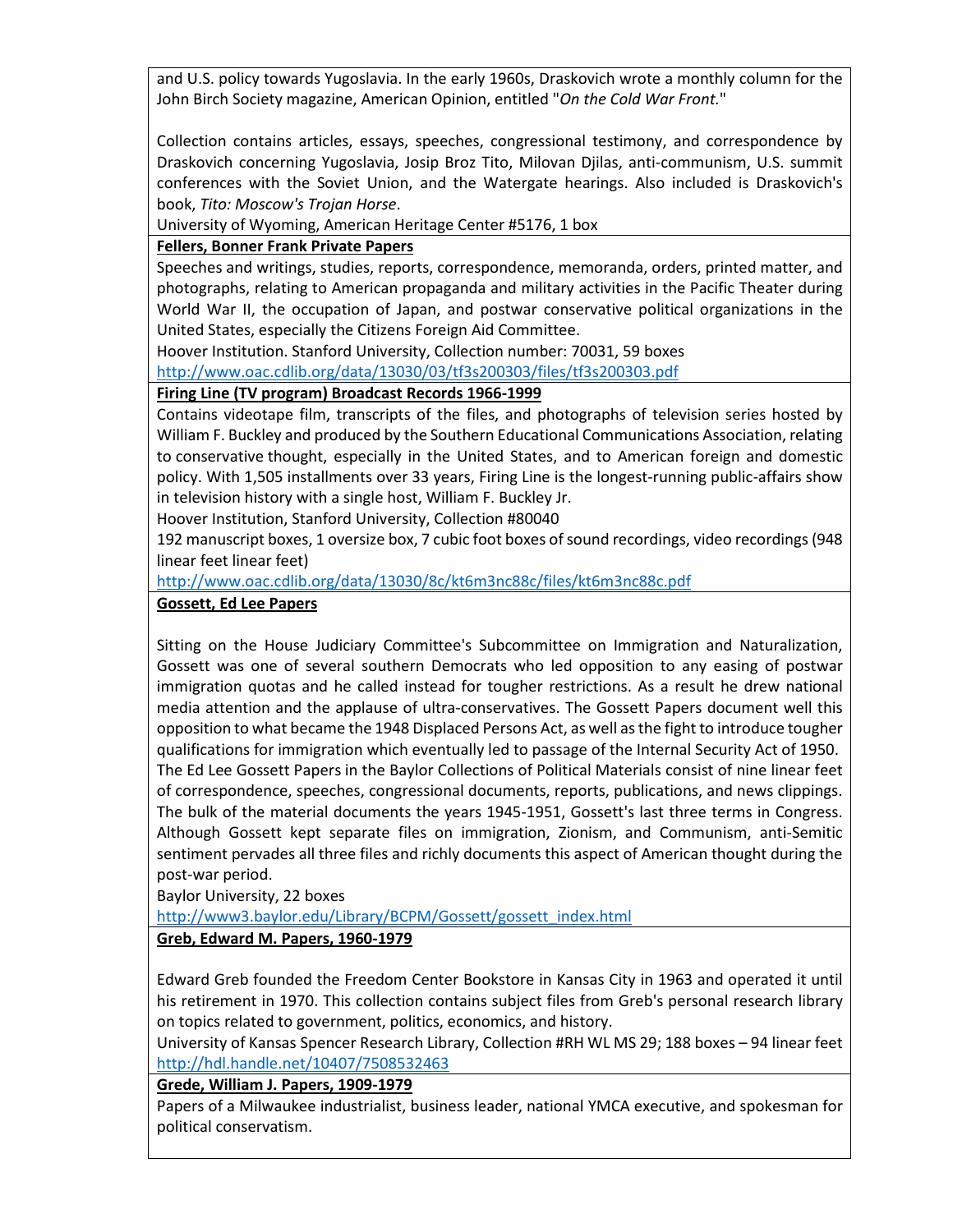Included are correspondence, financial records, minutes, memoranda, reports, speech materials, tape recordings, and news clippings from Grede's activity in Grede Foundries, the J.I. Case Company, the John Birch Society, the National Association of Manufacturers, and the YMCA.

Also included are labor files documenting Grede's long-time resistance to unionization and union activity and his participation in the tri-partite panels of the Regional Board of the National Labor Relations Board. Other files concern his involvement with Carroll College, the Rampart College Freedom School, the League to Uphold Congregational Principles, and the Republican Party of Wisconsin. Correspondents include Dwight D. Eisenhower, Barry Goldwater, Hubert Humphrey, John F. Kennedy, Joseph McCarthy, Richard M. Nixon, and Robert A. Taft. Wisconsin Historical Society—Madison WI, Collection #Micro 1057. 93 boxes <http://digital.library.wisc.edu/1711.dl/wiarchives.uw-whs-mss00341>

**Group Research, Inc. Records 1955-1996**

Founded by Wesley McCune in 1962 and based in Washington DC until ceasing operations in the mid-1990s, Group Research Inc. collected materials that focus on the right-wing and span four decades. The collection contains correspondence, memos, reports, card files, audio-visual material, printed matter, clippings, etc.

The Group Research archive includes information about and by right-wing organizations and activists in the form of publications, correspondence, pamphlets, reports, newspaper, *Congressional Record* and magazine clippings and other ephemera. The collection is thoroughly cross-referenced and contains the *Group Research Directory* which dating mostly from the 1960s provides brief histories of prominent people organizations and publications associated with the right wing.

McCune and his small staff also published an initially bi-monthly but in later years monthly newsletter *Group Research Report* which kept its subscribers abreast of the latest views and actions of right-wingers.

Columbia University, Collection MS0525; 512 boxes, 200,000+ items

[http://www.columbia.edu/cu/libraries/inside/projects/findingaids/scans/pdfs/Group\\_Research.p](http://www.columbia.edu/cu/libraries/inside/projects/findingaids/scans/pdfs/Group_Research.pdf) [df](http://www.columbia.edu/cu/libraries/inside/projects/findingaids/scans/pdfs/Group_Research.pdf)

# **Guide to Right Wing Publications 1942-1975**

Cornell University, Collection #4213, 6 boxes, 5.5 cu ft <http://rmc.library.cornell.edu/EAD/htmldocs/RMM04213.html> [http://rmc.library.cornell.edu/EAD/pdf\\_guides/RMM04213.pdf](http://rmc.library.cornell.edu/EAD/pdf_guides/RMM04213.pdf)

**Gwartney American Legion and Anti-Communist Collection**

This collection documents B. E. (Bill) Gwartney's service as a member of several American Legion Posts in Southern California, including correspondence and notes from his tenure as chairman of the Americanism Committee for the L.A. City Council Post in the early 1960s. Dating primarily from the 1960s, the collection consists of correspondence, notes, resolutions, unpublished reports, newsletters, memos, programs, newspaper clippings, and a scrapbook about the Southern California School of Anti-Communism in 1961, produced with the Christian Anti-Communism Crusade. There is one oversize folder of posters from World War II. B. E. (Bill) Gwartney was active in several American Legion posts in Southern California in the 1950s and 1960s. He chaired the Americanism Committee of the Los Angeles City Council Post in the early 1960s, and aided the effort to arrange the Southern California School of Anti-Communism in 1960-1961. He later served in the American Legion, San Diego Post. Mr. Gwartney was a real estate agent and was also active in the La Mesa Writers Club and the Congress of California Seniors.

San Diego State University, Special Collections, #MS-0063, 7 boxes <http://scua2.sdsu.edu/findingaids/index.php?p=collections/controlcard&id=248>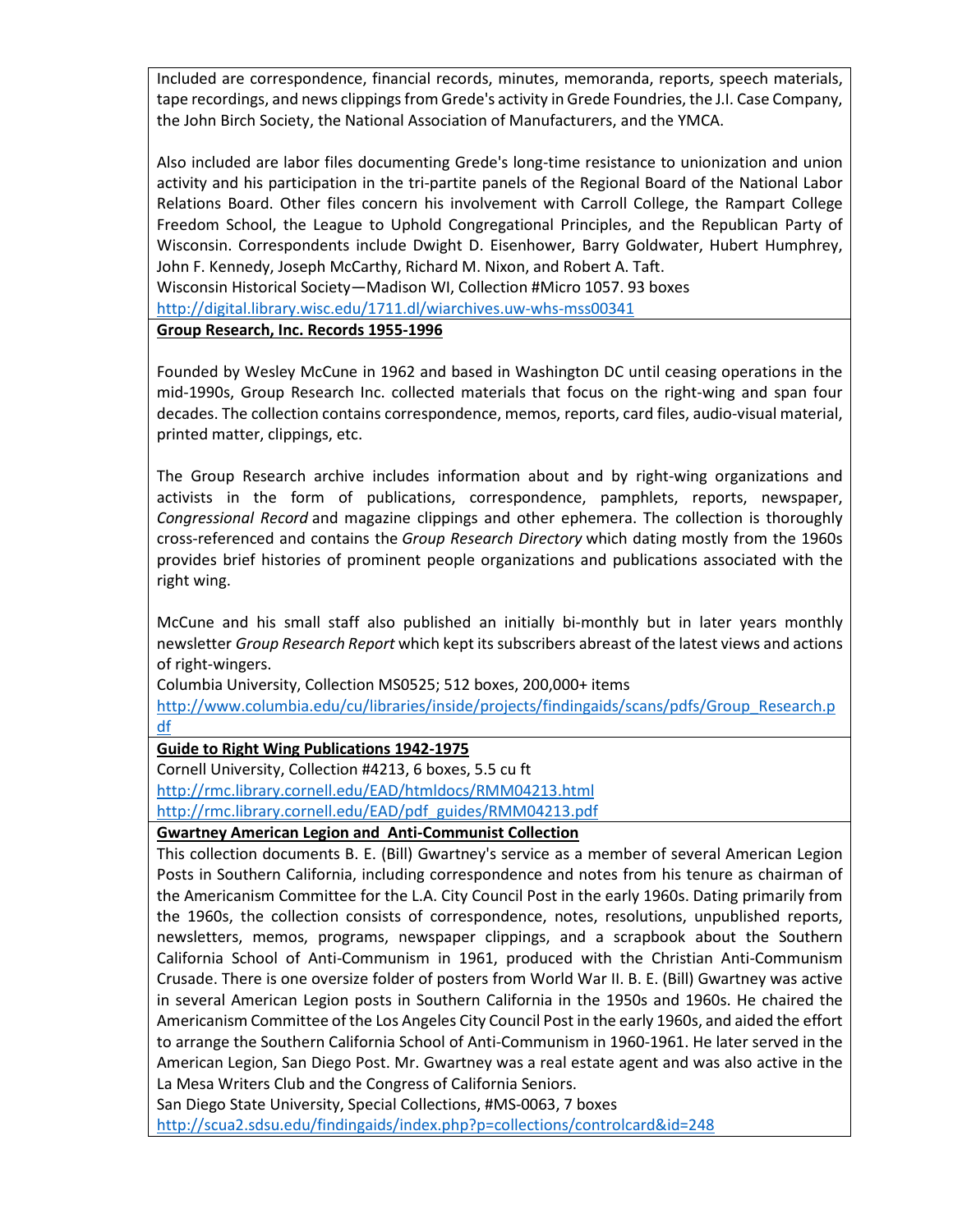## **Hadden, Jeffrey Private Papers 1958-2000**

Jeffrey K. Hadden, professor of sociology at the University of Virginia, was well known for his studies on religious broadcasters, the emergence of the Christian Right in the 1980s, and the comparative study of religion and politics. He was coauthor of *Prime Time Preachers: The Rising Power of Televangelism* (1981) and *Televangelism: Power and Politics on God's Frontier* (1988), as well as several works on politics, religion, and social change. Hadden worked closely with a number of religious groups such as the Unification and Scientology churches, sometimes acting as an expert witness in court cases. He died in 2003 at the age of 66.The collection contains files (correspondence, financial and tax records, clippings, notes, website printouts, brochures, newsletters, mailings and other promotional literature) assembled by Hadden, relating to various religious groups and leaders, mainly televangelists such Jim Bakker (PTL), Jerry Falwell, and Pat Robertson.

UC – Santa Barbara Special Collections, ARC Mss 24; 8 cartons

<http://www.oac.cdlib.org/data/13030/cg/kt0h4nd1cg/files/kt0h4nd1cg.pdf>

## **Haley, Rosalind Kress**

The Rosalind Kress Haley collection spans the years of the 1930s to 1990s. The collection is composed of files from Rosalind Kress, J. Evetts Haley, Norman Dodd, and Robert Francis, an American Legion activist in Florida. Also, included in the collection is a set of files that came from Ronald Reagan's pre-presidential campaign.

Rosalind Kress Haley Library, Eagle Forum Archives, 157 boxes

<http://www.eagleforumarchives.org/RKH-Collection.html>

## **Hall, Gordon and Grace Hoag**

Collection of Dissenting and Extremist Printed Propaganda 1926-1996

The Hall-Hoag Collection of Dissenting and Extremist Printed Propaganda constitutes one of the largest research collection of right and left wing U.S. extremist groups, from 1950 to 1999.

Brown University, Collection #MS76; 168,800 items from 5400 organizations, political parties, and publishers

<http://dl.lib.brown.edu/bamco/bamco.php?eadid=mshallhoag>

**Hall-Hoag Collection of Extremist Literature in the United States, 1948-1984**

The approximately 5,000 publications represent an effort to document the wide spectrum of political and religious dissent from the post-World War II period through the Reagan Era. Brandeis University Library #11.MWalB02245, 42 linear feet

<http://lts.brandeis.edu/research/archives-speccoll/findingguides/xml/hallhoag.html>

**Hargis, Billy James Papers, 1916-2004**

Ultraconservative minister and founder/leader of Christian Crusade (Tulsa OK). John Birch Society member.

University of Arkansas #MC1412, 186 boxes

<http://libinfo.uark.edu/SpecialCollections/findingaids/mc1412/default.asp#contents>

# **Hart, Merwin Kimball Papers, 1929-1962**

Attorney, president of the National Economic Council which actively promoted conservatism in politics and economics, and member of the John Birch Society.

Consists primarily of the records of the National Economic Council, including reports, publications, position, papers, addresses, correspondence, and internal committee files particularly the Educational Advisory Committee which prepared reports on New York school systems and textbooks. Of special interest are the files of the House Select Committee on Lobbying Activities (the Buchanan Committee) which investigated the Council in 1950. Correspondence with William F. Buckley Jr., A.K. Chesterton, Martin Dies, Robert LeFevre, J. Howard Pew, George W. Robnett, Gerald L.K. Smith, Robert A. Taft.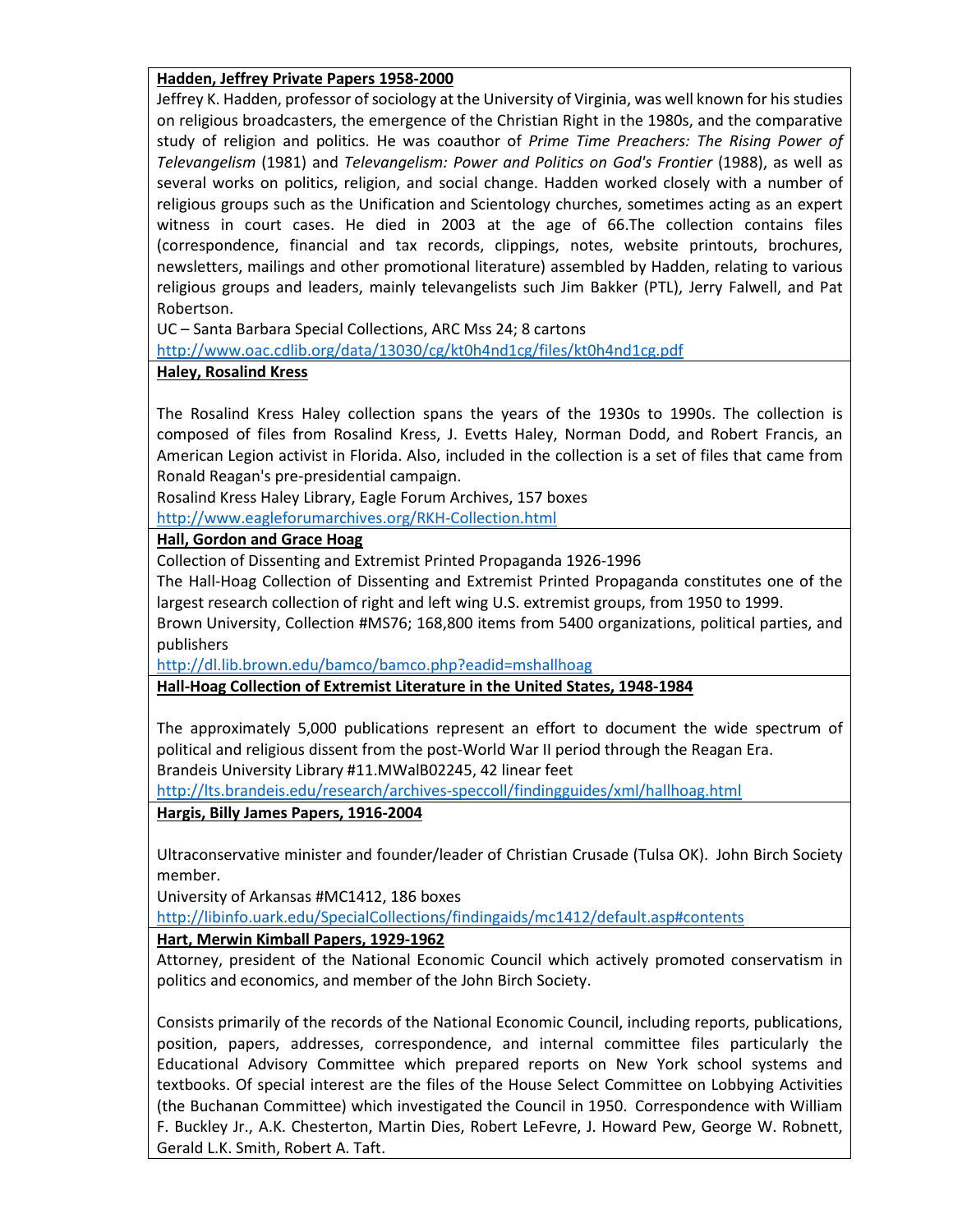University of Oregon, Collection #121, 8 boxes [http://janus.uoregon.edu/record=b1951514~S8](http://janus.uoregon.edu/record=b1951514%7ES8)

**Heinsohn, A.G. Papers, 1942-1975**

TN business executive and political conservative. Founding member of John Birch Society. Papers include correspondence with T. Coleman Andrews, Pedro del Valle, Robert Dresser, Bonner Fellers, Merwin K. Hart, Clarence Manion, George W. Robnett, Edward Rumely, Robert Welch University of Oregon Collection #127, 6 boxes

[http://janus.uoregon.edu/record=b1954242~S8](http://janus.uoregon.edu/record=b1954242%7ES8)

# **Hoover Institution Archives Private Papers**

Includes: America First Committee, James Burnham, Elizabeth C. Brown, Ralph deToledano, Firing Line TV program (Buckley), Walter Judd, Alfred Kohlberg, Willmoore Kendall, Eugene Lyons, William LaVarre, Raymond Moley, *National Republic* magazine, Henry Regnery, George Robnett, George Sokolsky, H. Keith Thompson, Freda Utley, Albert Wedemeyer, Nathaniel Weyl, Charles Willoughby, Loyd Wright.

Hoover Institution, Stanford University

# **Jewish Community Relations Council of Minnesota – Council Records 1922-1974**

Clippings, reports, publications, and correspondence relating to the investigative activities of this organization created in the 1930s to publicly protest anti-Semitic activity in Minnesota and the United States. Largely organized as subject files (1922-1967), they document organizations, individuals, and publications expressing conservative political, religious, and racial views

Includes: Charles E. Coughlin, Kent Courtney, Martin Dies, Billy James Hargis, Merwin K. Hart, Joseph McCarthy, Clarence Manion, William Dudley Pelley, Paul and Luke Rader, Gerald L.K. Smith, Harvey Springer, Ku Klux Klan.

Minnesota Historical Society #P445, 68 boxes

<http://www.mnhs.org/library/findaids/P445.xml>

**[Jewish Federation Council of Greater Los Angeles. Community Relations Committee](http://firstsearch.oclc.org.ezproxy.sfpl.org/WebZ/FSQUERY?searchtype=hotauthors:format=BI:numrecs=10:dbname=CaliforniaCatalog::termh1=Jewish+Federation+Council+of+Greater+Los+Angeles.:indexh1=cn%3D:termh2=Community+Relations+Committee.:indexh2=cn%3D:operatorh1=AND:sessionid=fsapp5-48419-fm9djvv6-47zflj:entitypagenum=25:0:next=html/records.html:bad=error/badsearch.html) Papers 1933-1980**

Includes material on/by:

Upton Close, Elizabeth Dilling, John Birch Society, Ku Klux Klan, William Dudley Pelley, George Lincoln Rockwell, Gerald L.K. Smith, Jack B. Tenney – and anti-semitism / fascist propaganda.

Part I organized into five series : I. Published Literature, (a) English, (b) German, (c) Italian, (d) NAZI, (e) Anti-Fascist; II. Printed Materials-United States; III. Visual Images; IV. News Research Service, Inc.; V. Testimony on Nazi Activities in United States.

California State University-Northridge, 455 boxes

<http://suncat.csun.edu/record=b1643139>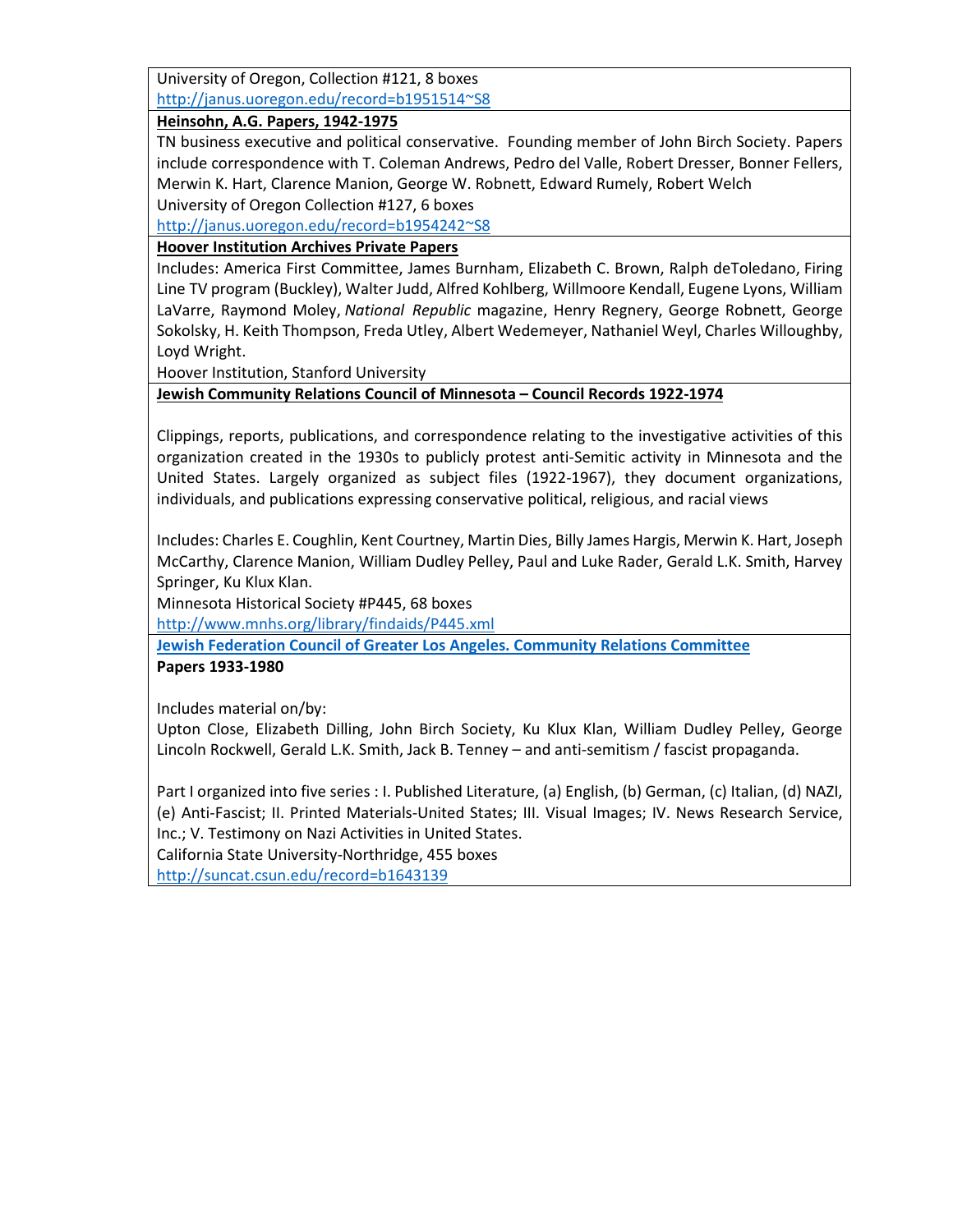### **Johnson, Phyllis Papers 1946-1977**

Phyllis Johnson was involved in right-wing politics from 1955 into the 1970s and involved in numerous organizations. She was a registered nurse and a resident of South Pasadena, California. In 1956 she became the Senior State President of the Society of Children of the American Revolution. Her political and civic activities were motivated by her interest in "*the preservation of our Constitutional Republic and Christianity."* This collection of her papers contains over two decades of correspondence, newspaper and magazine articles, literature from the various organizations to which she belonged, and other miscellaneous religious and political documents.

University of Kansas Spencer Research Library #RH WL MS 11, 7 boxes

<http://hdl.handle.net/10407/4095563165>

## **Judd, Walter Henry Private Papers 1922-1988**

U.S. Congressman (1943-1963, MN) and radio commentator, "*Washington Report"*, sponsored by the American Security Council.

Correspondence, speeches and writings, reports, memoranda, minutes, statements, press releases, notes, printed matter, and audio-visual material, relating to American domestic politics and foreign policy, anti-communist movements, the Chinese Civil War, American foreign policy toward China, the question of United States and United Nations recognition of China, and aid to Chinese refugees. Hoover Institution, Stanford University, collection #85003

273 boxes, 24 oversize boxes, 25 envelopes, 10 motion picture film reels, 19 phono records <http://www.oac.cdlib.org/data/13030/c4/tf4g5003c4/files/tf4g5003c4.pdf>

### **Kent, Tyler Gatewood Papers 1939-1964**

Kent was editor and publisher of the Putnam County SUN Publishing Company, established in 1954 in Palatka, Florida. This newspaper was ultra-conservative with anti-Communist, anti-Black, and anti-Jewish content, among other types of articles, some written by Kent. The collection contains copies of Kent's newspapers published in the 1950s and 1960s, *The Putnam Sun*, subtitled "*Palatka, Florida's independent newspaper with national circulation."* Also included are extensive topical files in alphabetical order that include clippings, articles, and notes of a wide range of subjects from South Africa to the Ku Klux Klan.

University of Wyoming, American Heritage Center #10947, 126 boxes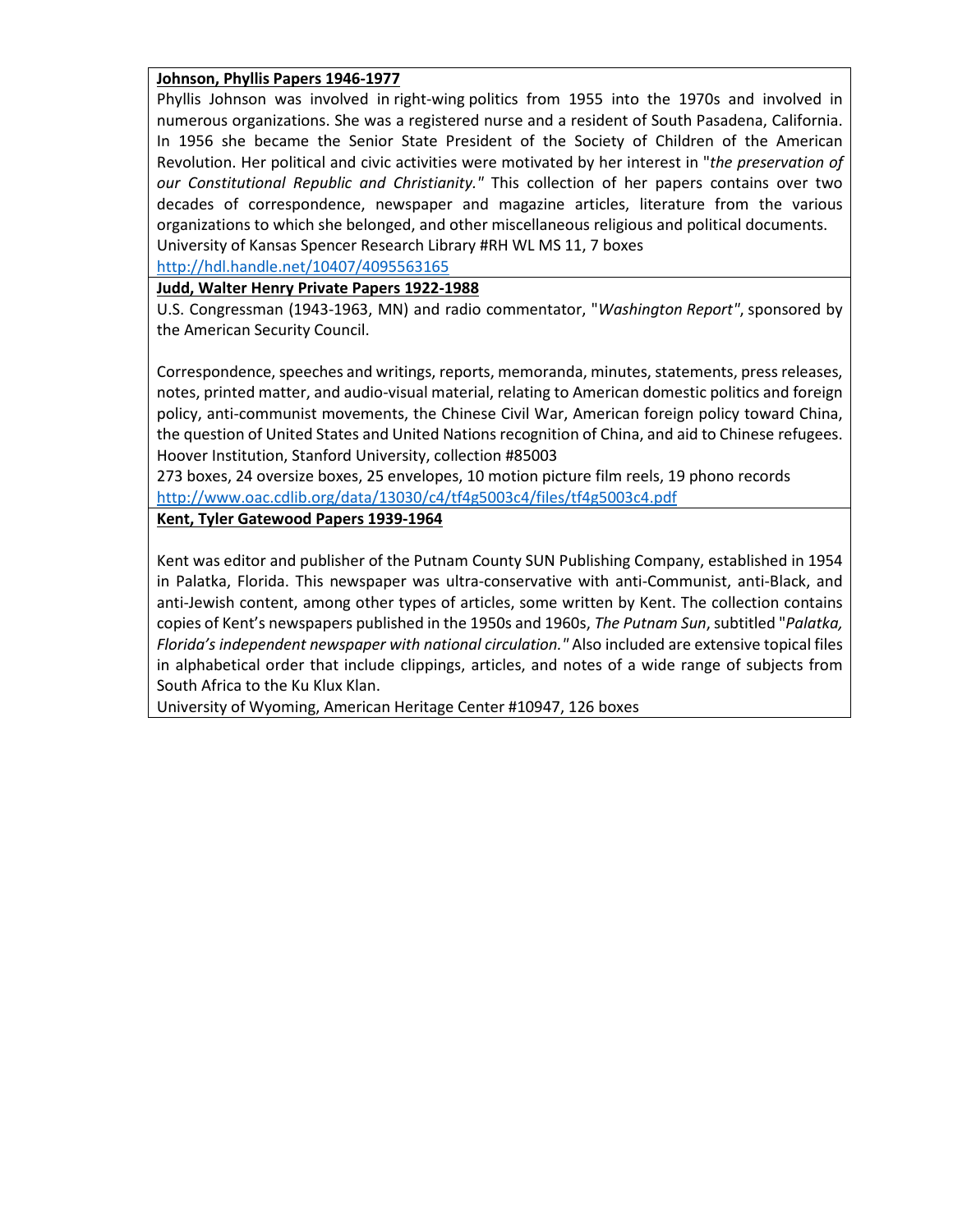### **Kilpatrick, James Jackson Papers, 1950-1966**

Editor of the *Richmond VA News Leader*, newspaper columnist, and television commentator.

Include office files, 1950-1966, kept while editor of the *Richmond (VA) News Leader*, containing correspondence, unused editorials, speeches, articles, and scripts of television debates covering the major social and political issues from 1950 to 1966, especially race relations, politics, massive resistance, the doctrine of interposition, Virginia and national elections, the John Birch Society and its campaign to impeach Earl Warren, and the Catholic issue in the 1960 Presidential campaign.

Topics also include education, journalism, the Constitution, civil rights, conservatism, Douglas Southall Freeman, the Republican National Convention (1952), and Richmond and Virginia civic affairs. Also includes typed notes and printed materials, 1925-1964, concerning Harry F. Byrd, Sr., with material concerning the campaign against Francis Pickens Miller (1952); and scripts for debates, 1960-1966, with Martin Luther King, Roy Wilkins, Ralph McGill, and William Sloane Coffin. Also include papers relating to Kilpatrick's activities with the National Council of Editorial Writers and the Virginia Commission on Constitutional Government; and correspondence, 1964-66, concerning speaking and luncheon engagements. Correspondents include J. Lindsay Almond, T. Coleman Andrews, William F. Buckley, Harry F. Byrd, Sr., Harry F. Byrd, Jr., Colgate W. Darden, Drew Pearson, Donald Richberg, John Dos Passos, Harry Golden, Lewis L. Strauss, Vaughan Gary, Henry Regnery, Lewis Powell, Richard Nixon, and Warren Burger.

University of Virginia Library in Charlottesville VA, Collection #6626s 35,680 items

<http://ead.lib.virginia.edu/vivaead/published/uva-sc/viu02732.document>

#### **King, Willford Isbell**

Collection consists of voluminous correspondence, writings by King and others, organizational records of the Committee for Constitutional Government, and three photographs. Correspondence with Robert B. Dresser, James H. Gipson, Ralph W. Gwinn, F.A Harper, Alfred Kohlberg, Samuel P. Pettingill, Edward A. Rumely.

University of Oregon, Collection #89, 89 boxes

### [http://janus.uoregon.edu/record=b1970569~S8](http://janus.uoregon.edu/record=b1970569%7ES8)

### **Knight Granville Frank Papers, 1920-1981**

Granville Frank Knight (1904-1982) was a physician and anti-communist activist. As a physician he specialized in nutrition and allergies; as president of the Pure Water Association of America he advocated against fluoridation of public water. Knight was an active member of the John Birch Society.

Papers include correspondence, speeches, and writings, concerning fluoridation of public water, mental health, John Birch Society, anti-Communism, and nutrition and allergies. Correspondents include: R.E. Combs, Pedro A. Del Valle, C.O. Garshwiler, Robert Welch, Margaret P. Wuichert, and West Wuichert, and among public officials, Barry M. Goldwater, S.I. Hayakawa, John R. Rarick, and Charles M. Teague.

University of Oregon, Collection #82, 10 boxes [http://janus.uoregon.edu/record=b3635768~S8](http://janus.uoregon.edu/record=b3635768%7ES8)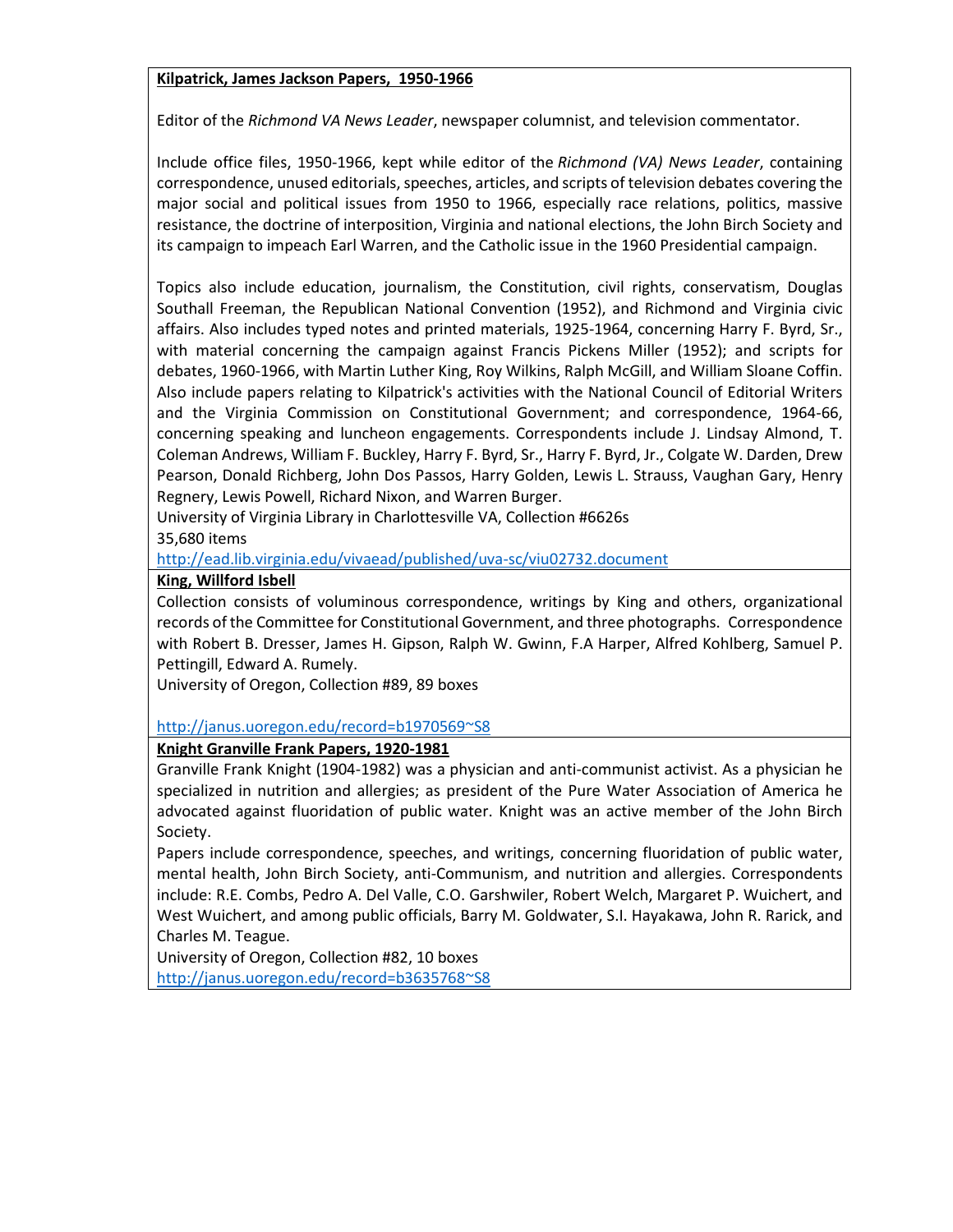# **Knox Mellon Collection of Material About the John Birch Society, Network of Patriotic Letter Writers, and Other Radical Conservative Organizations and Causes, 1959-1967**

William Knox Mellon, Jr. (b.1925) was a professor of history at Immaculate Heart College, the Democratic nominee for the California 24th District for Congress (1962), and the treasurer for the Oral History Association. The collection consists of periodicals and various publications of the John Birch Society, clippings and documents of the Pasadena-based Network of Patriotic Letter Writers, and papers and clippings of several political campaigns in Southern California.

UCLA Special Collections #102, 35 boxes

<http://www.oac.cdlib.org/data/13030/jw/kt6p3023jw/files/kt6p3023jw.pdf>

### **Koenig, Marie Collection on Right Wing**

Huntington California Library, 300 boxes

**Kominsky, Morris Collection on Right Wing**

(see his 1970 book, *The Hoaxers*, for representative sample of material contained in his collection) Southern California Library for Social Studies and Research, 65 boxes

**Ku Klux Klan Collection United Klans of America**

Michigan State University, MS 202, 5 boxes

[http://www.lib.msu.edu/services/spec\\_coll/radicalism/ukalist.htm](http://www.lib.msu.edu/services/spec_coll/radicalism/ukalist.htm)

## **Lane, Thomas A. Private Papers 1947-1976**

Major general, United States Army, conservative columnist, lecturer and author; president, Americans for Constitutional Action, 1965-1969. Speeches and writings, correspondence, press releases, and printed matter, relating to American foreign and military policy, the Vietnamese War, other public policy issues, and activities of Americans for Constitutional Action and other conservative and anti-communist organizations. Includes a few items from the military career of T. A. Lane.

Hoover Institution, Stanford University, Collection #90030, 11 boxes

<http://www.oac.cdlib.org/data/13030/bx/kt4n39r8bx/files/kt4n39r8bx.pdf>

### **LeFevre, Robert Private Papers, 1946-1981**

Collection comprises correspondence and a variety of other materials associated with Robert LeFevre, an American anti-communist, anti-government libertarian figure. Collection includes correspondence with Richard M. Nixon, Robert Heinlein, and Dwight D. Eisenhower, as well as material associated with the Falcon Lair Foundation, Freedom Club, and Freedom School/Rampart College. There are also microfiche copies of some of LeFevre's works; records and correspondence relating to such groups as the Congress of Freedom, United States Day Committee, and the Wage Earners Committee; and several of his published books. After running unsuccessfully for Congress in 1950 he moved to Florida. During the late 1940s and early 1950s he became more involved in right-wing anti-union and anti-communist organizations. He was executive director of the Congress of Freedom and the United States Day Committee, which both demanded the U.S. withdraw from the United Nations.

In 1954 he published an article claiming to find socialist and "one-world" propaganda in the Girl Scout handbook. Later that year he moved to Colorado Springs and wrote for the Gazette telegraph, eventually becoming its editor. There he founded the Freedom School, which later moved to California and was renamed Rampart College. His political philosophy moved from more traditionally conservative to radical libertarian and beyond that to reject all political action and even the Libertarian Party itself. His Freedom School attracted such figures as Ludwig von Mises, Milton Friedman, and Rose Wilder Lane.

University of Oregon, Collection #202, 67 boxes [http://janus.uoregon.edu/record=b3631367~S8](http://janus.uoregon.edu/record=b3631367%7ES8)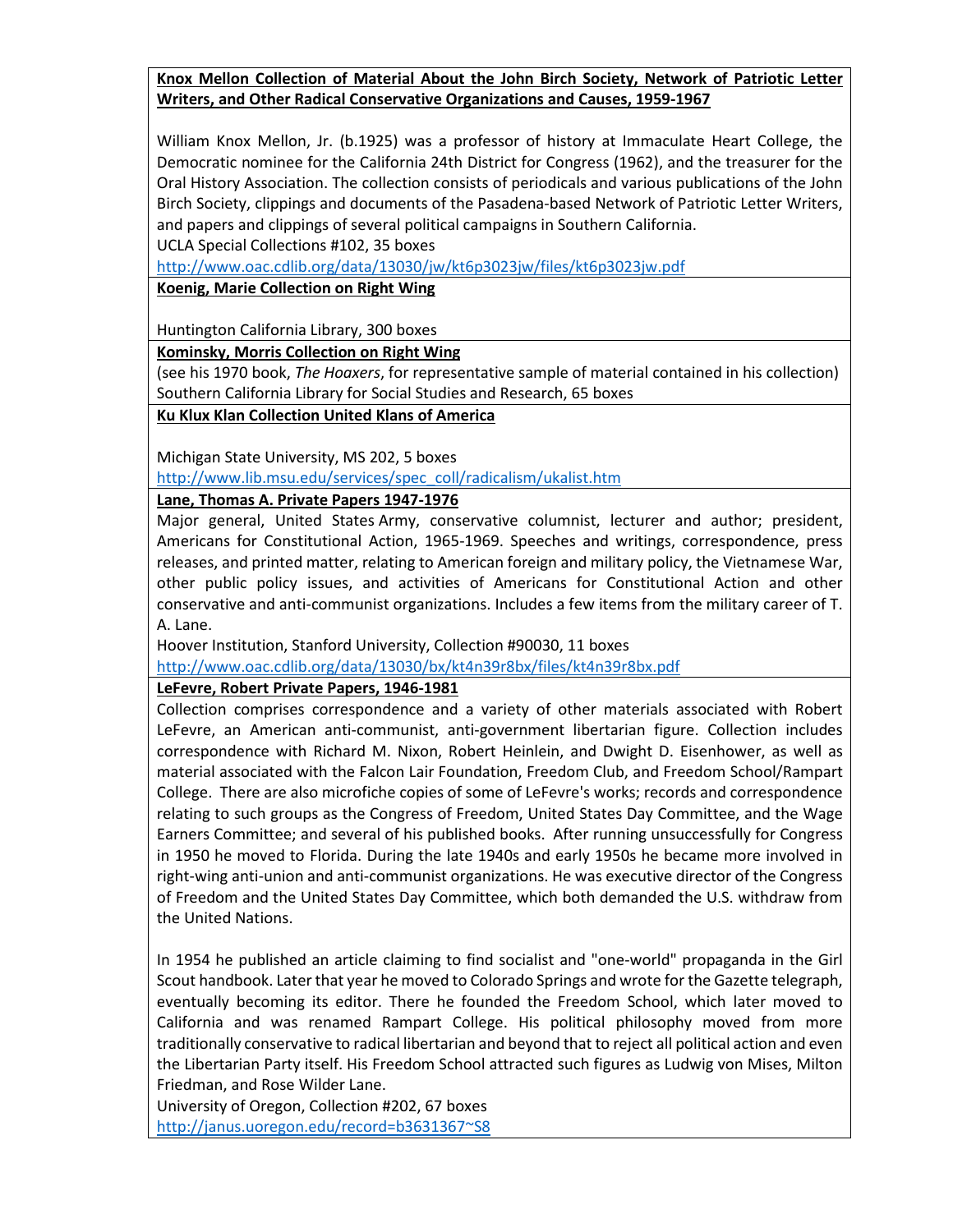#### **Liebman, Marvin Private Papers, 1953-1992**

Marvin Liebman Associates, Inc., founded in 1958 by Marvin Liebman, was a New York Public relations firm engaged in lobbying for conservative and/or anti-communist organizations in the United States and abroad. Its services for clients included promoting public meetings, organizing sponsoring committees of distinguished citizens, compiling mailing lists, administering mail campaigns, publishing press releases, and effecting publicity. Its offices also served as headquarters for some organizations. The firm discontinued operations in 1969. Clients of particular importance were the American African Affairs Association, American Afro-Asian Educational Exchange, American Committee for Aid to Katanga Freedom Fighters, American Conservative Union, American Emergency Committee on the Panama Canal.

Assembly of Captive European Nations, William F. Buckley, Jr. for Mayor, Committee for the Monroe Doctrine, Committee of one million, Draft Goldwater Movement, National Committee Against the Treaty of Moscow, National Committee for Justice for Dodd, Tshombe Emergency Committee, World Congress for Freedom, and Young Americans for Freedom.

Hoover Institution, Stanford University, 153 boxes

[http://content.cdlib.org/view?docId=tf1z09n536&doc.view=entire\\_text&brand=oac](http://content.cdlib.org/view?docId=tf1z09n536&doc.view=entire_text&brand=oac)

**Lowman, Myers G. (Circuit Riders, Inc.) Private Papers, 1920-1966**

Circuit Riders, Incorporated was a group which formed in Cincinnati, Ohio within the Methodist Church. As stated in the preface to an early pamphlet dated February 1952, the group's purpose was to spread the gospel of Christ. This mission included opposing all socialistic, communist, and "anti-American" teachings within the Methodist Church. A specific early goal was to remove the Methodist Federation for Social Action from the national church organization. During the late fifties and sixties, however, the focus of the Circuit Riders expanded to include the investigation of socialist-communist infiltration into all churches, government, education and the civil rights movement nationwide.

Myers G. Lowman, as executive secretary of the Circuit Riders, distributed a newsletter to Circuit Rider members. On behalf of the Circuit Riders, Lowman organized the review of textbooks which were being used in some of the public schools in the 1950s. Although these reviews were not requested by educators or publishers, Lowman informed school boards of the consensus of the reviewer's opinions. Lowman and other Circuit Riders spoke extensively to clubs and organizations on the subject of communism, and collaborated with state and federal committees. The Circuit Riders presented a solid enough ideology for Lowman to be called as an expert witness before the executive committee of the Ohio Committee on Un-American Activities.

Correspondence, memoranda, pamphlets, photographs, motion picture film, phonotapes, and clippings, relating to communism and other leftist movements, the civil rights movement, and anticommunism, primarily in the United States.

University of Oregon, Collection #167, 9 boxes

<http://nwda-db.wsulibs.wsu.edu/findaid/ark:/80444/xv69783>

**Lowman, Myers G. Papers 1920-1966; Circuit Riders, Inc.**

Hoover Institution, Stanford University, Collection #67019 100 boxes, 11 envelopes, 3 motion picture film reels, (41.4 linear feet) <http://www.oac.cdlib.org/data/13030/9w/tf3d5n999w/files/tf3d5n999w.pdf>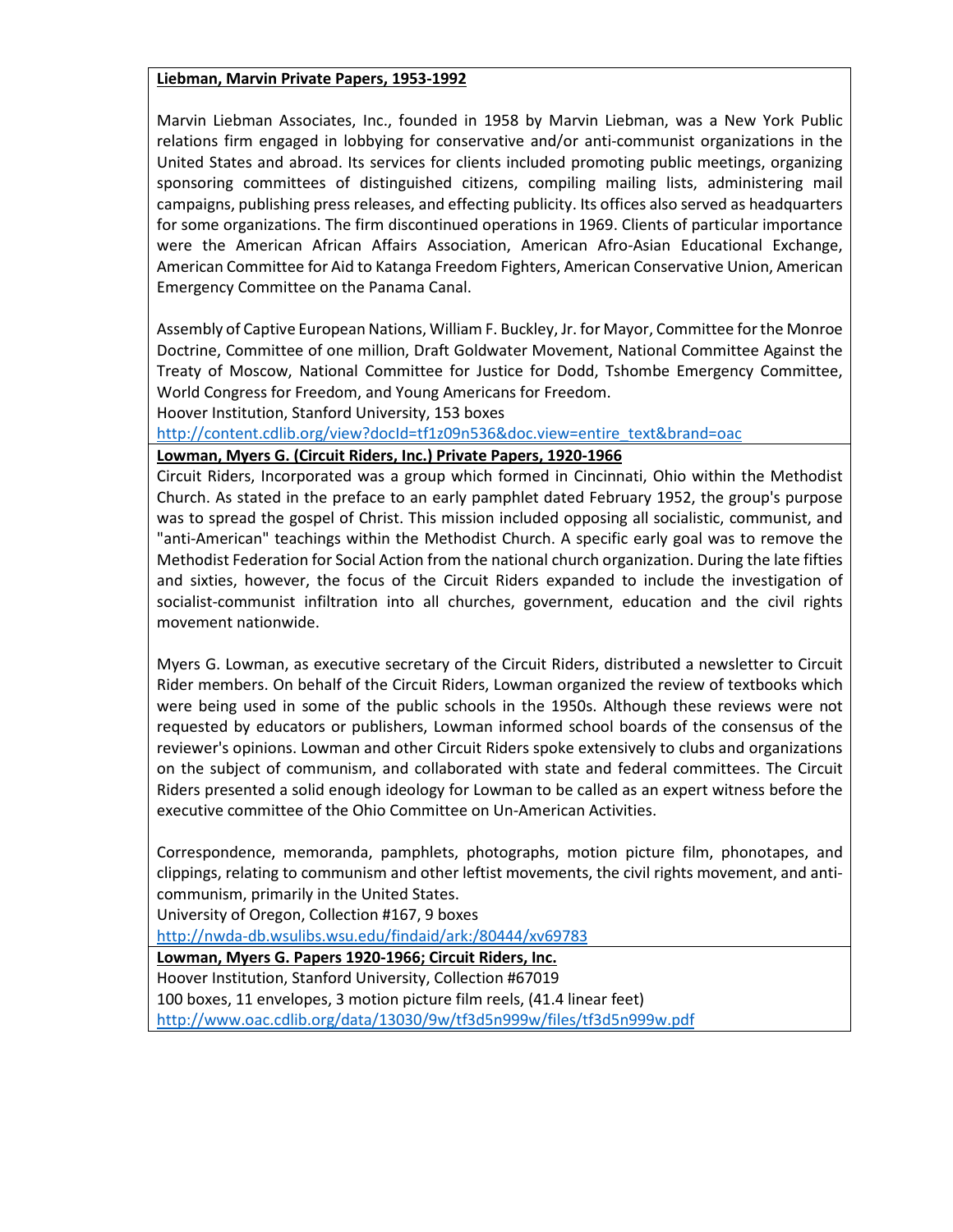## **Manion, Clarence E. Private Papers 1941-1979**

Chiefly papers relating to Manion's radio program, the *Manion Forum*, and to conservatism from the 1950s to the 1970s, including incoming correspondence and carbon copies of outgoing letters, transcripts of broadcasts and publications of the *Manion Forum*, monographs written or published by Manion, speeches, clippings, and other printed matter. Topics include the activities of the John Birch Society, Barry Goldwater's Conscience of a Conservative (1960) and 1960 and 1964 presidential candidacies, the proposed Bricker amendment to the U.S. Constitution, Communist expansion abroad, U.S. military preparedness, internal subversion, and the extension of the power of the federal government in domestic affairs. Correspondents include personal friends, members of the general public who listened to the *Manion Forum,* public officials and political leaders, and conservative publicists, theoreticians, and organizers, among them L. Brent Bozell, William F. Buckley, Jr., Bonner Fellers, Phyllis Schlafly, Paul H. Talbert, and Robert H. Welch. Chicago Historical Society Research Center, NUCMC MS 75-411, 116 boxes

### **Matthews, J.B. Private Papers**

Matthews was Director of Research for the House Committee on Un-American Activities from 1938- 1945 and subsequently was a lecturer and author. He served as a consultant to John A. Clements Associates, a Hearst public relations firm and he was an Associate Editor of the John Birch Society magazine, *American Opinion.* He also served as Research Director for Church League of America. Duke University, 743 boxes, 306,000 items. 479 linear feet

### <http://library.duke.edu/digitalcollections/rbmscl/matthews/inv/>

#### **Meier, Margaret Collection of Extreme Right Ephemeral Materials, 1930-1980**

The Margaret Meier Collection of Extreme Right Ephemeral Materials, c1930-1980, consists of 47 manuscript boxes and 9 print boxes. The collection contains Margaret and Herbert Meier's materials documenting the rise and the activities of the extreme right in California and national politics. The bulk of the materials date from the 1960s-early 1970s, with additional materials from the late 1930s through the 1980s. Much of the materials relate to activities and groups in Southern California, where the Meiers lived, especially the towns of Arcadia and Sierra Madre. Included are political ephemera, newspaper and magazine clippings, and serials from extreme right groups such as the John Birch Society, Americanism clubs, various Christian right organizations, republican and extreme right political personalities. A censorship debate regarding the Arcadia Public Library's decision to include Kazantzakis' work, The Last Temptation of Christ, the activities of and opposition to the John Birch Society and opposition to Senator Kuchel of California are three examples of subjects which are especially well covered. The collection also contains 18 boxes of serials and 3 OS boxes of newspapers, including publications of the John Birch Society and its leader, Robert Welch, the Institute for American Democracy, and Gerald L.K. Smith.

Hoover Institution, Stanford University, #M0688; 56 boxes

<http://www.oac.cdlib.org/data/13030/qw/tf2b69n5qw/files/tf2b69n5qw.pdf>

### **Meyer, Frank S. Private Papers 1931-1971**

Conservative American journalist and author; senior editor, *National Review* magazine, 1957-1972. Hoover Institution, Stanford University, Collection #2001C107, 19 boxes <http://www.oac.cdlib.org/data/13030/5s/kt2870335s/files/kt2870335s.pdf>

### **Monday, Mark Private Papers 1961-1984**

Correspondence, writings, news dispatches, reports, bulletins, pamphlets, leaflets, clippings, and photographs, relating to the Minutemen and other right-wing paramilitary groups in the U.S Hoover Institution, Stanford University, 4 boxes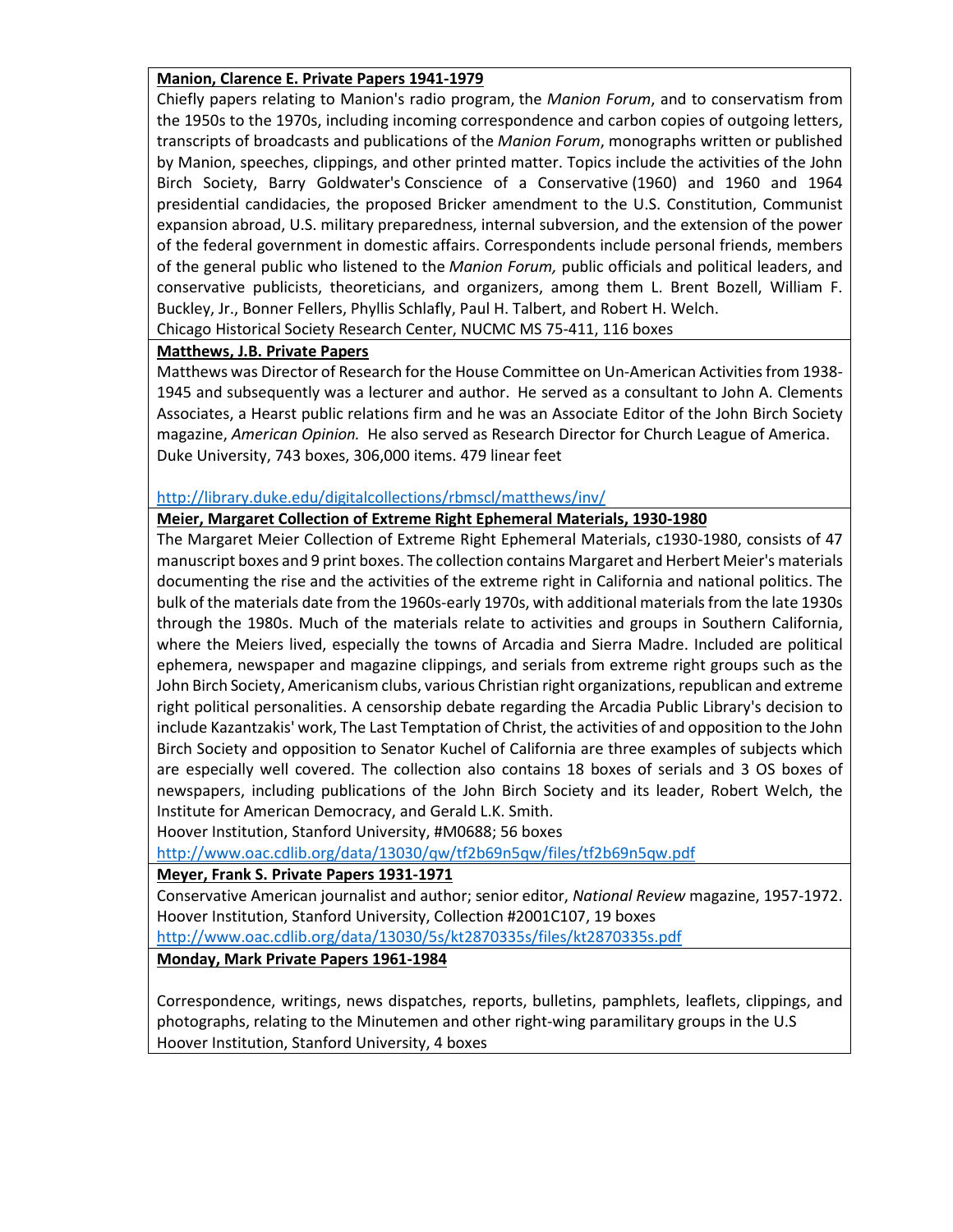## **Morton, Sterling Private Papers**

Correspondents on politics and economics include William F. Buckley, Jr., Ralph E. Church, Lawrence Dennis of the periodical The Appeal to Reason, Everett M. Dirksen, James L. Donnelly of Illinois Manufacturers' Association, Merwin K. Hart of National Economic Council, Inc., Herbert Hoover, Clarence E. Manion, Robert R. McCormick, Archibald Roosevelt, James H. Smith, Adlai E. Stevenson (ca. 1950s), R. Douglas Stuart, Robert A. Taft, Ben E. Tate, Charles Wesley Vursell, Robert Welch of John Birch Society, and Robert E. Wood.

Chicago Historical Society Research Center, NUCMC MS 75-415, 52 boxes

**National Republic Magazine Records 1920-1960; Walter S. Steele**

The *National Republic* (subtitle, "*magazine of fundamental Americanism*") was published by the National Republic Publishing Co. in Washington, D.C. It was established in March 1905 and ceased publication with v. 47, no. 11 in March 1960. Until March 1925 it was published under the title National Republican. The magazine, an illustrated monthly, focused on political affairs in the United States, particularly with regard to internal security and communist activities. By the time it ceased publication in 1960, it had achieved a circulation of about 20,000.

Clippings, printed matter, pamphlets, reports, indices, notes, bulletins, lettergrams, weekly letters, and photographs, relating to pacifist, communist, fascist, and other radical movements, and to political developments in the United States and the Soviet Union.

Hoover Institution Stanford University, 823 boxes, 735 microfilm reels

<http://www.oac.cdlib.org/findaid/ark:/13030/tf9w1007gs?query=right%20wing>

**New Christian Crusade Church Ephemera 1917-1978**

The New Christian Crusade Church was a Christian Identity church based in Louisiana during the second half of the twentieth century. The collection consists of right-wing, racist, and anti-Semitic ephemera, including publications, books, newspapers, reprints, periodicals, and government documents. Most of the collection's materials were published in the United States, but the collection also contains materials published in a number of other countries, including Great Britain, Canada, and Germany.

University of Wyoming, American Heritage Center #11545; 4 boxes

**Norton, Clark Frederick - Right wing publications, 1942-1975**

Cornell University, Collection #4213, 5.5 cu. ft

[http://rmc.library.cornell.edu/EAD/pdf\\_guides/RMM04213.pdf](http://rmc.library.cornell.edu/EAD/pdf_guides/RMM04213.pdf)

**Pegler, James Westbrook Private Papers**

The papers of James Westbrook Pegler, nationally syndicated columnist for the Scripps-Howard and Hearst King Features Syndicates. Contributor to John Birch Society magazine, American Opinion. Herbert Hoover Presidential Library, 144 boxes, 44,500 items

<http://www.ecommcode2.com/hoover/research/historicalmaterials/other/pegler.htm>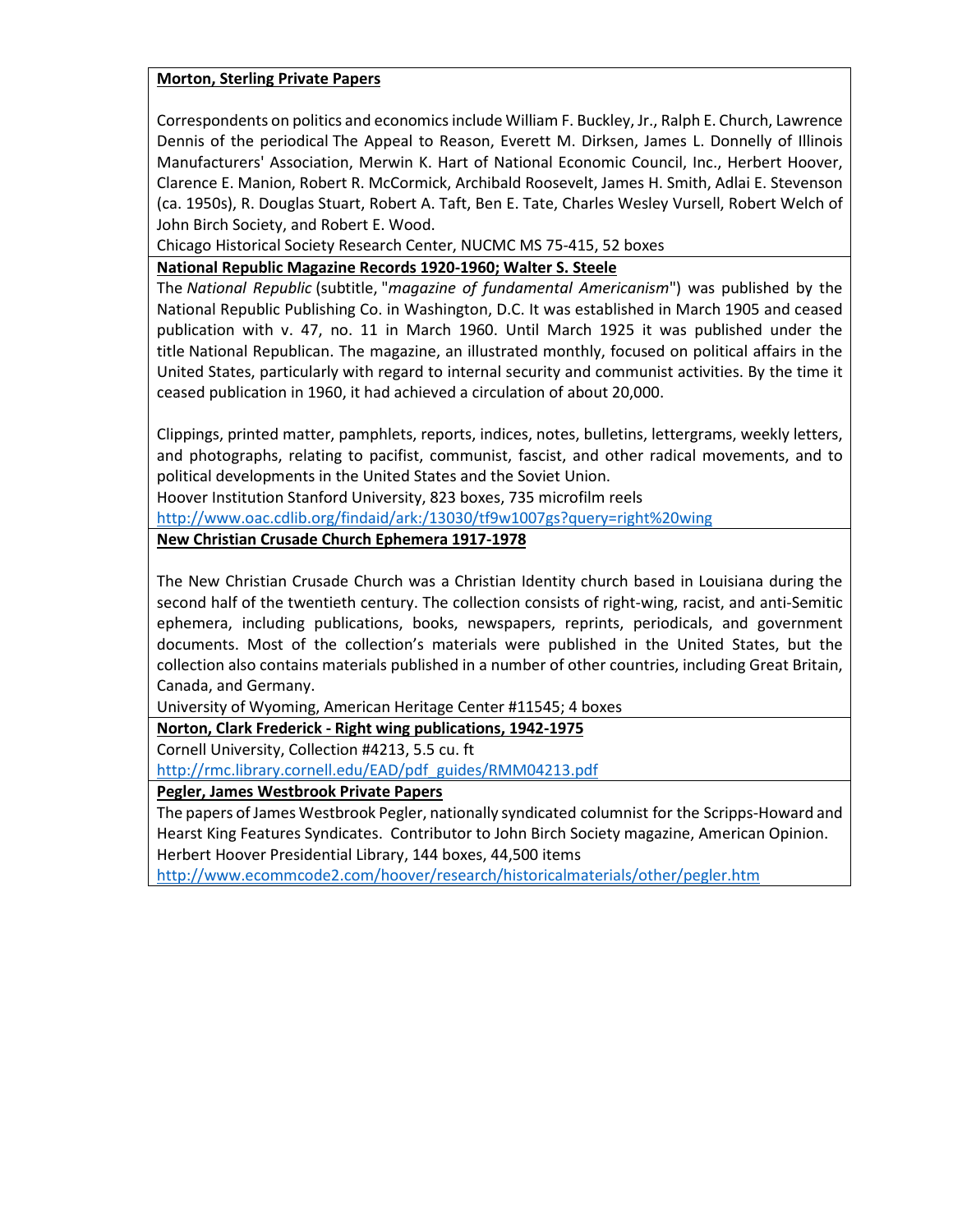### **Pew, J. Howard Papers, 1902-1971**

J. Howard Pew (1882-1971) was born in Bradford, Pa., in 1882. He attended Grove City College and the Massachusetts Institute of Technology. From there he went to work for his father, Joseph N. Pew, Sr., the founder of the Sun Oil Company. In 1906 he was named vice president and member of the board of directors. When his father died in 1912, he became president - a position he was to hold until 1947.

The J. Howard Pew Papers are primarily concerned with Pew's political activities and philanthropy. Of particular interest are the letters which document Pew's activities in the American Liberty League, the Republican National Committee, and the National Association of Manufacturers.

Political files include analysis of 1944 election, strategy for state and local elections and analyses of Democratic senators' voting records (1933-1938). Files on Communism include solicitations for the Russian government in exile and information collected by the National Council for American Education on the political activities of selected college professors during the 1940s and 50s.

Presbyterian Church files reflect the split in the church over integration, McCarthyism, and civil liberties. To buttress his campaign for conservativism within the church, Pew also sponsored research on the life of Calvin and Calvinism. There are also files from the National Council of Churches, Grove City College, United Presbyterian Foundation, and the Christian Freedom Foundation.

Correspondents include: William Buckley Jr., Barry Goldwater, J. Edgar Hoover, William Loeb, Carl McIntire, Ronald Reagan, Robert A. Taft, and Robert Welch.

Hagley Museum and Library (Wilmington DE), Collection #1634; 117 linear feet [http://38.115.62.80/cgi-](http://38.115.62.80/cgi-bin/Pwebrecon.cgi?v1=1&ti=1,1&Search_Arg=J.%20Howard%20Pew%20papers&Search_Code=FT*&CNT=25&PID=wKzqQf4GxlEfwwg02XboBFvCUFZ5&SEQ=20090709042135&SID=1)

[bin/Pwebrecon.cgi?v1=1&ti=1,1&Search\\_Arg=J.%20Howard%20Pew%20papers&Search\\_Code=FT\\*&CNT=25&PID=wKzqQf4GxlEfwwg0](http://38.115.62.80/cgi-bin/Pwebrecon.cgi?v1=1&ti=1,1&Search_Arg=J.%20Howard%20Pew%20papers&Search_Code=FT*&CNT=25&PID=wKzqQf4GxlEfwwg02XboBFvCUFZ5&SEQ=20090709042135&SID=1) [2XboBFvCUFZ5&SEQ=20090709042135&SID=1](http://38.115.62.80/cgi-bin/Pwebrecon.cgi?v1=1&ti=1,1&Search_Arg=J.%20Howard%20Pew%20papers&Search_Code=FT*&CNT=25&PID=wKzqQf4GxlEfwwg02XboBFvCUFZ5&SEQ=20090709042135&SID=1)

**Philbrick, Herbert A. Private Papers 1940-1993**

Anticommunist activist and counterspy. Correspondence, writings, speeches, television scripts, subject files, and other papers relating primarily to Philbrick's role as a leading anticommunist spokesman, his activities as an informant for the Federal Bureau of Investigation while he was a member of the Communist Party of the United States of America (CPUSA), and the television program based on his autobiography, I Led 3 Lives: Citizen, "Communist," Counterspy. Library of Congress, ID No.: MSS84356; 290 boxes, 126,000 items

<http://lcweb2.loc.gov/service/mss/eadxmlmss/eadpdfmss/2003/ms003015.pdf>

**Political Research Associates, Somerville MA**

The collection contains over 5,000 books, 1100 serial titles, 48 drawers of files, scores of archival boxes, and hundreds of video and audio tapes: more than 500,000 documents and other items. PRA's extensive library of primary and secondary materials on the U.S. Right and government repression is open to the public through advanced reservation of the available seating for researchers

[http://www.publiceye.org/study\\_right.html#Archives](http://www.publiceye.org/study_right.html#Archives)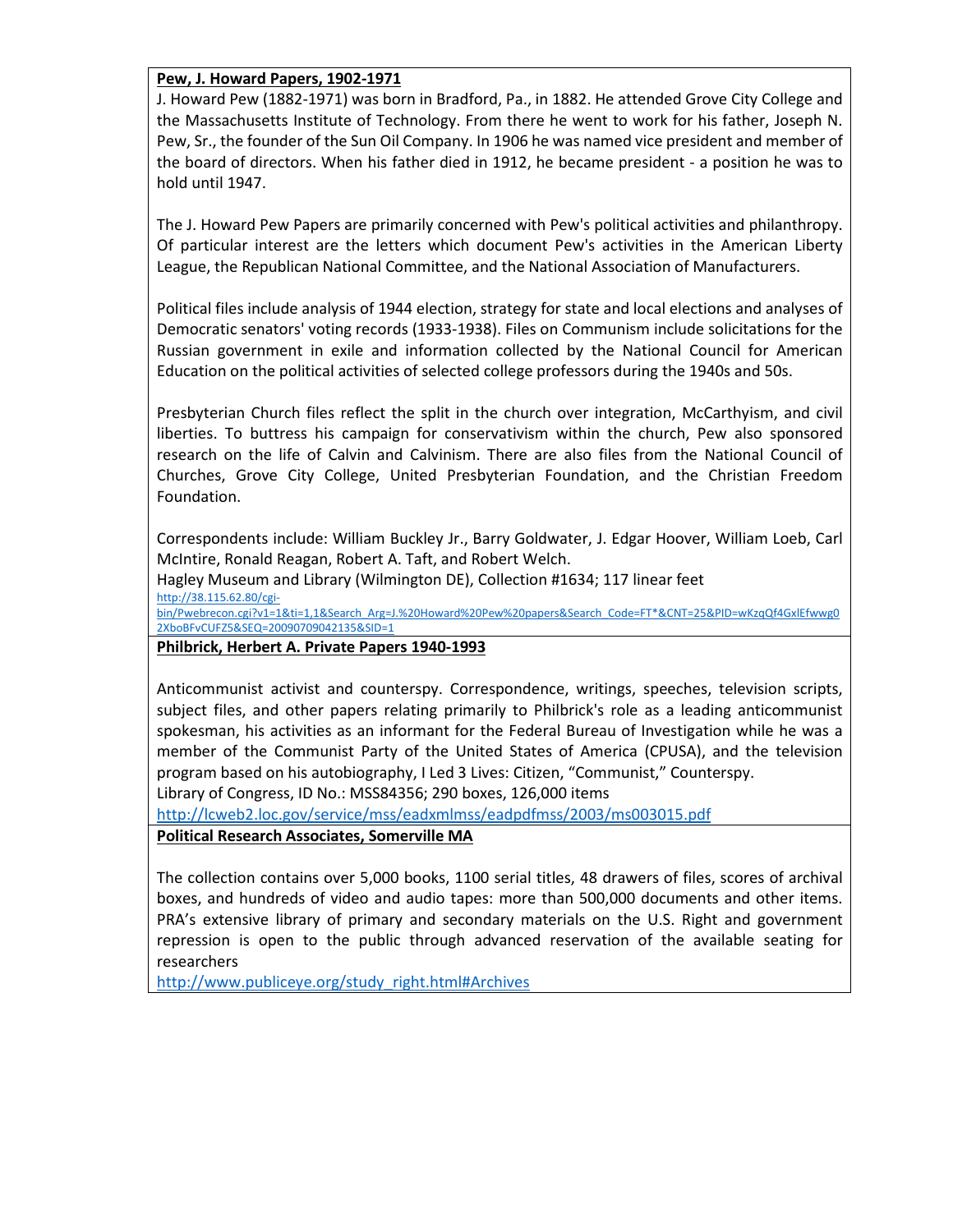| Private Papers of Right-Wing Personalities - University of Oregon (Eugene)                    |
|-----------------------------------------------------------------------------------------------|
| Numbers in parentheses refer to the collection number. Link to finding aids appear underneath |
| each name - and they usually include a short biographical sketch.                             |
| Lee J. Adamson (86)                                                                           |
| http://nwda-db.orbiscascade.org/print/ark:/80444/xv71491                                      |
| Thomas Jefferson Anderson (157)                                                               |
| http://janus.uoregon.edu/record=b1981716                                                      |
| T. Coleman Andrews (119)                                                                      |
| http://janus.uoregon.edu/record=b1975951                                                      |
| Bryton Barron (Az463)                                                                         |
| http://nwda-db.orbiscascade.org/print/ark:/80444/xv96124                                      |
| John O. Beaty (135)                                                                           |
| http://janus.uoregon.edu/record=b1955560                                                      |
| Wally Butterworth (129)                                                                       |
| http://nwda-db.orbiscascade.org/print/ark:/80444/xv60544                                      |
| Circuit Riders, Inc. (bx167)                                                                  |
| http://nwda-db.orbiscascade.org/print/ark:/80444/xv69783                                      |
| James W. Clise (114)                                                                          |
| http://nwda-db.orbiscascade.org/print/ark:/80444/xv02407                                      |
| Conservative and Libertarian Studies (254)                                                    |
| http://nwda-db.orbiscascade.org/print/ark:/80444/xv10150                                      |
| Lucille Cardin Crain (095)                                                                    |
| http://nwda-db.orbiscascade.org/print/ark:/80444/xv68414                                      |
| Pedro A. Del Valle (126)                                                                      |
| http://nwda-db.orbiscascade.org/print/ark:/80444/xv35240                                      |
| Brice P. Disque (115)                                                                         |
| http://nwda-db.orbiscascade.org/print/ark:/80444/xv69776                                      |
| John T. Flynn (116)                                                                           |
| http://nwda-db.orbiscascade.org/print/ark:/80444/xv00698                                      |
| Merwin Kimball Hart (121)                                                                     |
| http://nwda-db.orbiscascade.org/print/ark:/80444/xv74575                                      |
| A.G. Heinsohn (127)                                                                           |
| http://janus.uoregon.edu/record=b1954242                                                      |
| Ashley E. Holden (138)                                                                        |
| http://nwda-db.orbiscascade.org/print/ark:/80444/xv91666                                      |
| James C. Ingebretsen (147)                                                                    |
| http://nwda-db.orbiscascade.org/nwda-search/fstyle.aspx?doc=ORUColl 147.xml&t=a&k1=&k2=anti-  |
| communist&k3=&t1=0&t2=0&t3=0&o1=0&o2=0&s=0&i=0                                                |
| Howard E. Kershner (128)                                                                      |
| http://janus.uoregon.edu/record=b1954244                                                      |
| Willford I. King (89)                                                                         |
| http://nwda-db.orbiscascade.org/print/ark:/80444/xv64995                                      |
| Granville F. Knight (082)                                                                     |
| http://nwda-db.orbiscascade.org/print/ark:/80444/xv42427                                      |
| Robert T. LeFevre (202)                                                                       |
| http://nwda-db.orbiscascade.org/print/ark:/80444/xv29769                                      |
| Eugene Lyons (117)                                                                            |
| http://nwda-db.orbiscascade.org/print/ark:/80444/xv30454                                      |
| William C. Mullendore (125)                                                                   |
| http://nwda-db.orbiscascade.org/print/ark:/80444/xv02410                                      |
| Edmund A. Opitz (009)                                                                         |
| http://nwda-db.wsulibs.wsu.edu/print/ark:/80444/xv02746                                       |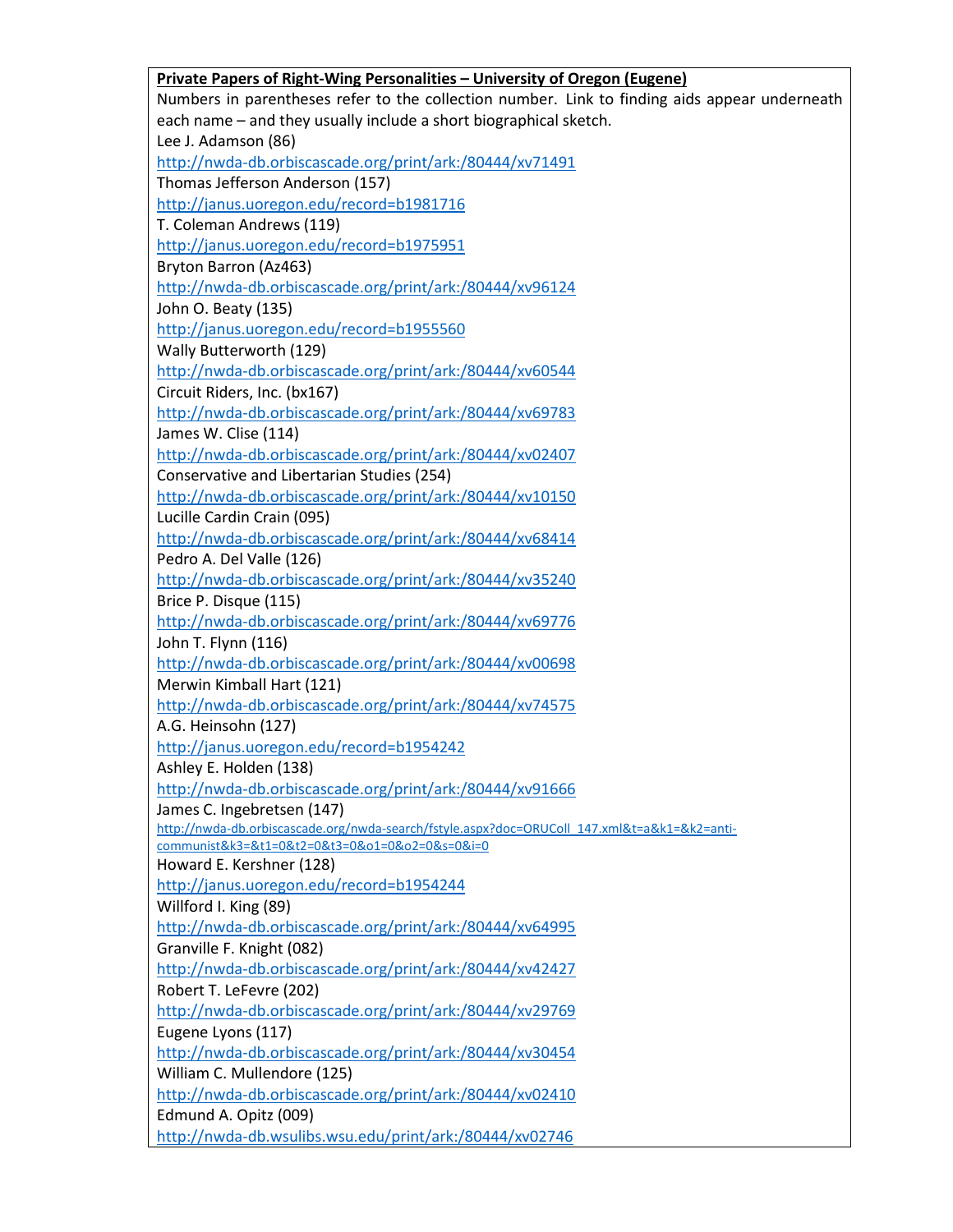Frank Purinton (210) <http://nwda-db.orbiscascade.org/print/ark:/80444/xv55756> George Washington Robnett ((077) <http://nwda-db.orbiscascade.org/print/ark:/80444/xv29423> E. Merrill Root (51) <http://nwda-db.orbiscascade.org/print/ark:/80444/xv99873> Polly K. Ruhtenberg (81) <http://janus.uoregon.edu/record=b3602254> Edward A. Rumely (122) <http://nwda-db.orbiscascade.org/print/ark:/80444/xv26002> Marjorie O. Shearon (131) <http://janus.uoregon.edu/record=b1954237> John Howland Snow (106) <http://janus.uoregon.edu/record=b1975336> Keith Stimely (183) <http://nwda-db.orbiscascade.org/print/ark:/80444/xv98853> Willis E. Stone (118) <http://nwda-db.orbiscascade.org/print/ark:/80444/xv22930> Lawrence Timbers (123) <http://janus.uoregon.edu/record=b1951525> Grace Wick (mss49) <http://nwda-db.orbiscascade.org/print/ark:/80444/xv71827>

University of Oregon—Eugene OR

Huge archive of private papers. For example: Tom Anderson is 171 boxes, Lucille Crain is 96 boxes, Howard Kershner is 44 boxes, Willis Stone is 39 boxes, Lee Adamson is 43 boxes

## **Purinton, Frank R. Papers, 1970-1986**

Frank Purinton (1895-1991) was a conservative activist who sought to protect the United States and Christianity from the perceived threat of Communists, Zionists, and Satanists. He was active in the American Legion and the John Birch Society and he published a Christian newsletter.

Collection comprises correspondence, manuscripts, and printed material related to the work of Frank Purinton from 1970 to 1980. Purinton believed an international conspiracy of Communists, Zionists, and Satanists threatened to destroy the United States and abolish Christianity. Correspondence includes incoming and outgoing letters to politicians, leaders of Christian organizations, and members of racist and anti-Semitic groups. Manuscripts include speeches, essays, addresses, and articles, many of which focus on the theme of the "Communist-Zionist-Satanist" plot. Printed material includes newspapers, newsletters, and pamphlets on a variety of topics, including Christian perspectives on national and international politics and events, economics, and the media.

University of Oregon Collection #210, 3 boxes

[http://janus.uoregon.edu/record=b3440595~S8](http://janus.uoregon.edu/record=b3440595%7ES8)

### **Radical Right Collection 1907-1982**

Pamphlets, leaflets, newspaper and serial issues, newsletters, bulletins, circulars, and other printed and near-print material, issued by right-wing organizations and individuals in the United States, relating to anti-communist, patriotic, fundamentalist, racist, anti-Semitic, neo-Nazi and other rightwing political movements and concerns in the United States, primarily since World War II. Includes material relating to world government, education, mental health, fluoridation and other issues. Includes a few letters and other manuscript materials. Elizabeth Dilling, John T. Flynn, Kenneth Goff, Billy James Hargis, Carl McIntire, Fred Schwarz, Gerald L.K. Smith, Gerald Winrod. Hoover Institution, Stanford University, 84 boxes

<http://www.oac.cdlib.org/data/13030/4h/tf3p30034h/files/tf3p30034h.pdf>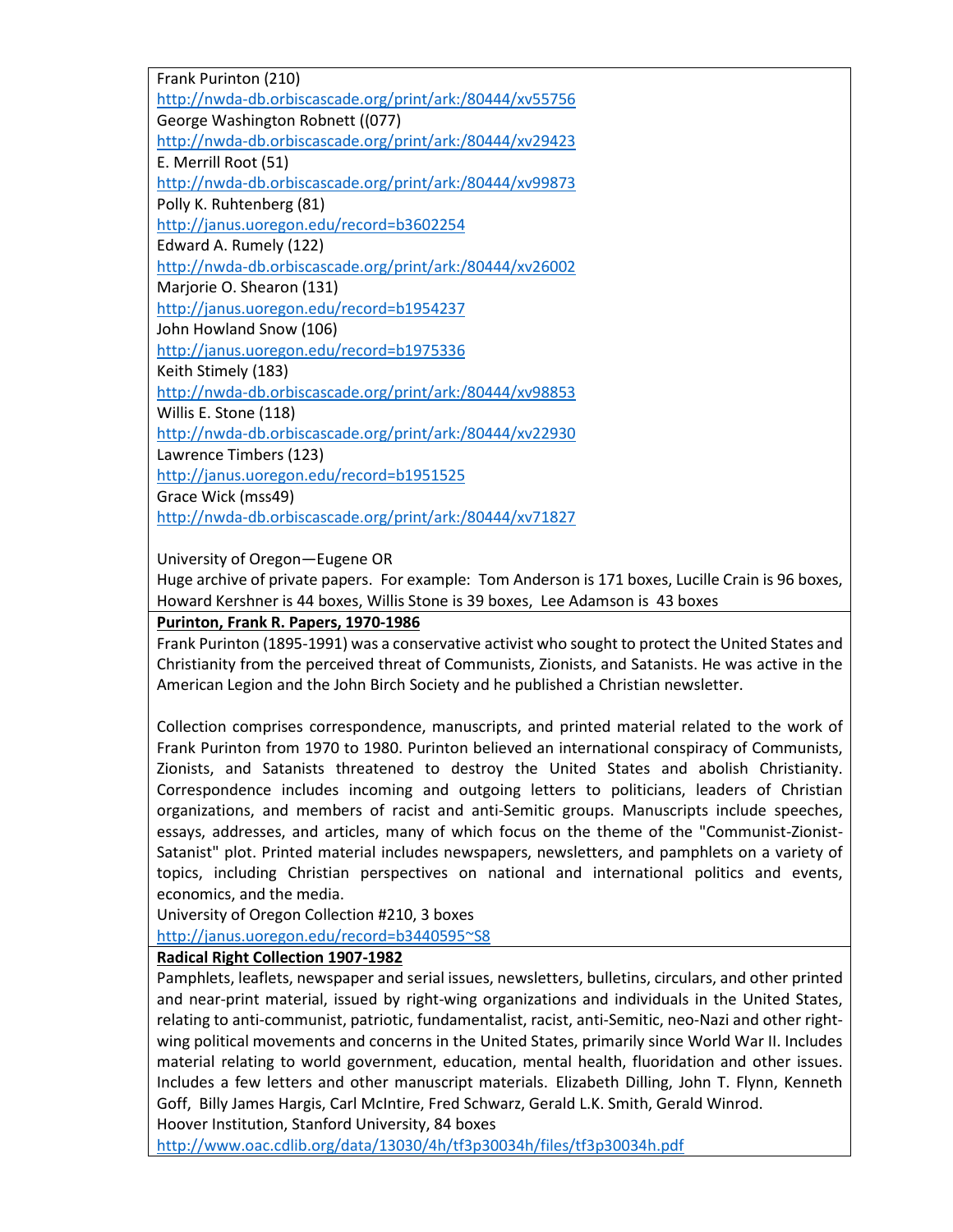## **Regnery, Henry Private Papers 1909-1996**

Founder and President of Henry Regnery and Gateway (publishers of conservative literature) Hoover Institution, Stanford University, 139 boxes

<http://www.oac.cdlib.org/data/13030/s4/kt9v19q4s4/files/kt9v19q4s4.pdf>

**Right-Wing Collection of the University of Iowa Libraries, 1918-1977**

Composed mainly of right wing serials held by the University of Iowa Libraries, but also includes materials from Tulane University Library, Northern Arizona University, Kenneth Spencer Research Library of the University of Kansas, California State University at Fullerton, and Harvard College Library. Finding aid: The Right Wing Collection of the University of Iowa Libraries: A Guide to the Microfilm Collection (REFERENCE HS 2303.P54 1978).

University of Iowa, 177 microfilm reels

<http://www.lib.uiowa.edu/spec-coll/resources/socialdocuments.html>

**Robnett, George W. Private Papers 1932-1963**

Co-founder, Church League of America. Reports, speeches, and writings, relating to federal control of education, and to socialist and communist movements in the United States.

Hoover Institution, Stanford University, 1 box

<http://www.oac.cdlib.org/data/13030/bc/tf5s2004bc/files/tf5s2004bc.pdf>

**Robnett, George W. Private Papers 1950-1969**

George W. Robnett (1890-1975) was an author and advertising executive, and co-founder and executive secretary of the National Laymen's Council, Church League of America (1937-1956). In 1960 he founded the Institute for Special Research. He was publisher of News and Views. After retiring, Robnett concentrated his efforts on the Middle-East conflict and made three trips to the area. This collection includes Robnett's files containing correspondence and ephemera.

University of Kansas Spencer Research Library, #RH WL MS 14, 3 boxes

<http://etext.ku.edu/view?docId=ksrlead/ksrl.kc.robnettgeorge.xml&doc.view=print;chunk.id=>

# **Rusher, William Private Papers, 1940-1989**

The collection documents the instrumental role Rusher played in the development of the conservative movement from its origins in the 1950s. Nearly four decades of service to the conservative cause are highlighted by the papers, including Rusher's participation in key organizations and political campaigns, his writings and lectures, and his work as publisher of the first significant national journal of modern conservatism, the *National Review*.

Of special interest is correspondence between Rusher and his associates, including government officials, members of various conservative groups and organizations, political activists, Hollywood actors, and journalists & writers. Correspondents include Spiro T. Agnew, John M. Ashbrook, Robert E. Bauman, Morton C. Blackwell, Patrick J. Buchanan, James L. Buckley, James Burnham, Roy Cohn, M. Stanton Evans, Barry M. Goldwater, Charlton Heston, Donald Hodel, James Lewis Kirby, Marvin Liebman, Roger Moore, Ronald W. Reagan, William Rickenbacker, Richard Viguerie, and John Wayne.

Library of Congress, ID No.: MSS77641; 78,400 items; 224 boxes; 89.6 linear feet; 36 microfilm reels <http://lcweb2.loc.gov/service/mss/eadxmlmss/eadpdfmss/2001/ms001041.pdf>

**Sanctuary, Eugene Nelson and H.F. Pritchard Papers 1930-1973**

Sanctuary (right-wing publisher, editor, and writer) materials include correspondence (with Elizabeth Dilling, Austin Hancock) and typescripts of material written by Sanctuary (1930s-1940s). Pritchard materials include correspondence (1948-1965), files of background information and clippings on various groups and individuals.

University of Kansas Spencer Research Library #RH WL MS 13; 4 boxes <http://hdl.handle.net/10407/3071672378>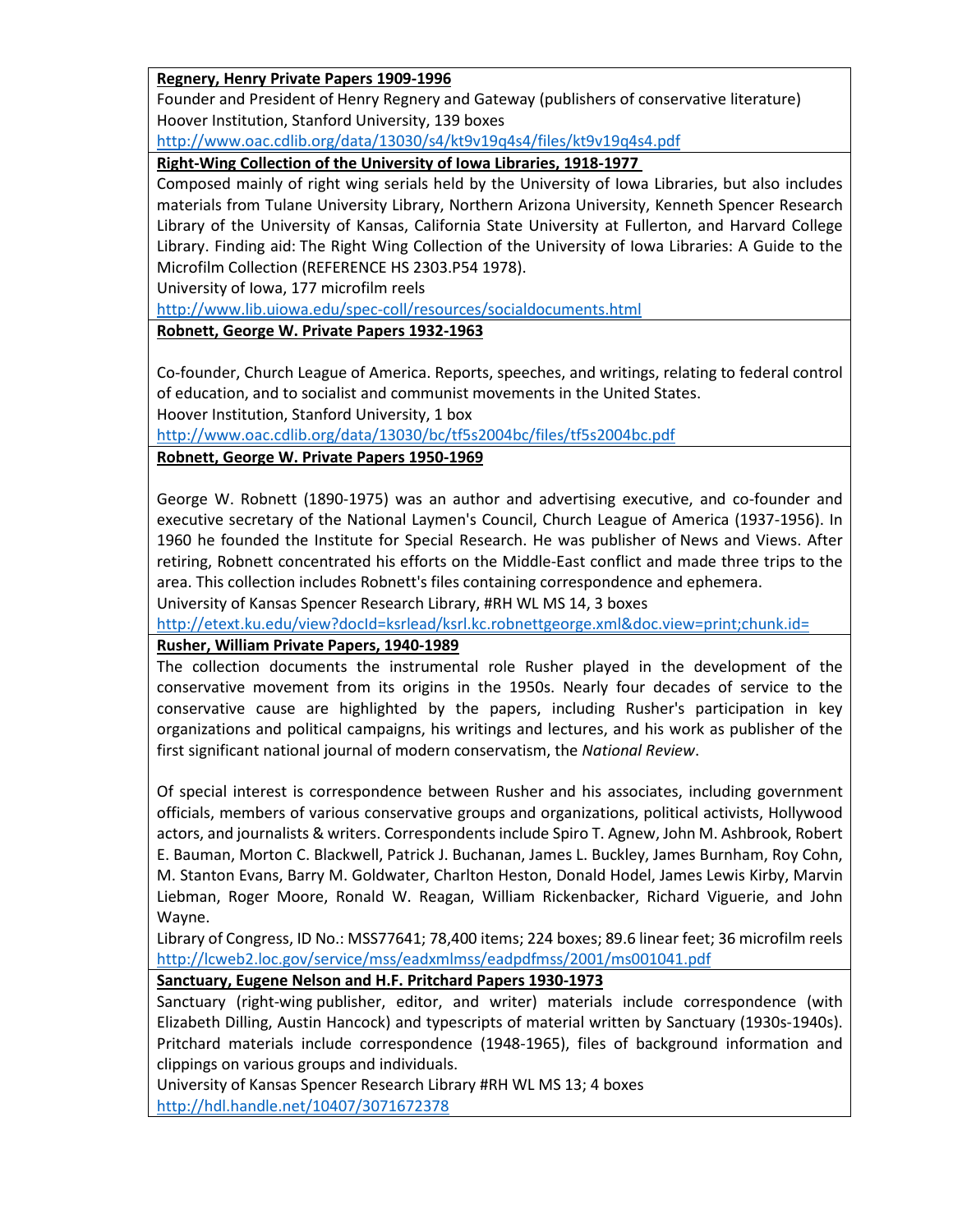## **Schlafly, Phyllis and Fred Eagle Forum Collection**

The Phyllis Schlafly collection spans her childhood in the 1920s to today. The collection reveals Phyllis Schlafly's interest in and impact on conservative and pro-family issues in the 20th century and beyond. Series in this collection, with the exception of Communism, are closed to the public. Specific folders from the ERA Series can be requested upon application.

The Phyllis Schlafly collection is comprised of sixteen series:

Books, Cardinal Mindszenty Foundation, Communism, Congressional Campaign 1970, Congressional Investigations, Constitutional Convention (Con Con), Daughters of the American Revolution, ERA, General Information: Pre-1970 Series, General Information: Post-1970 Series, Illinois Federation of Republican Women (IFRW), National Federation of Republican Women (NFRW), Personal Papers, Post-2000, Republican National Coalition for Life (RNC/Life), and Speech Notes.

The Books Series [17 boxes] contains materials regarding books authored and co-authored by Phyllis Schlafly. Book titles include Strike from Space, Power of the Positive Woman, Safe Not Sorry, The Betrayers, Kissinger on the Couch, Mindszenty the Man, Child Abuse in the Classroom and Who Will Rock the Cradle? Correspondence, publication information, advertisements, and research material are included. Additional material is found in Phyllis Schlafly's Office Files Series.

The Cardinal Mindszenty Foundation Series [3 boxes] contains the Mindszenty Report (1958- 1971), The Red Line report (1963-1972), seminar brochures, study group materials, and Phyllis Schlafly's relevant correspondence and speech materials.

The Communism Series [19 boxes] spans primarily the years 1950 through 1970s. The collection contains letters from prominent figures in the U.S. government, including Joseph McCarthy, J. Edgar Hoover, Ronald Reagan, Pat McCarran, Barry Goldwater and others.

The Congressional Campaign 1970 Series [5 boxes] contains materials from Phyllis Schlafly's 1970 Illinois campaign for Congress. Items include the candidate's handbook, extensive correspondence, mailing lists, endorsements, and news releases.

The Congressional Investigations Series [3 boxes] is a personal collection of investigations made by the House Committee on Un-American Activities, the Senate McCarthy committees, the Senate Jenner committee, and foundations.

The Constitutional Convention (Con Con) Series [10 boxes] contains materials from the Constitutional Convention battle, especially during the 1980s. Mrs. Schlafly led the opposition to a Constitutional Convention to propose a Balanced Budget Amendment.

The Daughters of the American Revolution Series includes research material and correspondence from Schlafly's long time involvement with the DAR, especially her work as National Chairman of National Defense. The published volumes of proceedings of the DAR and of the Illinois Organization DAR are available on request.

The extensive ERA Series is divided into nine sub series, Subject files, State Action files, International Women's Year, International Year of the Child, Law School Papers (LSP), Lawsuits, Oral History, ERA 1980s, and ERA Miscellaneous. Given the size of the collection, it is on a separate webpage. Click [here](http://www.eagleforumarchives.org/PS-Equal-Rights-Amendment-Series.html) or on the ERA Series link.

The General Information: Post-1970 Series [83 boxes] consists of many subjects, filed alphabetically and is part of Eagle Forum's working files.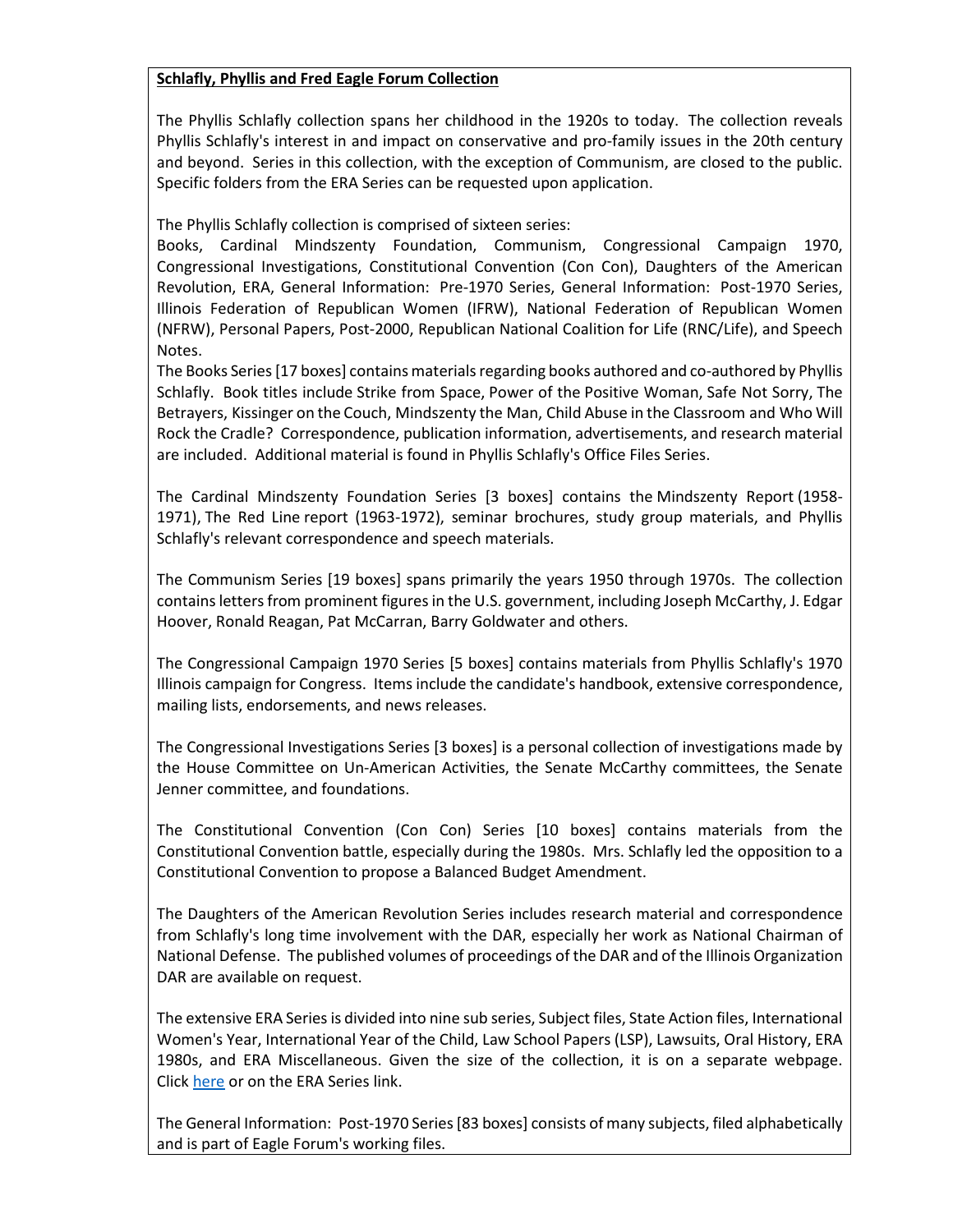The General Information: Pre-1970 Series [23 boxes] consists of many topics filed alphabetically and was Eagle Forum's working and reference files before 1970.

The Illinois Federation of Republican Women (IFRW) Series [7 boxes] contains materials regarding Phyllis Schlafly's membership and presidency in the Illinois Federation of Republican Women from 1954-1967, including correspondence, speeches, and reports.

The National Federation of Republican Women Series (NFRW) [7 boxes] contains material regarding Phyllis Schlafly's participation in the NFRW in the 1960s. Files contain correspondence from Republican Party leaders and conservative activists, and extensive material concerning Phyllis Schlafly's campaign for the presidency of NFRW in 1967.

The Post-2000 Series [2 boxes] consists of ongoing material about Phyllis Schlafly, donated to and collected by the archives.

The Republican National Coalition for Life (RNC/Life) Series [13 boxes] contains materials of RNC/Life and the Republican Party Platform beginning in 1992.

The Speech Notes Series [1 box] contains typed and handwritten material organized by date (1965- 1976), and miscellaneous topics. More recent speech notes are found in the Personal Papers Series. The Eagle Forum collection reflects the purpose and activities of the organization and its founder Phyllis Schlafly and members. Material includes published and unpublished materials. This collection is closed to the public.

The Eagle Forum Collection comprises seven series: Conferences, Eagle Councils, Organization, Education Fund, Education Reporter, Education, and News and Notes. <http://www.eagleforumarchives.org/PS-Collection.html>

#### **Fred Schlafly Collection**

The Personal Series [18 boxes] is organized by type of collected material, Schlafly's interest in specific organizations, personal and business matters by date, and speeches. This collection is currently closed to researchers.

The Defenders of American Liberties material is organized by date (1962-1979) and includes founding correspondence, organization budget and minutes, financial records, and correspondence with Robert Morris, Edward V. Rickenbacker, Clarence Manion, and Col. Arch Roberts.

The Marquette Boy's Home material includes information about the home, its 1957 fundraising campaign, Schlafly's personal correspondence, and the Olin estate.

The personal material is organized by date (1952-1982) and includes Republican politics, anti-Communism, United Nations, political commentary, Owens-Illinois glass strike, Phyllis Schlafly activities, ERA, General Walker case, and Pentagon case. Correspondence concerns personal, business, financial, political, and anti-Communist materials. Correspondents include family, Senator Everett Dirksen, Clarence Manion, J. Evetts Haley, Strom Thurmond, Wilbur D. Mills, Gen. A. C. Wedemeyer, Princeton, Harvard Law School, and many others.

Speech material (1961-1965) includes American Bar Association, a debate with James Roosevelt, and anti-Communism schools materials. Clippings collected by Fred Schlafly includes Phyllis Schlafly's congressional campaign against George Shipley, Phyllis Schlafly's Statement to the Joint Committee on Campus Disorders of the Illinois General Assembly, and other material. Eagle Forum Education Center, 301 boxes

<http://www.eagleforumarchives.org/JFS-Personal-Series.html>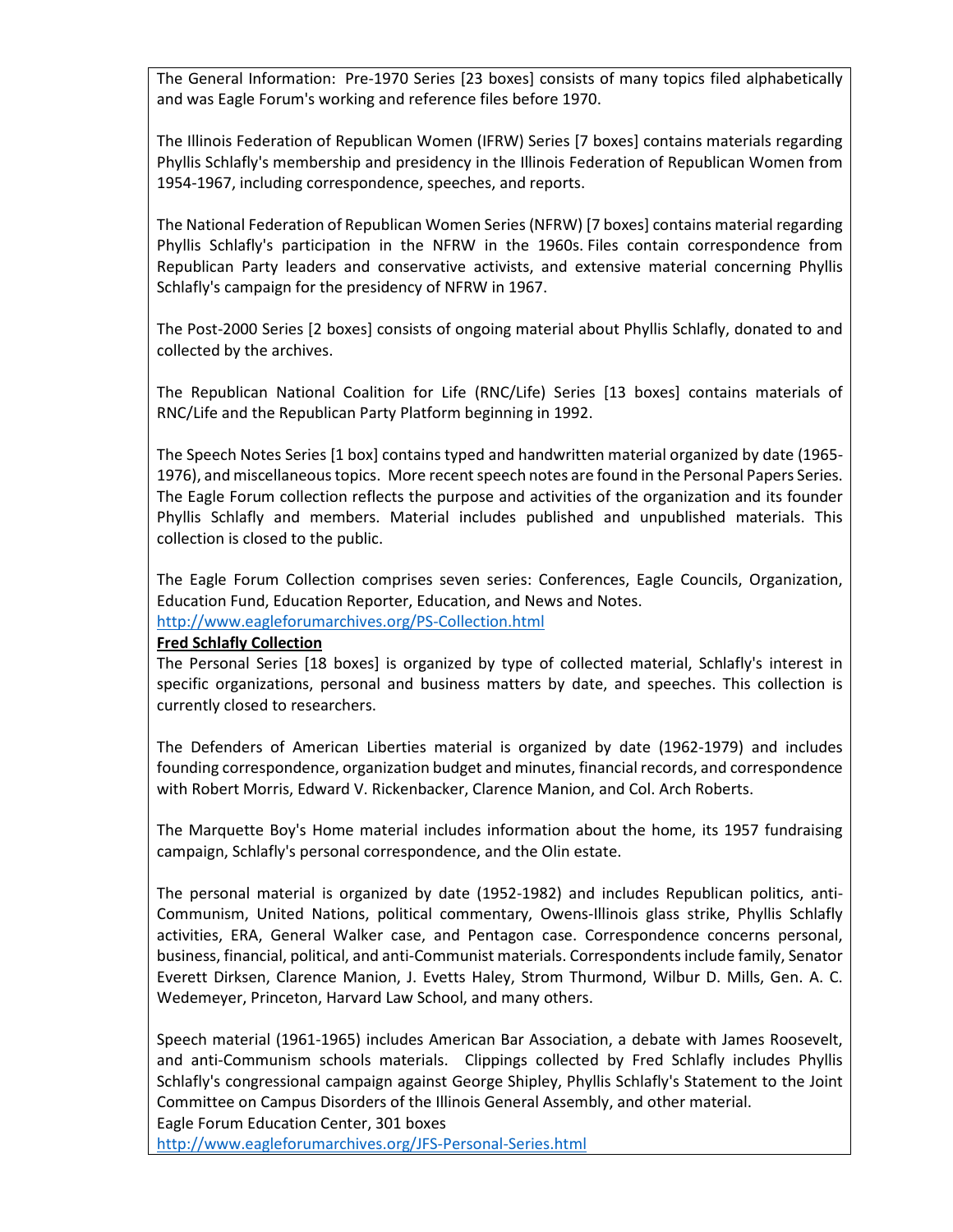### **Shearon, Marjorie O.**

Collection comprises correspondence; manuscripts of books, research reports, articles, and addresses; subject and source files; published writings, including those from her early career as a paleontologist and later pamphlets of the Shearon Legislative Service, as well as incomplete holdings of *Challenge To Socialism*; financial records; and personal memorabilia. Major correspondents include Charles Pavey, Milford Rouse, and R.B. Robins, American Medical Association, Association of American Physicians and Surgeons, Health and Accident Underwriters Conference, and Insurance Economics of America. American paleontologist Marjorie O'Connell Shearon (1890- ) was an expert on public health and an opponent of nationalized medicine. She edited the newsletter *Challenge To Socialism* (1944-1967), wrote Wilbur J. Cohen: the pursuit of power (1967), and worked with members of Congress, including Robert A. Taft, on health care legislation (1939-1956).

University of Oregon, Collection #131, 5 boxes [http://janus.uoregon.edu/record=b1954237~S8](http://janus.uoregon.edu/record=b1954237%7ES8)

#### **Smith, Gerald L. K. Private Papers**

Founder of the America First Party, head of the Christian Nationalist Crusade, and outspoken antisemite. Correspondence, speeches, oral history transcript, memoranda and other materials detailing his criticism of America's participation in World War II, his Michigan senatorial race in 1942, his campaign for the presidency in 1944, his opposition to the spread of communism after the war, and his support of conservative Christian causes and right wing individuals and organizations; and photographs. Portraits of Smith and his wife, Elna Smith; photographs of meetings and conventions of the America First Party, of picketing and other political activity in support of Smith and his platform, and of Smith's associates and supporters; also photographs and portraits of celebrities, buildings, and activities, which Smith collected, probably for use in his publication, *The Cross and the Flag .*

Correspondents and organizations represented in the collection include: George W. Armstrong (head of the Judge Armstrong Foundation for the furtherance of a unified anti-Semitic movement), John O. Beaty (university teacher and author of The Iron Curtain over America), Mrs. Catherine Brown (head of the National Blue Star Mothers of America), Elizabeth Dilling (anti-Communist crusader and director of the Patriotic Research Bureau), Myron C. Fagan (national director of the anti-Communist, Cinema Educational Guild), Kenneth Goff (pastor and head of various anti-Communist organizations in Colorado), Norman Jaques (Canadian M.P. and supporter of Smith and his work), Frederick Kister (director of the Christian Veterans of America), Conde McGinley (editor of anti-Communist newspaper, Common Sense), Leland Marion (pastor, and candidate for governor of Michigan in 1944 on the America First ticket), Jonathan E. Perkins (Los Angeles pastor and supporter of Smith), Harvey H. Springer (Colorado pastor and editor of Western Voice), Jack B. Tenney (California state senator and candidate for vice-president on the Christian National Party ticket in 1952), Rev. A. W. Terminiello ("Father Coughlin of the South," secretary of the Union of Christian Crusaders), Gerald P. Winrod (prominent pastor and publisher of Christian, anti-Communist journal, *The Defender*).

Additional correspondence from Robert Welch (John Birch Society), H.L. Mencken, William F. Buckley, Gamal Abdul Nasser, George Lincoln Rockwell, Westbrook Pegler, George Sokolsky, Arthur Vandenberg, and Ernest Liebold (secretary to Henry Ford).

University of Michigan, Bentley Historical Library, call number: 85818 Aa 2; 102 boxes <http://quod.lib.umich.edu/cgi/f/findaid/findaid-idx?c=bhlead&idno=umich-bhl-85818>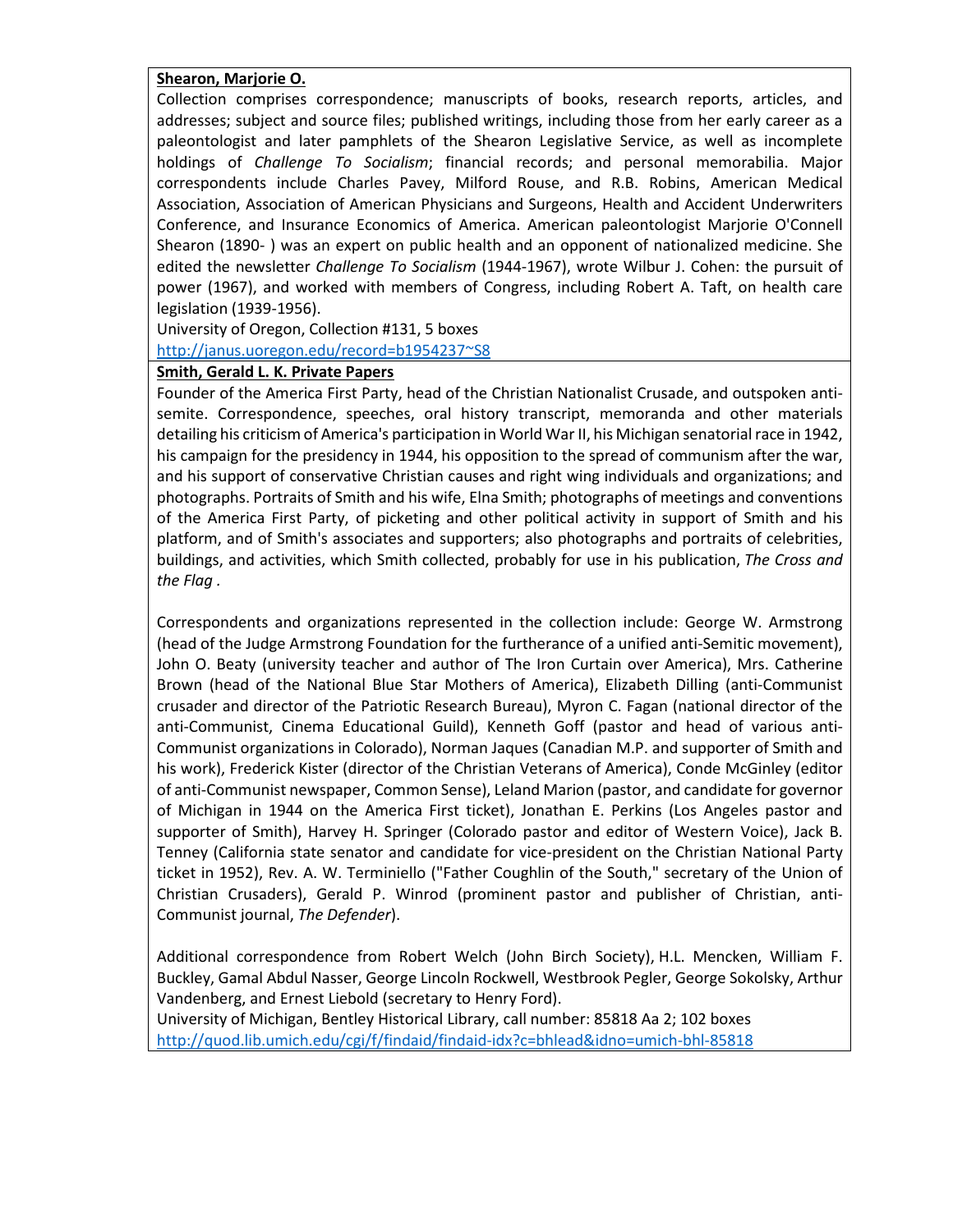### **Snow, John Howland**

Consists of personal correspondence between Snow and his wife-to-be Mary Elizabeth German Robey, owner and operator of the Robey Drilling Company and president of the National Association of Pro America; Snow's London diary documenting and analyzing World War II pre-1941; a list of books published by Snow's publishing company, Long House, Inc.; and published writings. Correspondence with Lucille Cardin Crain, Vivian Kellems.

University of Oregon, Collection #106, 3 boxes

[http://janus.uoregon.edu/record=b1975336~S8](http://janus.uoregon.edu/record=b1975336%7ES8)

**Stimely, Keith - Collection on revisionist history and neo-fascist movements, 1957-1986**

Collection comprises subject files, research files, and correspondence created by Keith Stimely in his research of revisionist historiography and journalism concerning the two world wars and their aftermaths, and in his research of American and European political movements in the 1970s and 1980s of neo-Fascist, neo-Nazi, racialist or anti-Zionist character. Includes material on/by Austin J. App, Willis Carto, Harry Elmer Barnes, Arthur R. Butz, Robert Faurisson, Ditlieb Felderer, Percy L. Greaves, Tyler Kent, Revilo P. Oliver, H. Keith Thompson, Ernst Zundel.

University of Oregon, Collection #183, 56 boxes

<http://nwda-db.wsulibs.wsu.edu/findaid/ark:/80444/xv98853>

## **Stoner, J.B. Gubernatorial Campaign Papers**

Included in this collection are campaign committee newsletters, flyers, a bumper sticker, and many news clippings from white supremacist J. B. Stoner's 1970 campaign for Governor of Georgia as National States Rights Party candidate. Stoner was defeated in the gubernatorial election by Jimmy Carter, who was elected President of the United States in 1976. Stoner revived a chapter of the Ku Klux Klan in Chattanooga, Tennessee when he was eighteen. He later founded several anti-Semitic political parties, ran for high political offices in Georgia as an avowed white supremacist, and served on the legal team for James Earl Ray, who was convicted of the 1968 assassination of civil rights leader Martin Luther King. In 1977, Stoner was indicted, and was later convicted and imprisoned, for the 1958 bombing of an African American church in Birmingham, Alabama. He died on April 23, 2005 at Lafayette, Georgia.

University of Kansas Spencer Research Library, #RH WL MS 21, 1 box

<http://etext.ku.edu/view?docId=ksrlead/ksrl.kc.stonerjb.xml&doc.view=print;chunk.id=>

# **Storke, Thomas More Private Papers**

Includes material regarding his activities as editor of the Santa Barbara News-Press and his opposition to the John Birch Society; his civic interests.

UC – Berkeley, BANC MSS 73/72 c; 54 boxes

<http://www.oac.cdlib.org/data/13030/gc/tf609nb1gc/files/tf609nb1gc.pdf>

# **Thompson Jr., Harold Keith Collection 1932-1993**

Prominent figure in U.S. neo-nazi movement.

Leaflets, newsletters, pamphlets, newspaper and periodical issues, clippings, correspondence, and writings, relating to fascist and other rightist political groups in the United States and Europe after World War II. Includes a few leftist publications.

Hoover Institution Stanford University, 23 boxes

<http://www.oac.cdlib.org/data/13030/5d/tf167n985d/files/tf167n985d.pdf>

### **Trevor Jr., John B.**

Correspondence, published materials, clippings, and ephemera detailing his interest in, and involvement with, such organizations as the Sons of the American Revolution and the American Coalition of Patriotic Societies.

University of Michigan, Bentley Historical Library, 12 linear feet

[http://mirlyn.lib.umich.edu:80/F/?func=direct&doc\\_number=004170097&local\\_base=BENT\\_PUB](http://mirlyn.lib.umich.edu/F/?func=direct&doc_number=004170097&local_base=BENT_PUB)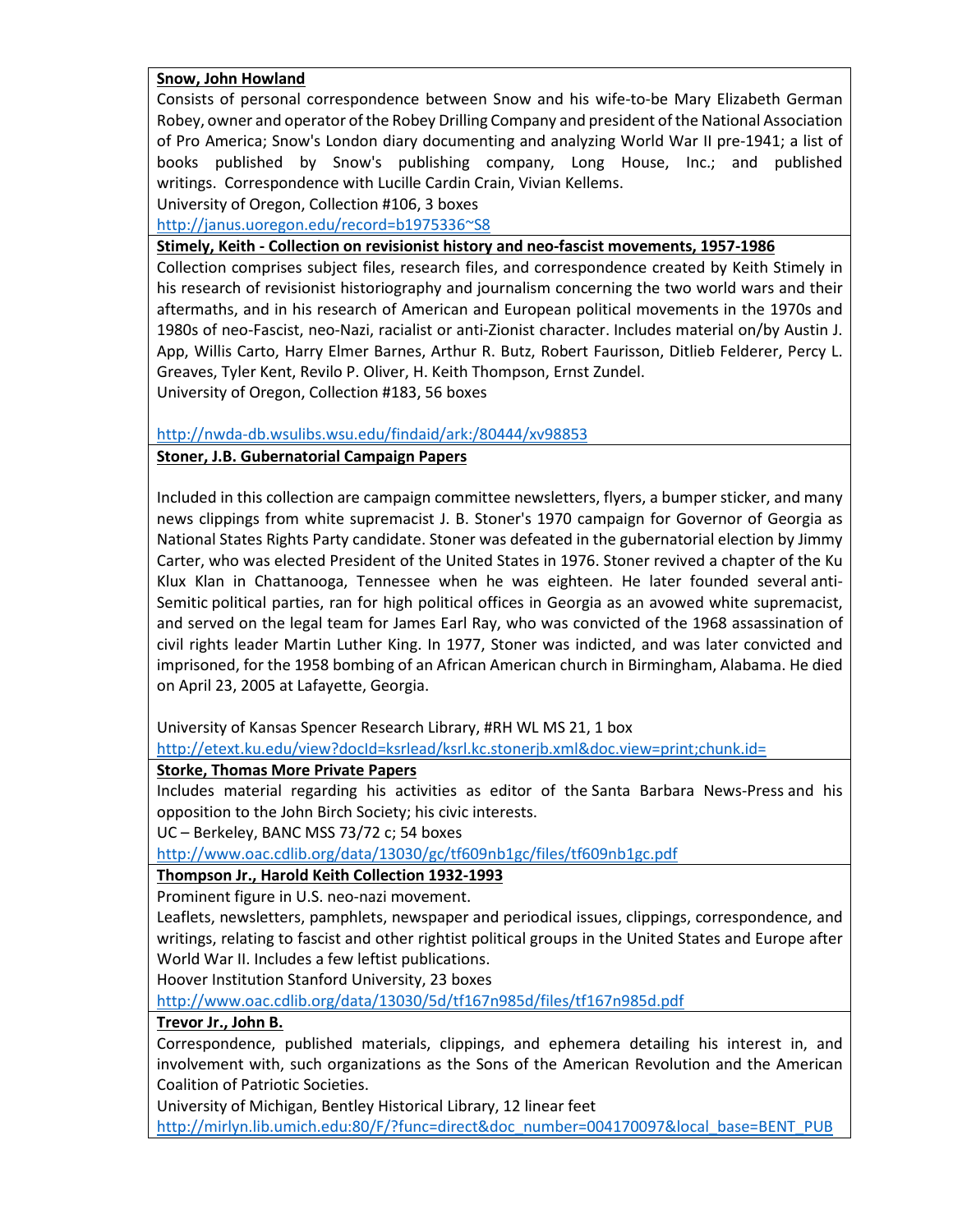**Walker, Edwin Anderson Papers** University of Texas-Austin – Briscoe Center For American History <https://archive.org/details/FindingAidWalkerPapers>

**Wedemeyer, Albert C. Private Papers**

Hoover Institution, Stanford University, 141 boxes <http://www.oac.cdlib.org/findaid/ark:/13030/tf3x0n99pv> **Weyrich, Paul M. Papers 1968-2002**

Weyrich was born on October 7, 1942 in Racine, Wisconsin. He was involved in politics at the University of Wisconsin-Madison and became one of the most influential conservatives in America. He was a lobbyist and advocate for some of the early New Right foundations which preceded the Heritage Foundation, Cato Institute, and others. He was President of the Free Congress Research and Education Foundation, he headed up the Coalition for America, and was the founding President of the Heritage Foundation.

The Paul M. Weyrich collection contains a wide variety of materials reflecting his work as a conservative lobbyist and advocate during the 1970s to the present. There are brief histories of opposing members of congress with their vulnerabilities. There are correspondence, memos, many research files, notes, meeting minutes, manuscripts, publications, and photographs from his work at the committees and foundations. Much of the material is concerned with domestic issues like adoption, abortion, and homosexuality. The collection contains political audio tapes, VHS tapes, and Beta Cam SP video tapes from Weyrich's television and radio broadcasts from 1979 to 2002. There are National Railroad Passenger Corporation, or AMTRAK, meeting agendas when Weyrich served on the Board of Directors and railway publications. There is also a small amount of personal correspondence and biographical information about Weyrich. The collection also contains the manuscripts and rough drafts written by Connaught Marshner, as well as her correspondence and committee files while working with Weyrich and the Free Congress Foundation.

University of Wyoming American Heritage Center #10138, 90 boxes

**Wilcox Collection of Contemporary Political Movements**

Collection consists of an estimated 5,000 monographs, 4,500 serials, 800 audiotapes, 80,000 pieces of ephemera and the personal correspondence of Laird M. Wilcox and others involved in the Leftand Right-wing politics of America. The bulk of the collection documents the history and development of political thought and action ranging from the 1960's to the present. Some earlier materials include the work of Elizabeth Dilling, Gerald L.K. Smith and William Dudley Pelley. For the more contemporary period a very few of the groups represented are Students for a Democratic Society, the Communist Party, U.S.A., the American Nazi Party and the Christian Anti-Communism Crusade.

University of Kansas Spencer Research Library, 77,000 catalog cards, 2085 linear feet <http://spencer.lib.ku.edu/kc/wilcox.shtml>

# **Wilcox, Laird M. Papers 1951-2000**

Laird M. Wilcox, a widely published authority on political extremism and ideological movements, is the founder of the Wilcox Collection of Contemporary Political Movements at the University of Kansas--one of the largest collections of its kind for the study of left-wing and right-wing political movements in the United States. The Laird M. Wilcox Papers include his research correspondence with individuals and organizations, as well as various manuscripts of his many publications.

University of Kansas Spencer Research Library, 29 boxes – 12 linear feet <http://hdl.handle.net/10407/1194539267>